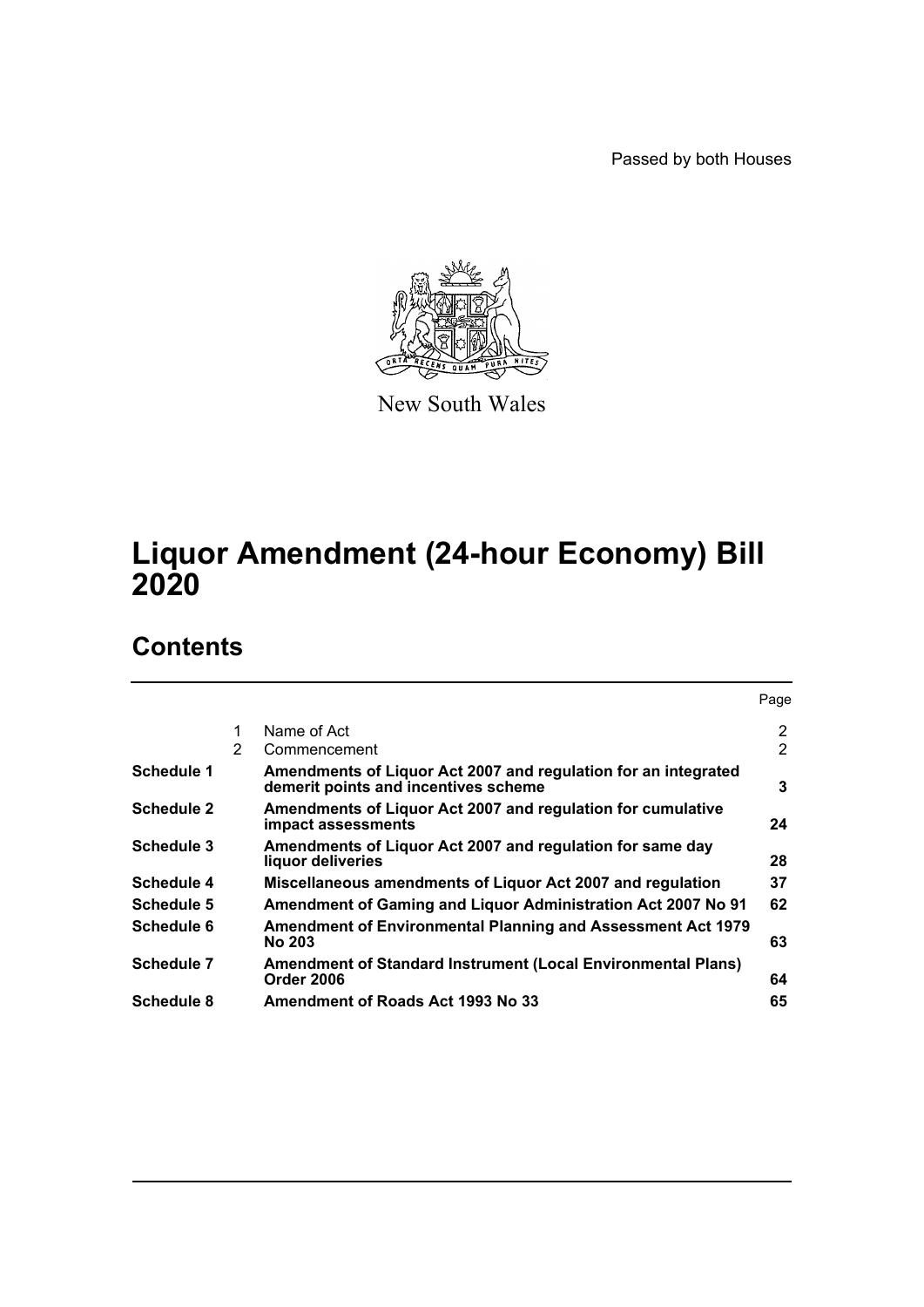*I certify that this public bill, which originated in the Legislative Assembly, has finally passed the Legislative Council and the Legislative Assembly of New South Wales.*

> *Clerk of the Legislative Assembly. Legislative Assembly, Sydney, , 2020*



New South Wales

# **Liquor Amendment (24-hour Economy) Bill 2020**

Act No , 2020

An Act to amend the *Liquor Act 2007* and *Liquor Regulation 2018* to establish an integrated demerit points and incentives scheme; to provide for cumulative impact assessments; to regulate same day deliveries of liquor; to make miscellaneous amendments to that Act and regulation; and for other purposes.

*I have examined this bill and find it to correspond in all respects with the bill as finally passed by both Houses.*

*Assistant Speaker of the Legislative Assembly.*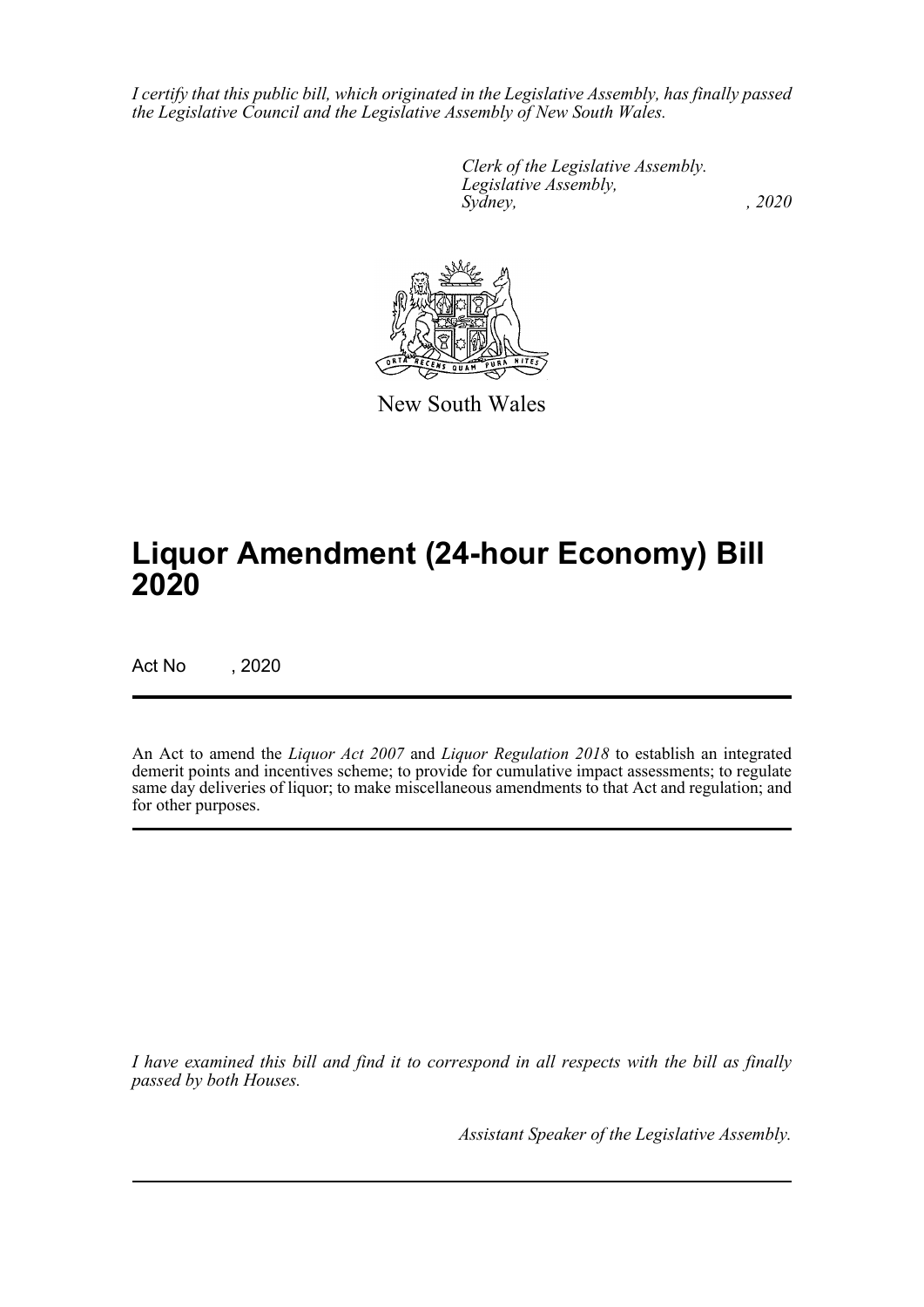Liquor Amendment (24-hour Economy) Bill 2020 [NSW]

#### <span id="page-2-0"></span>**The Legislature of New South Wales enacts—**

#### **1 Name of Act**

This Act is the *Liquor Amendment (Night-time Economy) Act 2020*.

#### <span id="page-2-1"></span>**2 Commencement**

- (1) Subject to subsections 2 and 3, this Act commences on a day or days to be appointed by proclamation.
- (2) The following provisions commence on 1 December 2021—
	- (a) Schedule  $3.1[5]$  and  $[6]$ ,
	- (b) Schedule 3.1[7] to the extent it inserts proposed sections 114P and 114Q,
	- (c) Schedule 3.2[2] to the extent it inserts the entry relating to section 114P(1).
- (3) Schedule 2, other than Schedule 2.1[2] and 2.2[1], commences on the date of assent to this Act.
- (4) Schedule 3.1[7], to the extent it inserts section 114HA, commences on 1 June 2022.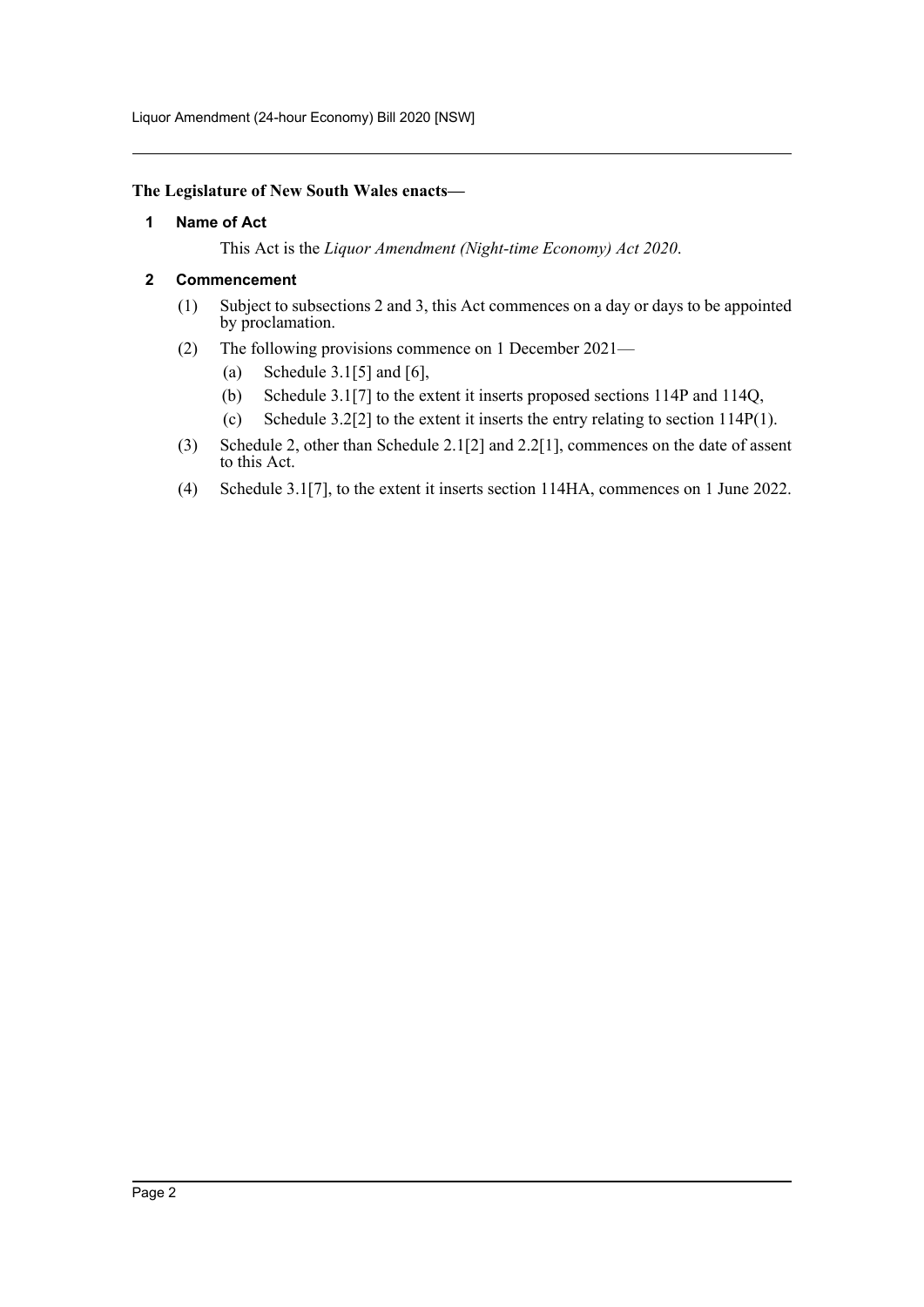Liquor Amendment (24-hour Economy) Bill 2020 [NSW] Schedule 1 Amendments of Liquor Act 2007 and regulation for an integrated demerit points and incentives scheme

# <span id="page-3-0"></span>**Schedule 1 Amendments of Liquor Act 2007 and regulation for an integrated demerit points and incentives scheme**

# **1.1 Liquor Act 2007 No 90**

#### **[1] Section 4 Definitions**

Insert in alphabetical order in section 4(1)—

*category 1 demerit offence* means an offence against—

- (a) any of the following provisions of this Act—
	- (i) section 9 (sale or supply of liquor contrary to licence), but only where the offence relates to the sale or supply of liquor on or in relation to licensed premises outside of the trading hours of the premises,
	- (ii) section 11(2) (breach of licence conditions), but only in respect of a condition imposed under—
		- (A) Division 4 of Part 6, or

(B) Subdivision 2 or 3 of Division 4 of Part 9A,

that restricts the trading hours of licensed premises or prohibits patrons from entering licensed premises at certain times,

- (iii) section  $73(1)(a)$  or (b) (permitting intoxication or indecent, violent or quarrelsome conduct),
- (iv) section 73(2) (selling or supplying liquor to an intoxicated person),
- (v) section  $74(1)(b)$  or (2) (permitting the sale, possession or use of a prohibited plant or drug),
- (vi) section 75(3) (failure to comply with a direction given by the Secretary),
- (vii) section 82(6) (failure to comply with a short-term closure order),
- (viii) section 84(7) (failure to comply with a long-term closure order),
	- (ix) section 102A(2) (failure to comply with a notice issued by the Secretary),
	- (x) section 114J (supplying liquor to an intoxicated person),
	- (xi) section 114M (making a same day delivery past the cut-off time),
- (xii) section 149 (licensees and managers liable for act of employees etc) in respect of a contravention of section 73(2) or 75(3), or
- (b) any other provision of this Act or the regulations that is prescribed by the regulations for the purposes of this definition.

*category 2 demerit offence* means an offence against—

- (a) any of the following provisions of this Act—
	- (i) section  $117(1)$ , (2) or (8) (selling or supplying liquor to a minor or allowing such sale or supply),
	- (ii) section 149 (licensees and managers liable for act of employees etc) in respect of a contravention of section 117(1) or (2), or
- (b) any other provision of this Act or the regulations that is prescribed by the regulations for the purposes of this definition.

*demerit offence* means a category 1 demerit offence or a category 2 demerit offence.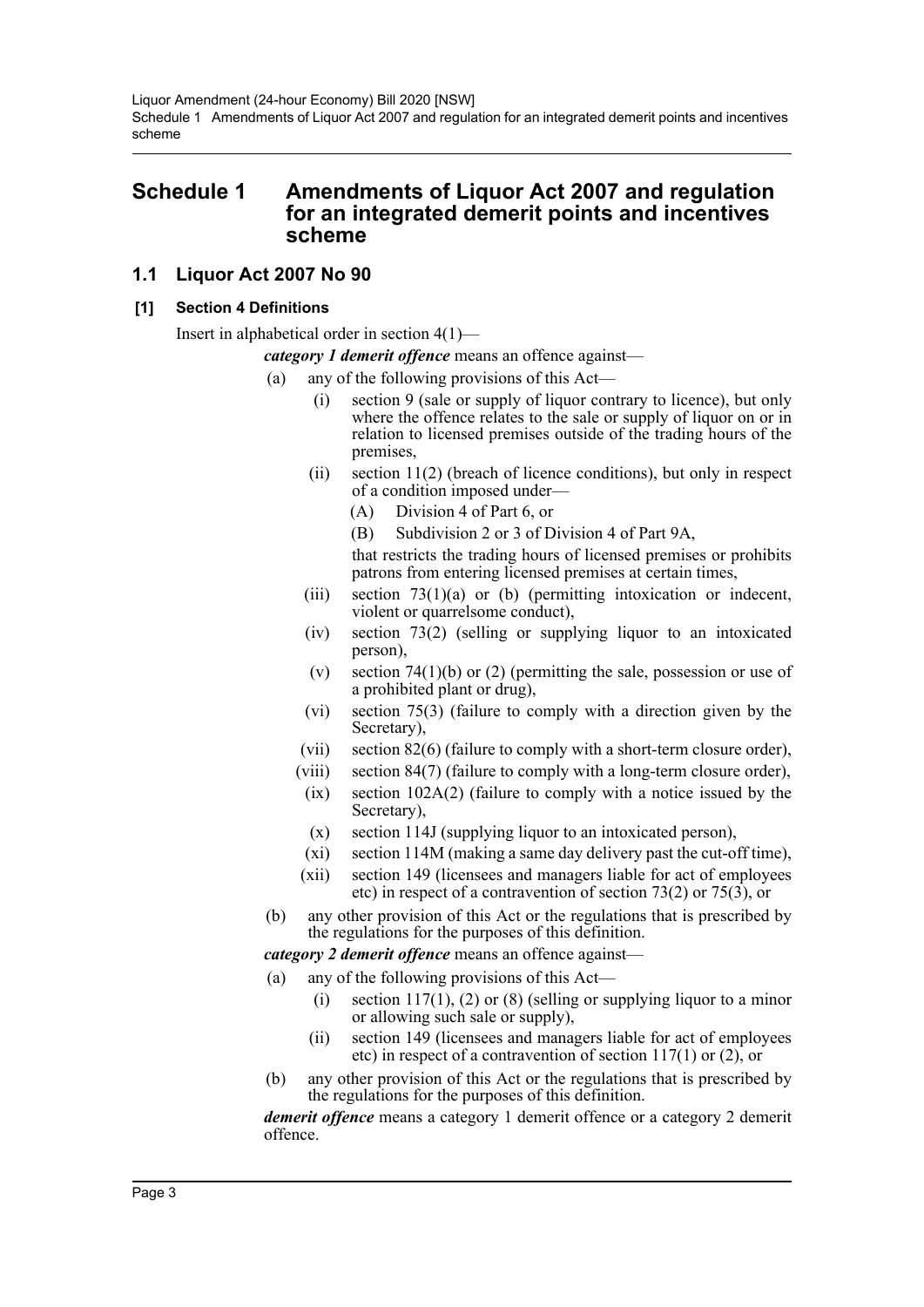*demerit point*, in relation to a licensee, manager of licensed premises or club licence, means a demerit point—

- (a) incurred against a licensee or manager of licensed premises under section 144H, or
- (b) incurred against a club licence under section 144I, or
- (c) imposed against a licensee or manager of licensed premises, or a club licence, under section 144N(1)(b).

# **[2] Section 11 Licence conditions—general provisions**

Omit section 11(1A).

# **[3] Section 46A Voluntary suspension of licence**

Omit ", 61(5A), 130C or 130D" from the note to section 46A(3). Insert instead "or 61(5A)".

#### **[4] Section 60A Alternative process for transfer of licence**

Omit "a prescribed offence within the meaning of section 144B" from section 60A(2)(b). Insert instead "a demerit offence".

# **[5] Section 60A(6)**

Omit "prescribed offence". Insert instead "demerit offence".

# **[6] Part 7, Division 4 Additional sanctions for selling liquor to minors on licensed premises**

Omit the Division.

# **[7] Section 139 Grounds for making complaint**

Insert after section 139(3)(h)—

- (ha) that 2 or more serious indictable offences involving violence have been committed within a 12-month period—
	- (i) by persons on the licensed premises, or
	- (ii) near the licensed premises by persons who have been on the licensed premises within a reasonable time before the act occurred, or
	- (iii) near the licensed premises by persons attempting to enter, or who have been refused entry to, the licensed premises within a reasonable time before the act occurred,
- (hb) that 2 or more incidents posing a serious risk to the health or safety of persons have occurred within a 12-month period—
	- (i) involving persons on the licensed premises, or
	- (ii) near the licensed premises involving persons who have been on the licensed premises within a reasonable time before the incident occurred, or
	- (iii) near the licensed premises involving persons attempting to enter, or who have been refused entry to, the licensed premises within a reasonable time before the incident occurred,

# **[8] Section 139(5)**

Insert after section 139(4)—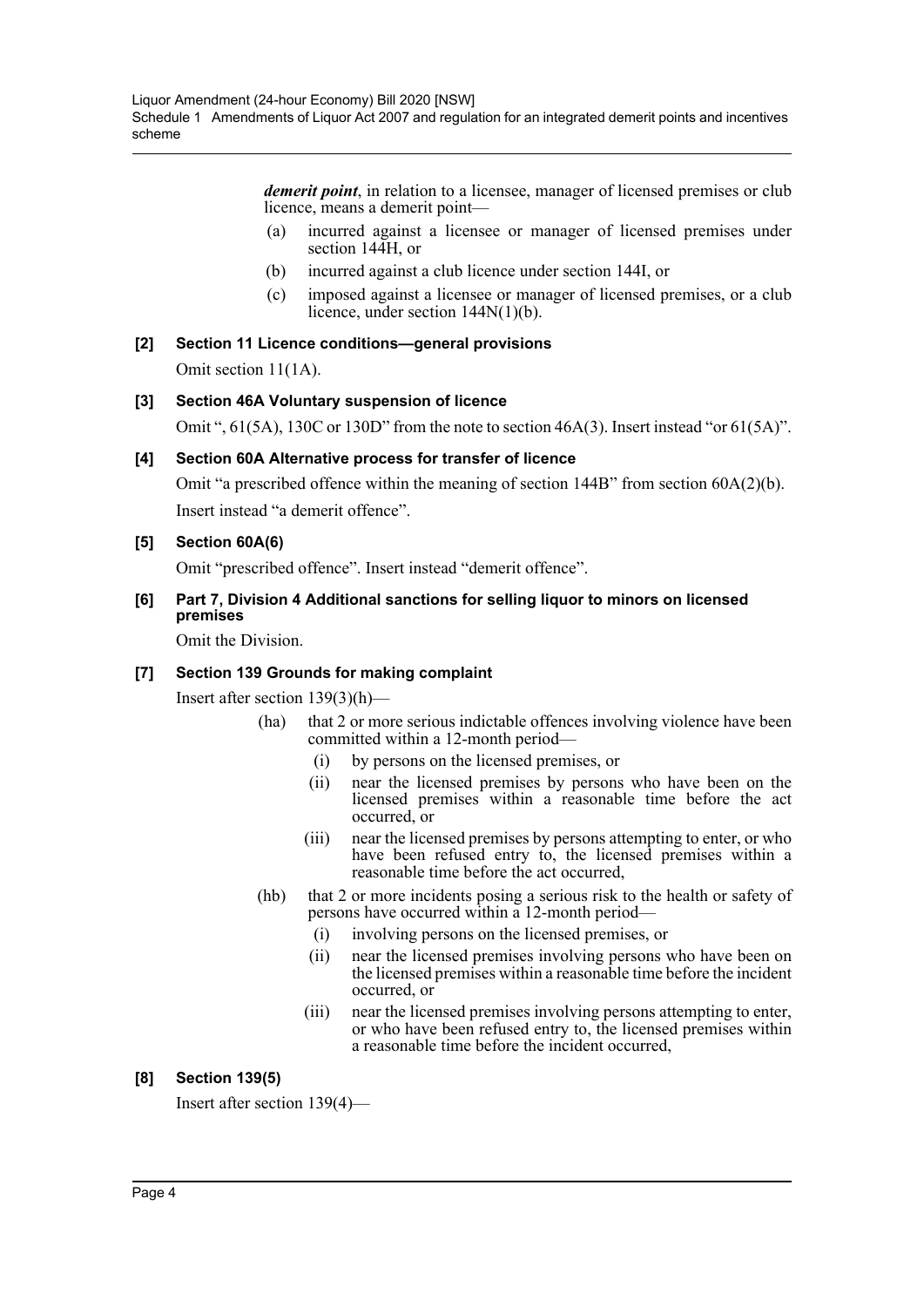(5) For the purposes of subsection  $(3)(ha)$ , a person commits a serious indictable offence if a court convicts the person for the offence, whether or not it imposes any penalty.

#### **[9] Part 9A**

Omit the Part. Insert instead—

# **Part 9A Demerit points scheme**

# **Division 1 Preliminary**

#### **144A Part 9 not affected**

This Part does not limit the operation of Part 9.

#### **144B Definitions**

In this Part—

*demerit points register*—see section 144D.

*prescribed complaint*, for Subdivision 2 of Division 3—see section 144K. *relevant demerit point*, for Subdivision 2 of Division 4—see section 144S. *remedial action* means any action the Authority is authorised to take under Division 4.

*reviewable decision* means any of the following decisions—

- (a) a decision by the Authority to take remedial action in relation to a person or licence,
- (b) a decision by the Authority to refuse to remove a demerit point under section  $144ZE(1)(b)$ .

*submission period*, in relation to a notice given under section 144M or 144Z, means the period of 21 days after the day on which the notice is given.

#### **144C Committing demerit offence**

- (1) For the purposes of this Part, a person commits a demerit offence if the act or circumstance giving rise to the offence occurred or existed on or after the commencement of this Part and—
	- (a) a court convicts the person for the offence, whether or not it imposes any penalty, or
	- (b) an amount is paid under a penalty notice in relation to the offence, or
	- (c) a penalty notice enforcement order under the *Fines Act 1996* is made against the person in respect of the offence.
- (2) However, any demerit point under this Part that is based on the conviction, penalty notice or penalty notice enforcement order is revoked and any remedial action taken as the result of the demerit point ceases to have effect if—
	- (a) the conviction is overturned on appeal, or
	- (b) the person elects, after an amount is paid under the penalty notice, to have the offence dealt with by a court, or
	- (c) the penalty notice, or the penalty notice enforcement order to the extent that it applies to the penalty notice, is withdrawn or annulled.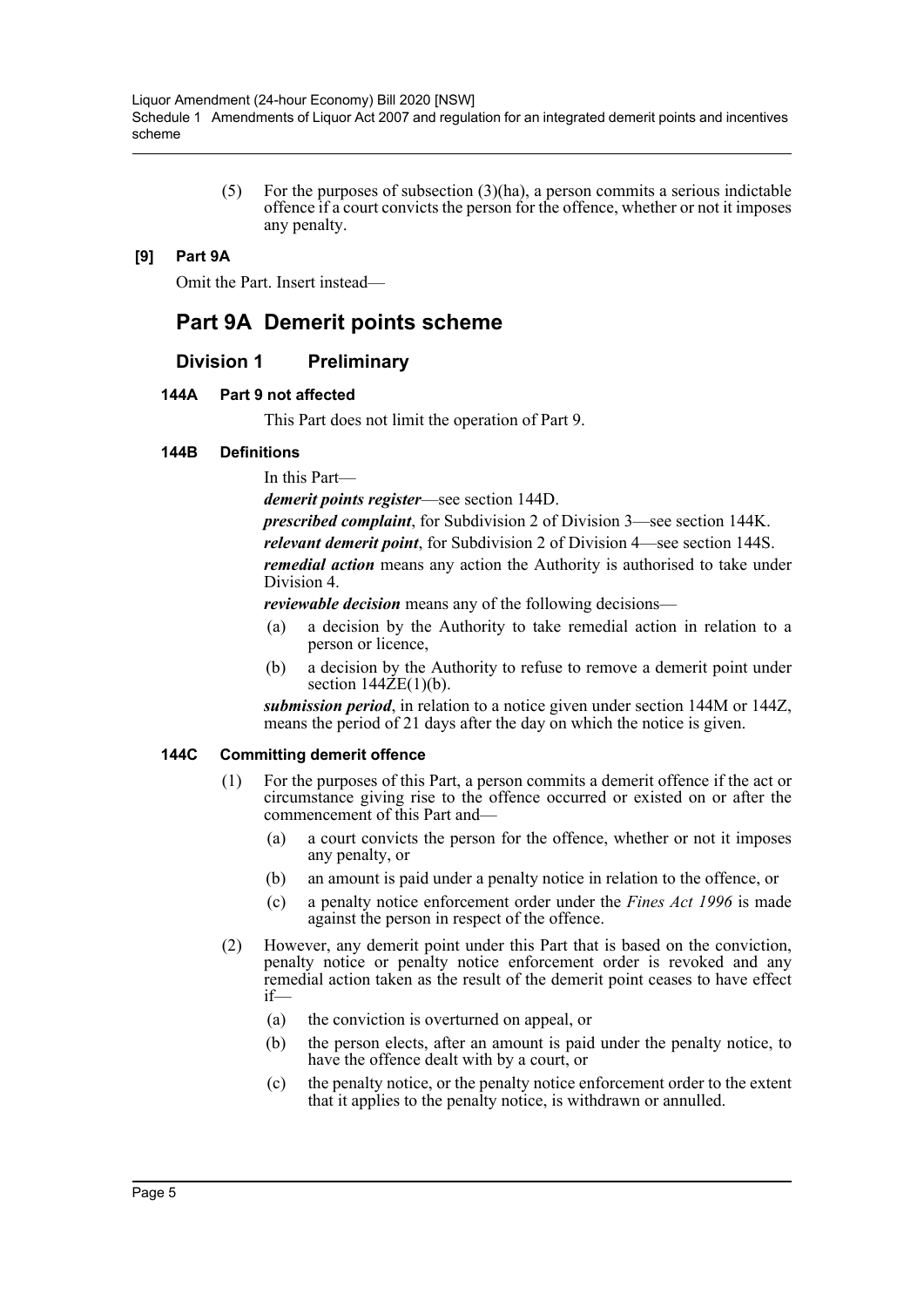(3) Demerit offences that are committed in relation to a particular licence or licensed premises within a single 24-hour period are taken, for the purposes of this Part, to be a single demerit offence.

# **Division 2 Demerit points register**

#### **144D Demerit points register**

- (1) The Secretary must maintain a register of demerit points (the *demerit points register*) in accordance with this Part and the regulations.
- (2) The Secretary must record in the demerit points register the following details for each licensee or manager of licensed premises, or each club licence, in relation to whom 1 or more demerit points are in force—
	- (a) the details of the licensee, manager or club licence,
	- (b) for demerit points incurred or imposed against a licensee or manager of licensed premises—the details of the licence for the licensed premises,
	- (c) the total number of demerit points in force for the licensee, manager or club licence from time to time,
	- (d) the day on which each demerit point was incurred or imposed,
	- (e) the day on which each demerit point expires (unless earlier removed),
	- (f) any other details prescribed by the regulations for the purpose of this section.

#### **144E Secretary to record demerit points incurred or imposed**

- (1) If demerit points are incurred or imposed against a licensee, manager or club licence under section 144H, 144I or  $(144N(1))$ (b), the Secretary must record the number of demerit points incurred or imposed in respect of the licensee, manager or licence in the demerit points register.
- (2) Demerit points incurred against a licensee, manager or club licence as a result of the commission of a demerit offence must be recorded in the demerit points register in respect of the day on which the demerit offence was committed.
- (3) Demerit points imposed against a licensee, manager or club licence under section 144N(1)(b) must be recorded in the demerit points register in respect of the day on which the demerit points were imposed by the Authority.
- (4) To avoid doubt, the Secretary must not record demerit points incurred against a licensee, manager or club licence in respect of a demerit offence if the court makes an order under section 10 of the *Crimes (Sentencing Procedure) Act 1999* in respect of the offence.
- (5) Without limiting any other provision of this Division, the Secretary may correct any mistake, error or omission in the demerit points register, subject to any requirements of the regulations.

#### **144F Secretary may publish details from demerit points register**

The Secretary may publish any of the information contained in the demerit points register on a public website maintained by the Department of Customer Service.

#### **144G When demerit points come into force or expire**

(1) A demerit point incurred or imposed against a licensee, manager or club licence comes into force—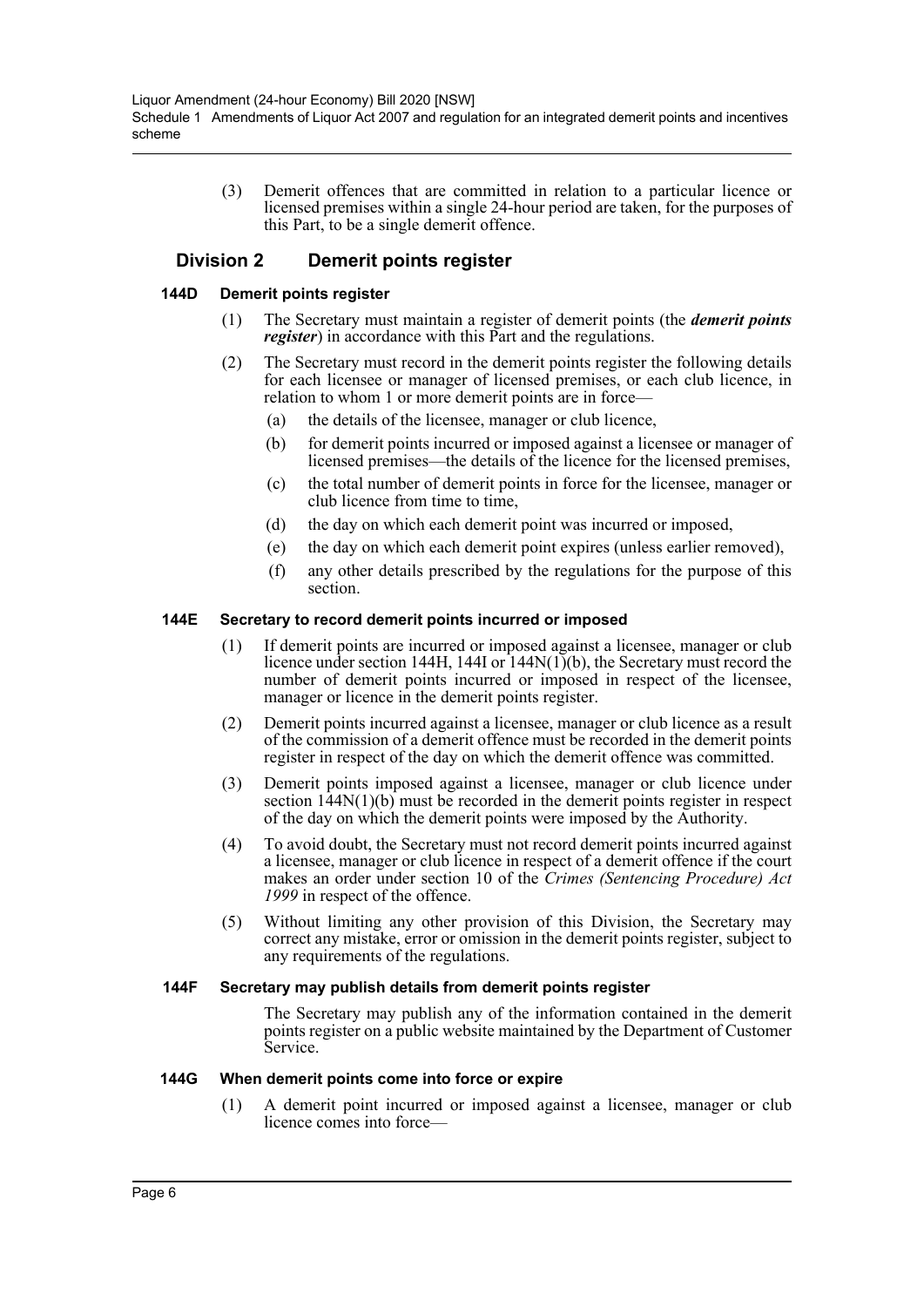- (a) for a demerit point incurred under section 144H or 144I—on the day on which the demerit offence in relation to which the demerit point is incurred was committed, or
- (b) for a demerit point imposed under section  $144N(1)(b)$ —on the day the demerit point is imposed by the Authority.
- (2) A demerit point expires on the earlier of the following days—
	- (a) the day that is 3 years after the day on which the demerit point comes into force,
	- (b) if the demerit point is removed under section  $144\text{ZE}(1)(a)$ —the day the demerit point is removed.
- (3) The expiration or removal of a demerit point does not affect the continued operation of any remedial action taken as a result of the demerit point being incurred or imposed.

# **Division 3 Incurring and imposition of demerit points**

# **Subdivision 1 Demerit points incurred for demerit offences**

#### **144H Demerit points incurred for demerit offences—licensed premises other than club premises**

If the licensee or manager of a licensed premises other than a club premises commits a demerit offence, the following number of demerit points are incurred against the licensee or manager—

- (a) if the demerit offence is a category 2 demerit offence—2 demerit points,
- (b) otherwise—1 demerit point.

#### **144I Demerit points incurred for demerit offences—club premises**

If the manager of a club premises commits a demerit offence, the following number of demerit points are incurred against the club licence for the club premises—

- (a) if the demerit offence is a category 2 demerit offence—2 demerit points,
- (b) otherwise—1 demerit point.

#### **144J Notice of demerit points incurred**

- (1) If a demerit point is incurred against a licensee, manager of licensed premises or club licence under section 144H or 144I, the Secretary must give written notice about the demerit point to the following—
	- (a) for a demerit point incurred against a licensee—the licensee,
	- (b) for a demerit point incurred against a manager of licensed premises—
		- (i) the manager, and
		- (ii) the licensee for the licensed premises,
	- (c) for a demerit point incurred against a club licence—
		- (i) the manager of the registered club to which the club licence relates, and
		- (ii) the secretary of the registered club to which the club licence relates.
- (2) The notice must specify the following information—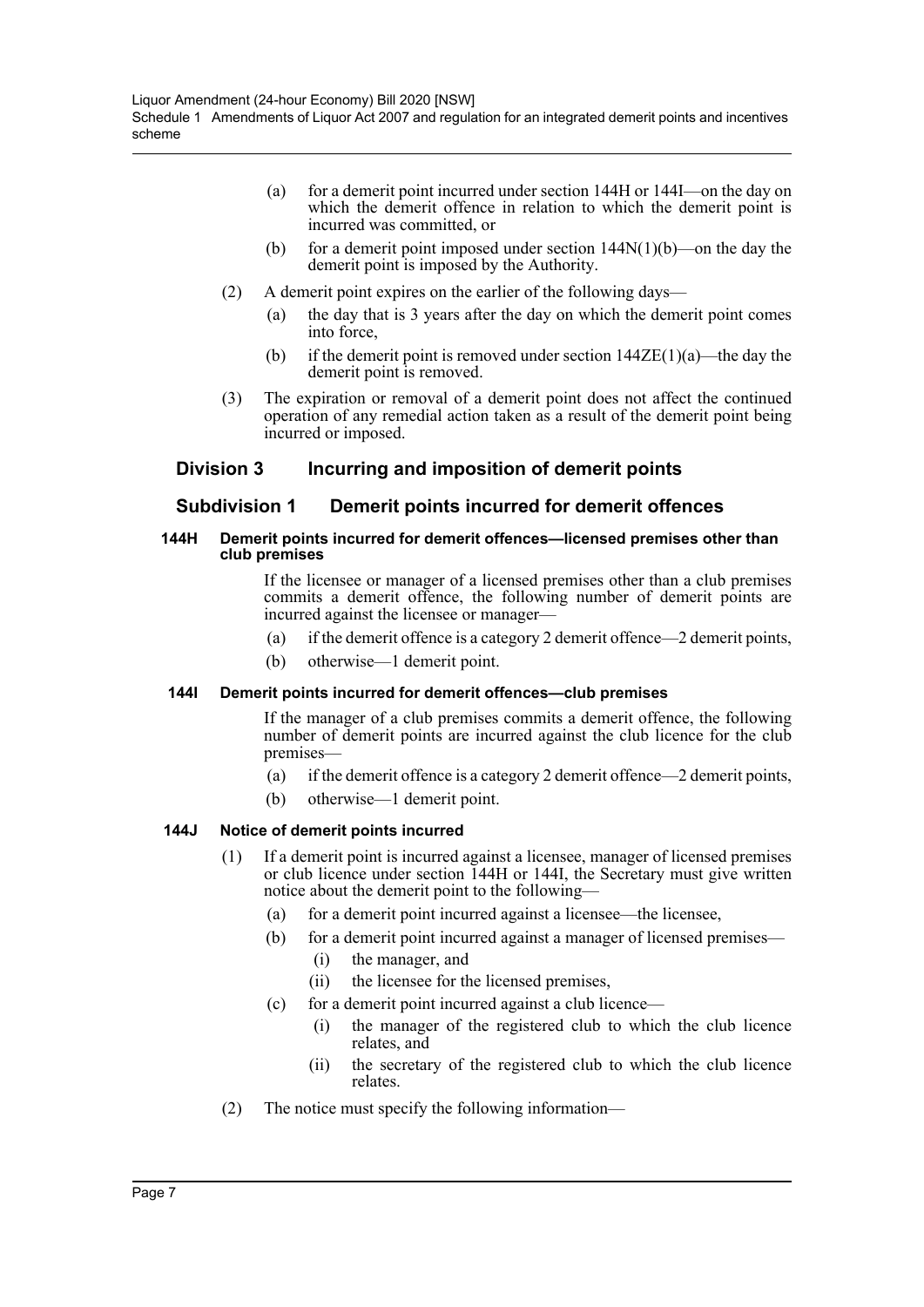- (a) the details of the licensee or manager against whom, or the club licence against which, the demerit point was incurred,
- (b) the details of the demerit offence in relation to which the demerit point was incurred,
- (c) the date on which the demerit point came into force,
- (d) the date on which the demerit point will expire, if not removed earlier,
- (e) the total number of demerit points in force for the licensee, manager or club licence after the incurring of the demerit point,
- (f) if, because of the total number of demerit points in force in relation to the licensee, manager or club licence, the Authority may take remedial action—the remedial action that the Authority may take,
- (g) any other matter prescribed by the regulations for the purposes of this section.

# **Subdivision 2 Demerit points imposed for prescribed complaints**

#### **144K Definition**

In this Subdivision—

*prescribed complaint* means a complaint in relation to a licensee or manager of licensed premises made to the Authority by the Secretary or Commissioner of Police under Part 9—

- (a) on a ground stated in section  $139(3)(f)$ , (g), (h), (ha) or (hb), and
- (b) relating to conduct or activities engaged in, circumstances existing, acts committed, or incidents occurring on or after the commencement of this Part.

#### **144L Authority may impose demerit points in relation to prescribed complaints**

- (1) After dealing with and determining a prescribed complaint under Part 9, the Authority may, in addition to taking any disciplinary action under that Part, decide to impose 1 or 2 demerit points against—
	- (a) if the complaint relates to a licensee—the licensee, or
	- (b) if the complaint relates to the manager of licensed premises other than club premises—the manager, or
	- (c) if the complaint relates to the licensee or manager of club premises the licence for the club premises.
- (2) In deciding whether to impose demerit points against the licensee, manager or licence, the Authority—
	- (a) must consider the following—
		- (i) the nature and seriousness of the grounds for the prescribed complaint,
		- (ii) the nature and seriousness of any outcome of the acts or circumstances forming the grounds for the prescribed complaint,
		- (iii) the size and patron capacity of the licensed premises and any impact those factors have on the ability of the licensee or manager to prevent or manage the acts or circumstances forming the grounds for the prescribed complaint,
		- (iv) any demerit points incurred against the licensee, manager or licence under Subdivision 1 for a demerit offence arising from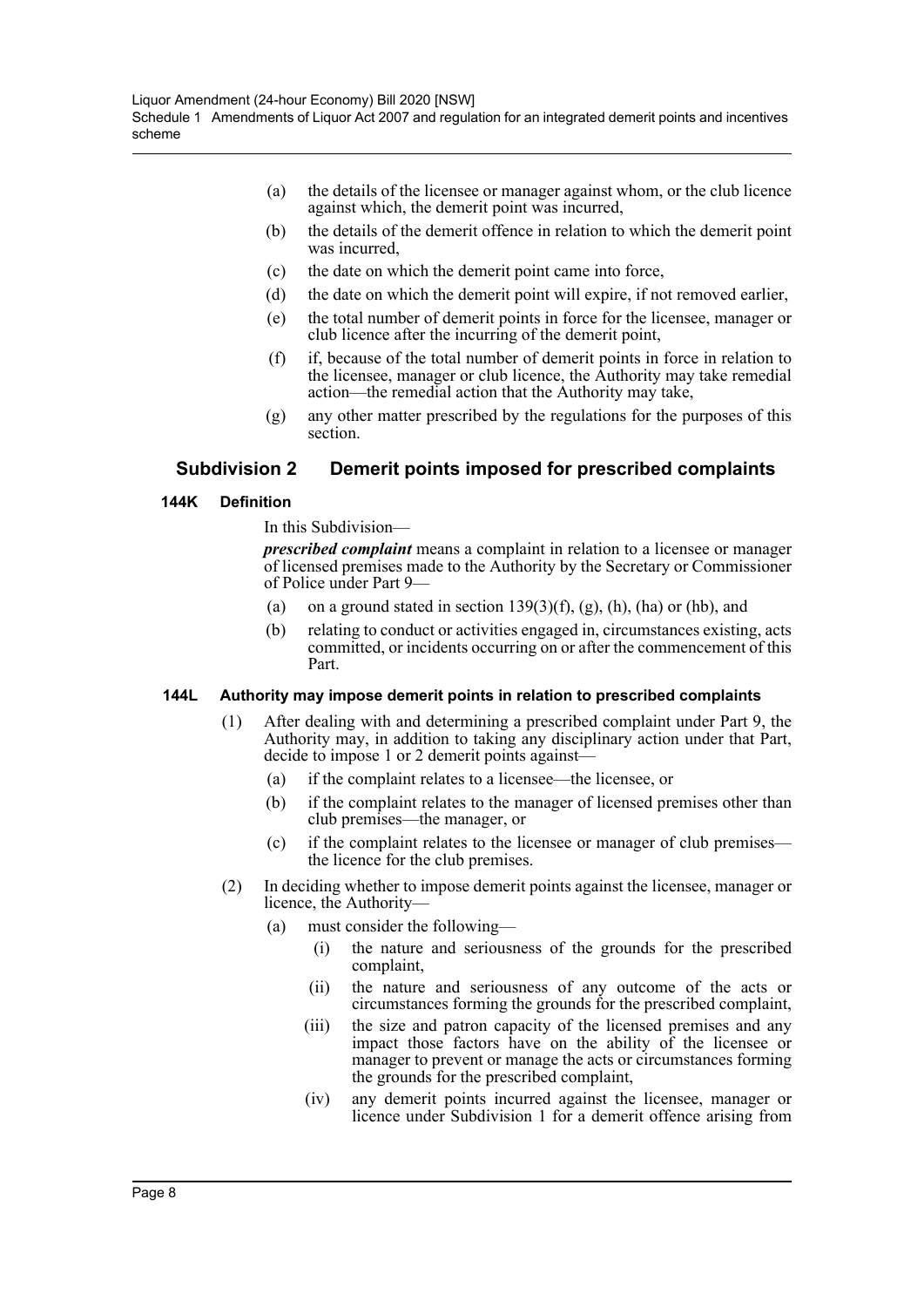the conduct or activity, circumstances, act, or incident on which the prescribed complaint is based,

- (v) any disciplinary action taken under Part 9 by the Authority in relation to the prescribed complaint, and
- (b) may take into account any other matter the Authority considers relevant.

#### **144M Notice of proposed demerit points**

- (1) If the Authority proposes to impose a demerit point under section 144L(1), the Authority must give written notice about the proposed demerit point to the following—
	- (a) if the Authority proposes to impose a demerit point against a licensee the licensee,
	- (b) if the Authority proposes to impose a demerit point against a manager—
		- (i) the manager, and
		- (ii) the licensee for the licensed premises,
	- (c) if the Authority proposes to impose a demerit point against a club licence—
		- (i) the manager of the club premises to which the club licence relates, and
		- (ii) the secretary of the registered club to which the club licence relates.
- (2) The notice must specify the following information—
	- (a) the number of demerit points proposed to be imposed against the licensee, manager or club licence,
	- (b) that any person given notice under this section may, within the submission period for the notice, make written submissions to the Authority about why the proposed demerit points should not be imposed.

#### **144N Decision about imposition of demerit points**

- (1) After considering any submissions made by a licensee, manager or secretary of a registered club, the Authority must decide to either—
	- (a) take no further action under this Subdivision, or
	- (b) impose 1 or 2 demerit points against the licensee, manager or club licence.
- (2) If the Authority decides to impose demerit points under subsection (1)(b), the Authority must not impose more than the number of demerit points stated in the notice given under section 144M.

#### **144O Authority to give notice of decision**

- (1) The Authority must give written notice of the Authority's decision to each person to whom the Authority gave notice under section 144M(1).
- (2) If the Authority decides to impose demerit points against the licensee, manager or club licence, the notice must state the following details—
	- (a) the details of the licensee, manager or club licence,
	- (b) the number of demerit points imposed against the licensee, manager or club licence,
	- (c) the date on which the demerit points come into force,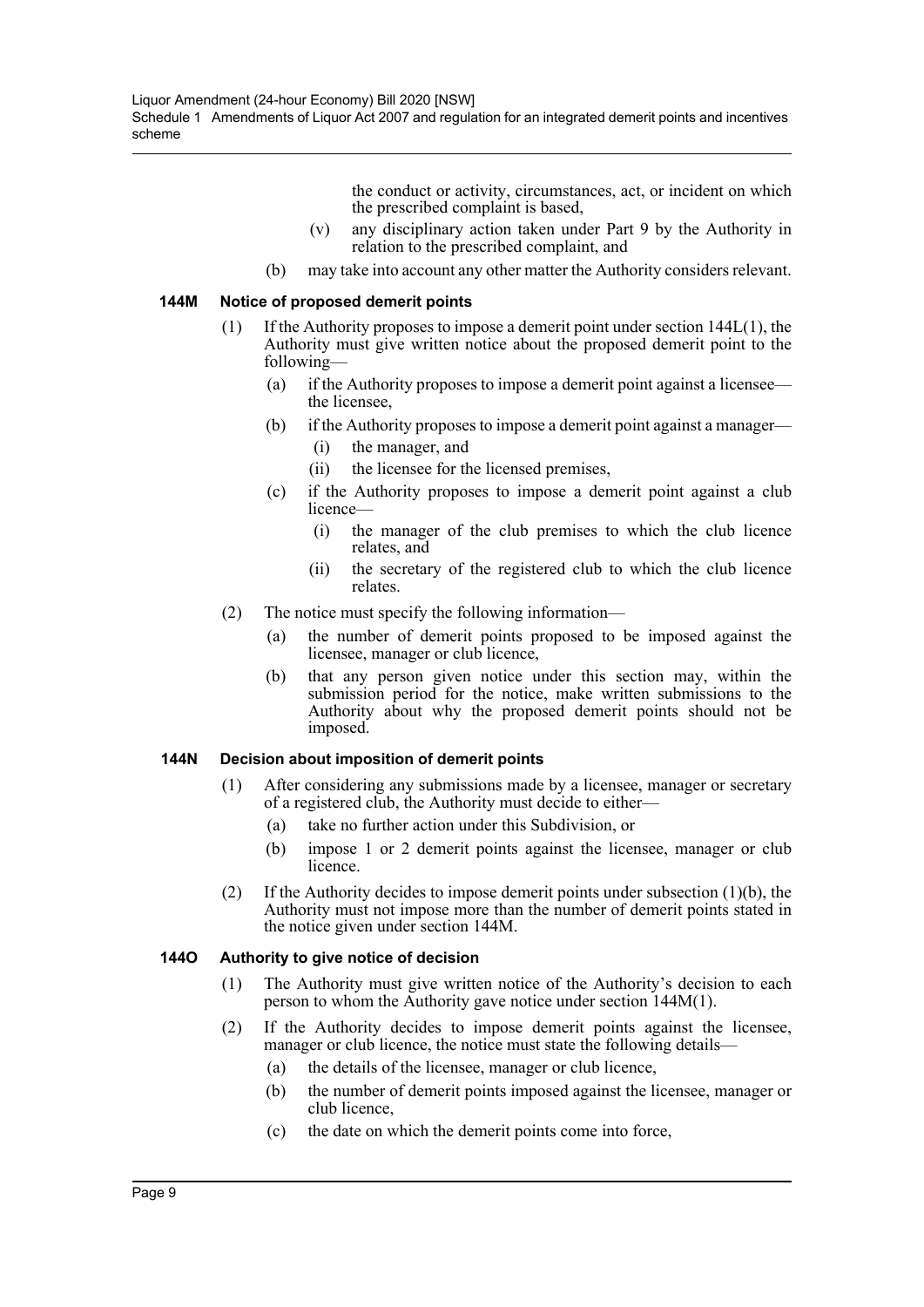- (d) the date on which the demerit points will expire, if not removed earlier,
- (e) the total number of demerit points in force for the licensee, manager or club licence after the imposition of the demerit points,
- (f) if, because of the total number of demerit points in force in relation to the licensee, manager or club licence, the Authority may take remedial action—the remedial action that the Authority may take,
- (g) any other matter prescribed by the regulations for the purposes of this section.

# **Division 4 Remedial action for accumulation of demerit points**

#### **Subdivision 1 Remedial action for accumulation of demerit points—licensees or managers of licensed premises**

#### **144P Remedial action—accumulation of 2–3 demerit points**

- (1) This section applies if, during any 3-year period, at least 2, but not more than 3, demerit points are in force for a licensee or manager of licensed premises.
- (2) If the Authority is satisfied that it is appropriate in the circumstances, the Authority may—
	- (a) reprimand the licensee or manager, or
	- (b) require the licensee or manager to undertake the courses of training or instruction as the Authority considers appropriate.

#### **144Q Remedial action—accumulation of 4–5 demerit points**

- (1) This section applies if, during any 3-year period, at least 4, but not more than 5, demerit points are in force for a licensee or manager of licensed premises.
- (2) If the Authority is satisfied that it is appropriate in the circumstances, the Authority may do any of the following—
	- (a) reprimand the licensee or manager,
	- (b) require the licensee or manager to undertake the courses of training or instruction the Authority considers appropriate,
	- (c) disqualify the licensee or manager for a specified period.

#### **144R Remedial action—accumulation of 6 or more demerit points**

- (1) This section applies if, during any 3-year period, 6 or more demerit points are in force for a licensee or manager of licensed premises.
- (2) If the Authority is satisfied that it is appropriate in the circumstances, the Authority may do any of the following—
	- (a) reprimand the licensee or manager,
	- (b) require the licensee or manager to undertake the courses of training or instruction the Authority considers appropriate,
	- (c) disqualify the licensee or manager for a specified period,
	- (d) permanently disqualify the licensee or manager.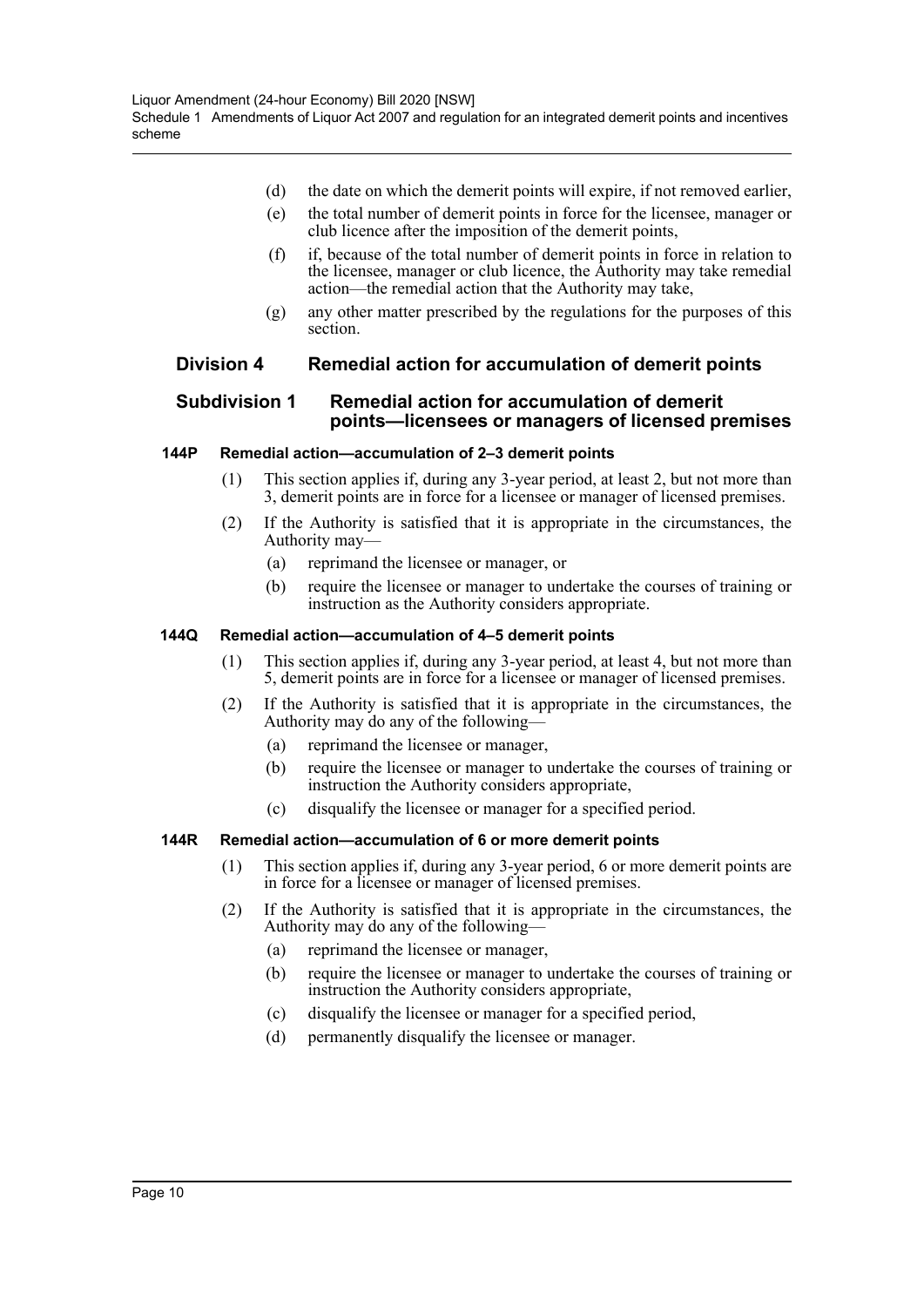Liquor Amendment (24-hour Economy) Bill 2020 [NSW] Schedule 1 Amendments of Liquor Act 2007 and regulation for an integrated demerit points and incentives scheme

# **Subdivision 2 Remedial action for accumulation of demerit points—licences other than club licences**

#### **144S Definition**

#### In this Subdivision—

*relevant demerit point*, in relation to a licensed premises, means a demerit point—

- (a) incurred under Subdivision 1 of Division 3 for a demerit offence committed on or in relation to the licensed premises, or
- (b) imposed under Subdivision 2 of Division 3 in relation to a prescribed complaint based on conduct or activities engaged in, circumstances existing, acts committed, or incidents occurring on or in relation to the licensed premises.

#### **144T Remedial action—accumulation of 2–3 demerit points**

- (1) This section applies if, during any 3-year period, at least 2, but not more than 3, relevant demerit points are in force for a licensee or manager, or former licensee or manager, of a licensed premises other than club premises.
- (2) If the Authority is satisfied that it is appropriate in the circumstances, the Authority may impose any condition on the licence the Authority considers necessary to address—
	- (a) the risk of a demerit offence being committed, or
	- (b) the likelihood of a prescribed complaint being made in relation to the licensee or manager.

#### **144U Remedial action—accumulation of 4–5 demerit points**

- (1) This section applies if, during any 3-year period, at least 4, but not more than 5, relevant demerit points are in force for a licensee or manager, or former licensee or manager, of a licensed premises other than club premises.
- (2) If the Authority is satisfied that it is appropriate in the circumstances, the Authority may do any of the following—
	- (a) suspend the licence for the licensed premises for a period of up to 7 days,
	- (b) impose any condition on the licence for the licensed premises the Authority considers necessary to address—
		- (i) the risk of a demerit offence being committed, or
		- (ii) the likelihood of a prescribed complaint being made in relation to the licensee or manager.

#### **144V Remedial action—accumulation of 6 or more demerit points**

- (1) This section applies if, during any 3-year period, 6 or more relevant demerit points are in force for a licensee or manager, or former licensee or manager, of a licensed premises other than club premises.
- (2) If the Authority is satisfied that it is appropriate in the circumstances, the Authority may do any of the following—
	- (a) suspend the licence for a period of up to 14 days,
	- (b) impose any condition on the licence the Authority considers necessary to address—
		- (i) the risk of a demerit offence being committed, or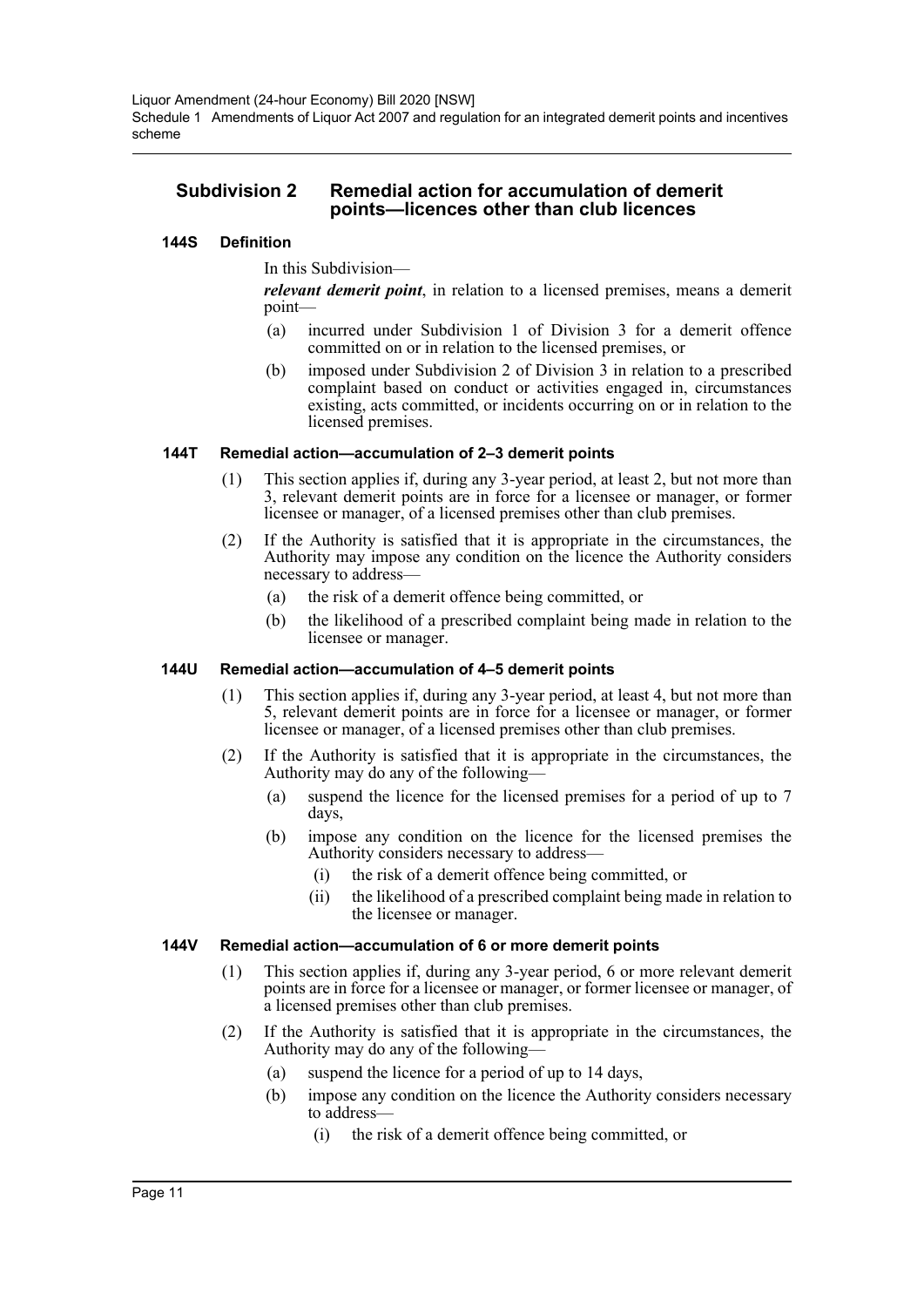Liquor Amendment (24-hour Economy) Bill 2020 [NSW] Schedule 1 Amendments of Liquor Act 2007 and regulation for an integrated demerit points and incentives scheme

> (ii) the likelihood of a prescribed complaint being made in relation to the licensee or manager.

#### **Subdivision 3 Remedial action for accumulation of demerit points—club licences**

#### **144W Remedial action—accumulation of 2–3 demerit points**

- (1) This section applies if, during any 3-year period, at least 2, but not more than 3, demerit points are in force for a club licence.
- (2) If the Authority is satisfied that it is appropriate in the circumstances, the Authority may do any of the following—
	- (a) reprimand the manager of the club premises,
	- (b) reprimand the secretary of the club to which the club licence relates,
	- (c) require any one or more of the following persons to undertake the courses of training or instruction the Authority considers appropriate—
		- (i) the manager of the club premises,
		- (ii) the secretary of the club to which the club licence relates,
		- (iii) any member of the governing body of the club to which the club licence relates,
	- (d) impose any condition on the club licence the Authority considers necessary to address—
		- (i) the risk of a demerit offence being committed, or
		- (ii) the likelihood of a prescribed complaint being made in relation to the licensee or manager of the club premises.

#### **144X Remedial action—accumulation of 4–5 demerit points**

- (1) This section applies if, during any 3-year period, at least 4, but not more than 5, demerit points are in force for a club licence.
- (2) If the Authority is satisfied that it is appropriate in the circumstances, the Authority may do any of the following—
	- (a) reprimand, or disqualify for a specified period, the manager of the club premises,
	- (b) reprimand, or disqualify for a specified period, the secretary of the club to which the club licence relates,
	- (c) require any one or more of the following persons to undertake the courses of training or instruction the Authority considers appropriate—
		- (i) the manager of the club premises,
		- (ii) the secretary of the club to which the club licence relates,
		- (iii) any member of the governing body of the club to which the club licence relates,
	- (d) impose any condition on the club licence the Authority considers necessary to address—
		- (i) the risk of a demerit offence being committed, or
		- (ii) the likelihood of a prescribed complaint being made in relation to the licensee or manager of the club premises.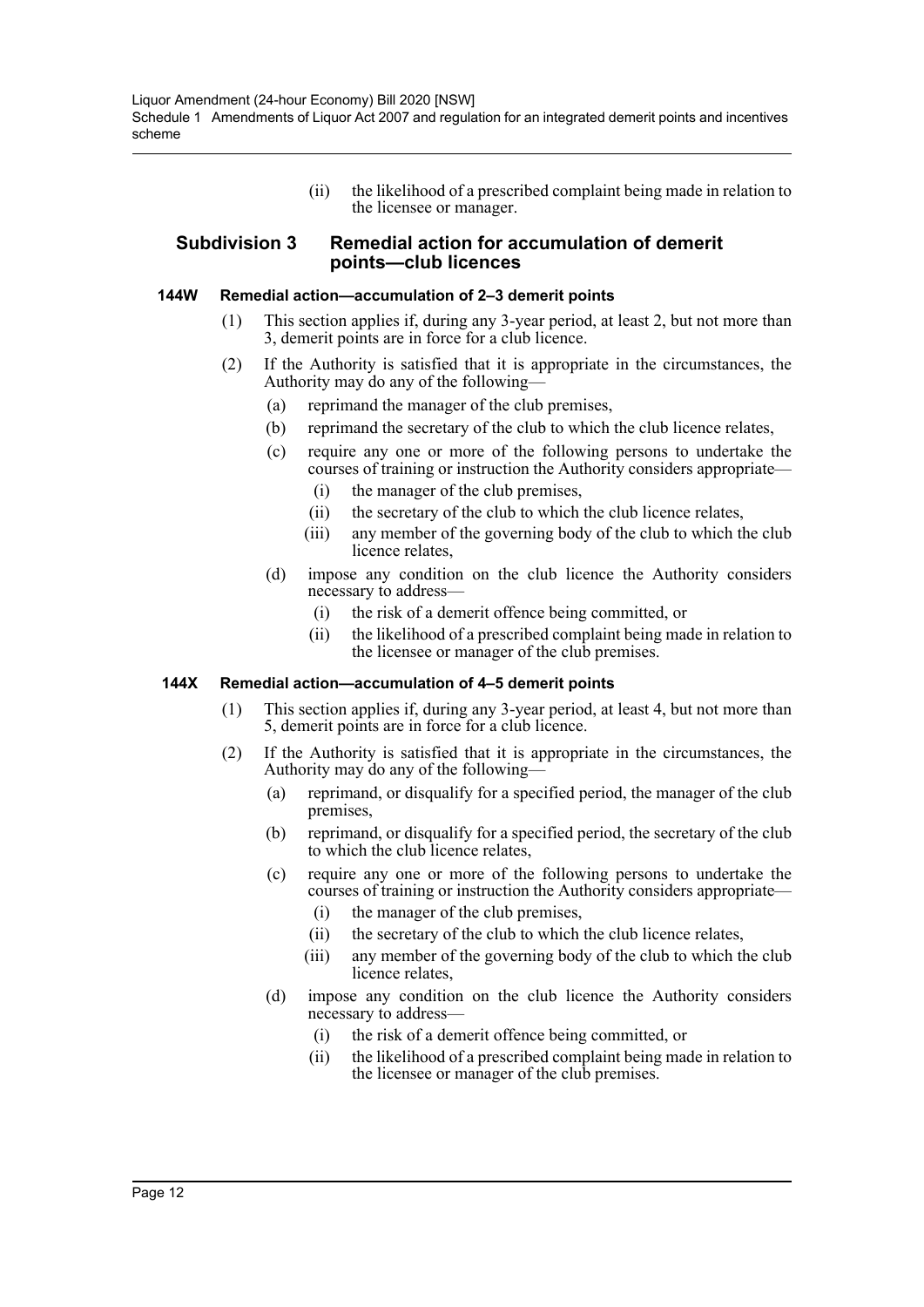#### **144Y Remedial action—accumulation of 6 or more demerit points**

- (1) This section applies if, during any 3-year period, 6 or more demerit points are in force for a club licence.
- (2) If the Authority is satisfied that it is appropriate in the circumstances, the Authority may do any of the following—
	- (a) reprimand, or disqualify either permanently or for a specified period, the manager of the club premises,
	- (b) either or both of the following—
		- (i) reprimand, or disqualify either permanently or for a specified period, the secretary of the club to which the club licence relates,
		- (ii) reprimand, or disqualify for a specified period, another member of the club's governing body,
	- (c) require any one or more of the following persons to undertake the courses of training or instruction the Authority considers appropriate—
		- (i) the manager of the club premises,
		- (ii) the secretary of the club to which the club licence relates,
		- (iii) any member of the governing body of the club to which the club licence relates,
	- (d) impose any condition on the club licence the Authority considers necessary to address—
		- (i) the risk of a demerit offence being committed, or
		- (ii) the likelihood of a prescribed complaint being made in relation to the licensee or manager of the club premises.

# **Subdivision 4 General provisions**

#### **144Z Notice of proposed remedial action**

- (1) Before taking remedial action under this Subdivision, the Authority must give the following persons written notice of the proposed remedial action—
	- (a) if the Authority proposes to take remedial action in relation to a licensee or manager of licensed premises other than club premises—
		- (i) the licensee or manager against whom remedial action is proposed to be taken, and
		- (ii) if the Authority proposes to take remedial action against a manager of licensed premises—the licensee for the licensed premises, and
		- (iii) the owner of the licensed premises, and
		- (iv) each person who is interested in the business, or in the conduct or profits of the business, carried on under the licence and whose name has been given to the Authority under section 41 or 55, and
		- (v) any other person prescribed by the regulations for the purposes of this section,
	- (b) if the Authority proposes to take remedial action in relation to a licence other than a club licence—
		- (i) the licensee for the licence, and
		- (ii) the manager of the licensed premises, and
		- (iii) the owner of the licensed premises to which the licence relates, and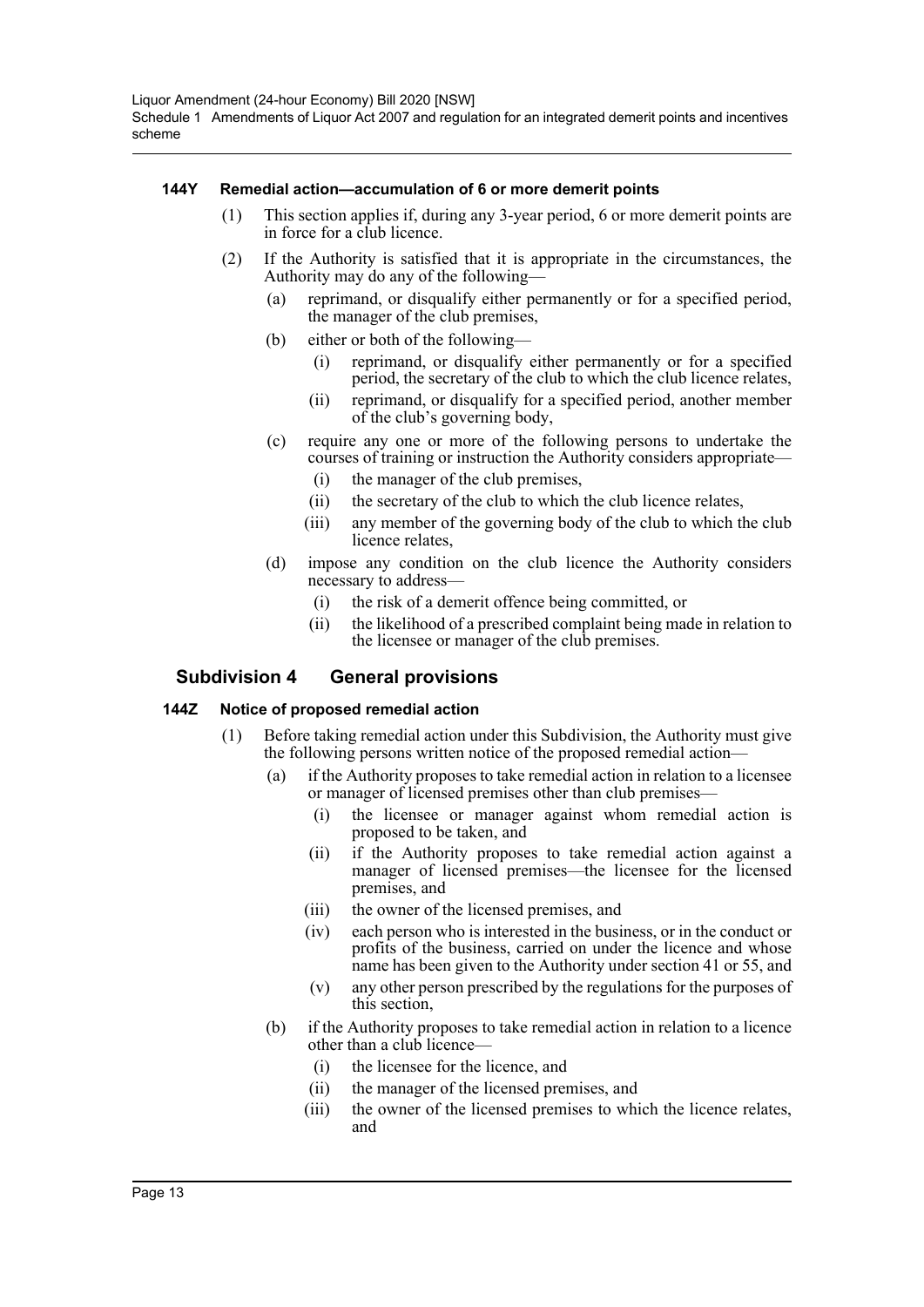- (iv) each person who is interested in the business, or in the conduct or profits of the business, carried on under the licence and whose name has been given to the Authority under section 41 or 55, and
- (v) any other person prescribed by the regulations for the purposes of this section, or
- (c) if the Authority proposes to take remedial action in relation to a club licence—
	- (i) the secretary of the registered club to which the club licence relates, and
	- (ii) the manager of the club premises to which the club licence relates, and
	- (iii) if the Authority proposes to reprimand or disqualify a member of the club's governing body—the member, and
	- (iv) any other person prescribed by the regulations for the purposes of this section.
- (2) The notice must specify the following information—
	- (a) the number of demerit points in force in relation to the licensee, manager or licence,
	- (b) the following details of the proposed remedial action—
		- (i) the period of any proposed suspension of the licence,
		- (ii) the details of any proposed reprimand of a person,
		- (iii) the period of any proposed disqualification of a person,
		- (iv) the date on which any proposed suspension or disqualification starts,
		- (v) the date on which any proposed suspension or disqualification ends,
		- (vi) the details of any conditions proposed to be imposed on the licence,
		- (vii) any other details prescribed by the regulations for the purposes of this section,
	- (c) that the person may, within the submission period for the notice, make submissions to the Authority about the proposed remedial action.

#### **144ZA Requirements for deciding to take remedial action**

- (1) In deciding whether to take remedial action under this Division, the Authority—
	- (a) must take into account the following—
		- (i) any submissions made by the following persons—
			- (A) a person specified in section  $144Z(1)$ ,
				- (B) the NSW Police Force,
				- (C) the local consent authority for the licensed premises,
				- (D) the Secretary,
		- (ii) to the extent that the Authority considers it to be relevant to the decision—
			- (A) the size and patron capacity of the licensed premises and any impact those factors have on the ability of the licensee or manager of the licensed premises to prevent a demerit offence being committed or another prescribed complaint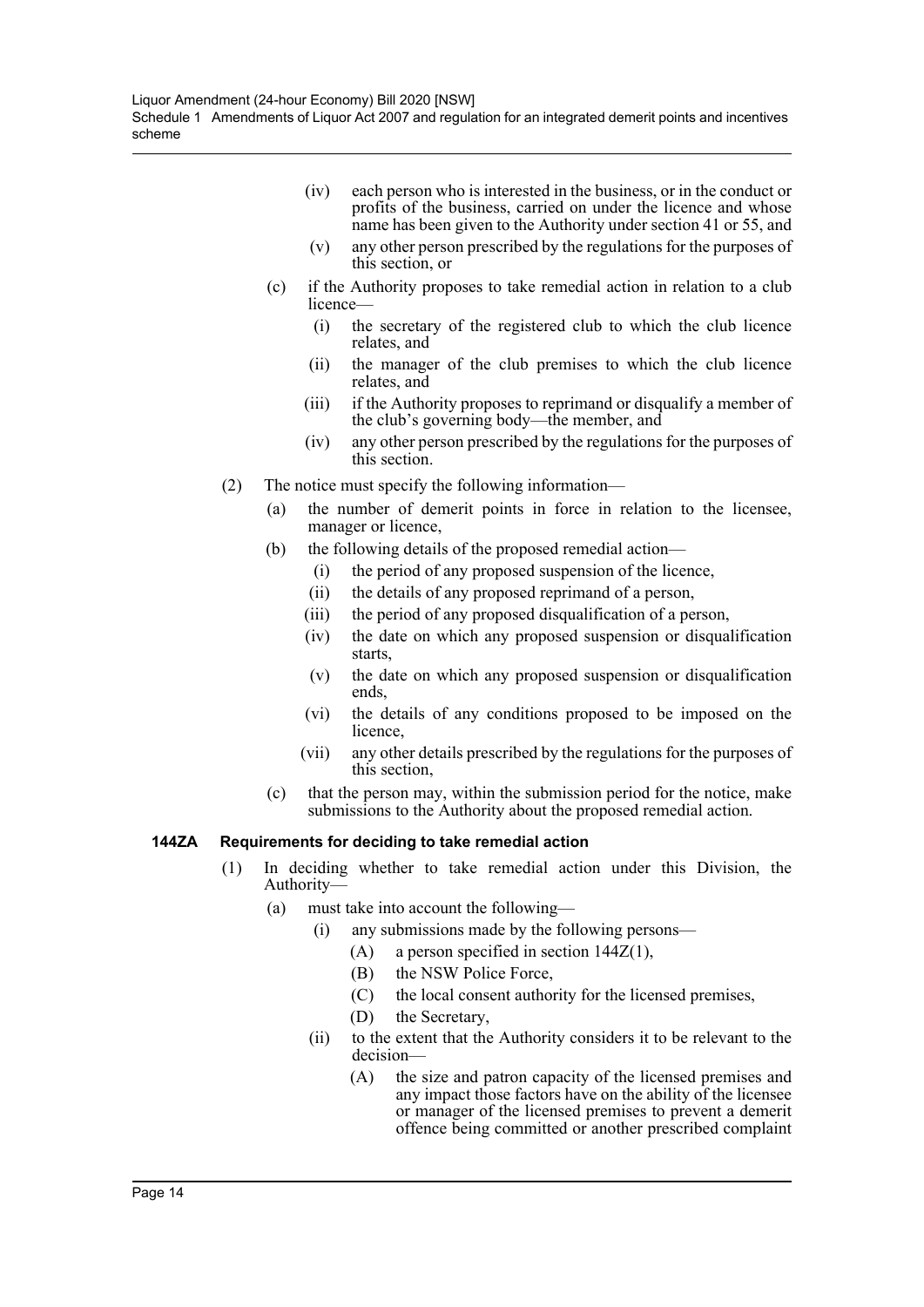being made in relation to the licensee or manager of the licensed premises, and

- (B) the history and nature of the commission of demerit offences by the licensee or manager, and
- (C) the history and nature of prescribed complaints that have been made in relation to the licensee or manager, and
- (D) whether other action would be preferable, and
- (E) whether there have been changes to the persons who are the licensee, manager of the licensed premises, or owner of the business carried on under the licence, and
- (F) whether there have been changes to the business practices in respect of the business carried on under the licence, and
- (G) any other matter prescribed by the regulations for the purposes of this section, and
- (b) may take into account any other matter the Authority considers relevant.
- (2) The Authority must, as soon as practicable after making the decision, give each person stated in section  $144\overline{2}(1)$  written notice of the following—
	- (a) the decision,
	- (b) the reasons for the decision,
	- (c) any right of review in respect of the decision.
- (3) The regulations may prescribe guidelines setting out how the matters referred to in subsection  $(1)(a)(ii)$  are to be taken into account by the Authority.

#### **144ZB Provisions relating to conditions imposed on licences under Subdivision 2 or 3**

- (1) In imposing a condition on a licence under Subdivision 2 or 3, the Authority may, but is not required to, specify a period for which the condition is to apply.
- (2) The Authority may, at any time, vary or revoke a condition imposed on a licence under Subdivision 2 or 3.
- (3) In varying or revoking a condition under subsection (2), the Authority must comply with sections 144Z and 144ZA as if—
	- (a) a reference to taking remedial action in relation to a licence in those sections were a reference to varying or revoking a condition of the licence, and
	- (b) a reference to proposed remedial action in those sections were a reference to the proposed variation or revocation.
- (4) If a period for which a condition imposed on a licence under this Subdivision is to apply is not specified, the condition remains in force until revoked by the Authority.

# **Division 5 Removal and reinstatement of demerit points**

#### **144ZC Application by licensee or manager of licensed premises to remove a category 1 demerit point**

- (1) This section applies in relation to a licensee or manager of licensed premises other than club premises, or the secretary of a registered club, if—
	- (a) there is not more than 1 demerit point in force in relation to the licensee or manager, or the club licence for the registered club, and
	- (b) the demerit point is a category 1 demerit point.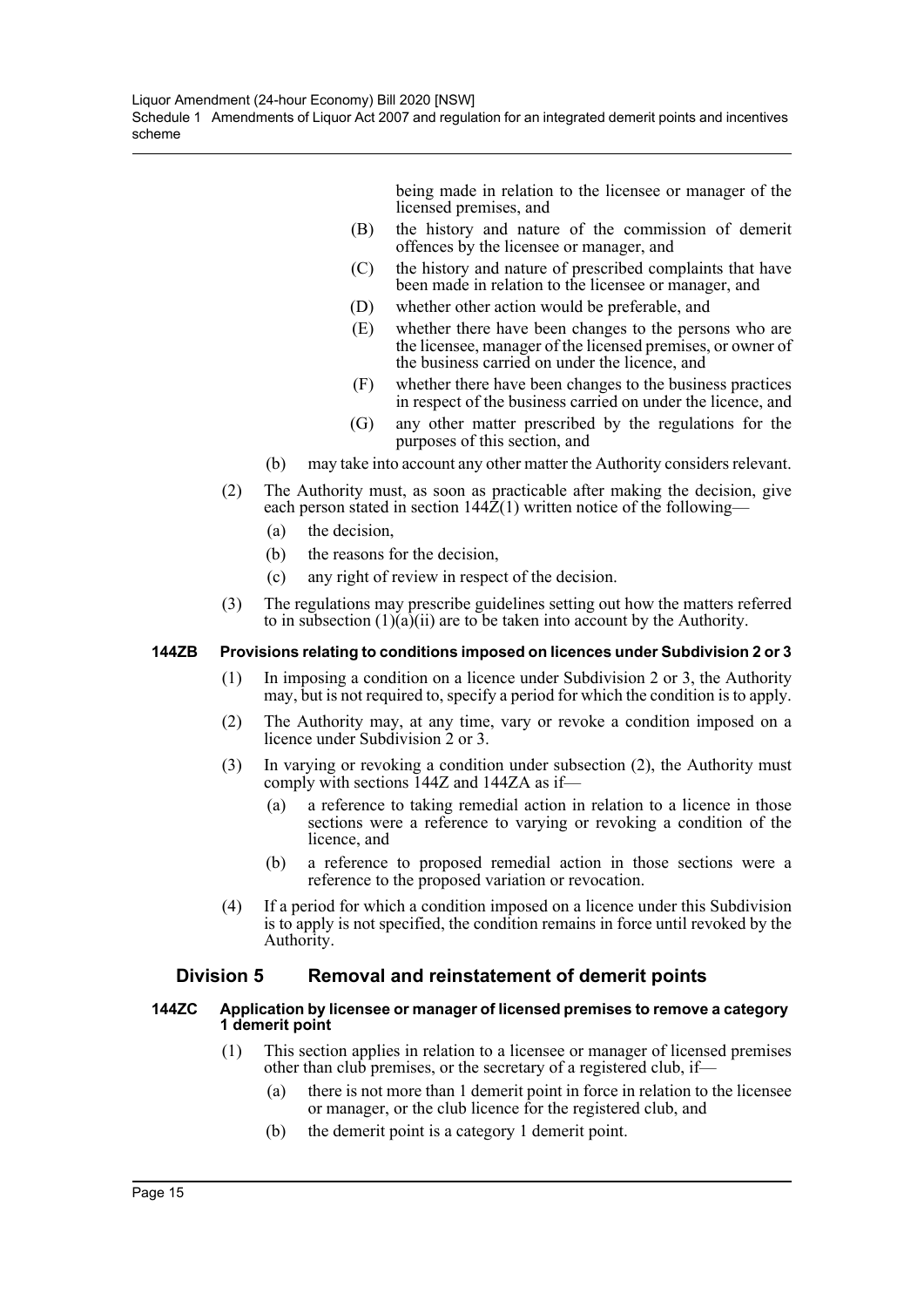- (2) The licensee, manager or secretary may apply to the Authority to remove the category 1 demerit point if, in the 10-year period immediately preceding the making of the application—
	- (a) for a demerit point in force in relation to a licensee or manager—the licensee or manager has not committed a demerit offence other than the demerit offence, if any, in respect of which the demerit point was incurred, and
	- (b) for a demerit point in force in relation to a club licence—the manager of the club premises has not committed a demerit offence other than the demerit offence, if any, in respect of which the demerit point was incurred, and
	- (c) no other demerit points have been incurred or imposed against the licensee or manager, or the club licence.
- (3) The application must—
	- (a) be in the form and manner approved by the Authority, and
	- (b) be accompanied by—
		- (i) the fee (if any) prescribed by the regulations, and
		- (ii) any information or particulars prescribed by the regulations, and
	- (c) comply with any other requirements approved by the Authority or prescribed by the regulations.
- (4) In this section—

#### *category 1 demerit point*—

- (a) in relation to a person, means a demerit point incurred against the person as a result of the person having committed a category 1 demerit offence, or
- (b) in relation to a club licence, means a demerit point incurred against the club licence as a result of the manager of the club premises having committed a category 1 demerit offence.

#### **144ZD Application to remove demerit points**

- (1) The following persons may apply to the Authority to remove a demerit point that is in force in relation to a licensee, manager of licensed premises or club licence—
	- (a) if the demerit point is in force in relation to a licensee—the licensee,
	- (b) if the demerit point is in force in relation to a manager of licensed premises—the manager,
	- (c) if the demerit point is in force in relation to a club licence—the secretary of the registered club that holds the club licence.
- (2) However, a person may not apply under this section to remove a demerit point within the period of 12 months immediately after the demerit point was incurred or imposed.
- (3) The regulations may prescribe other circumstances in which an application may not be made under this section.
- (4) The application must—
	- (a) be in the form and manner approved by the Authority, and
	- (b) be accompanied by—
		- (i) the fee (if any) prescribed by the regulations, and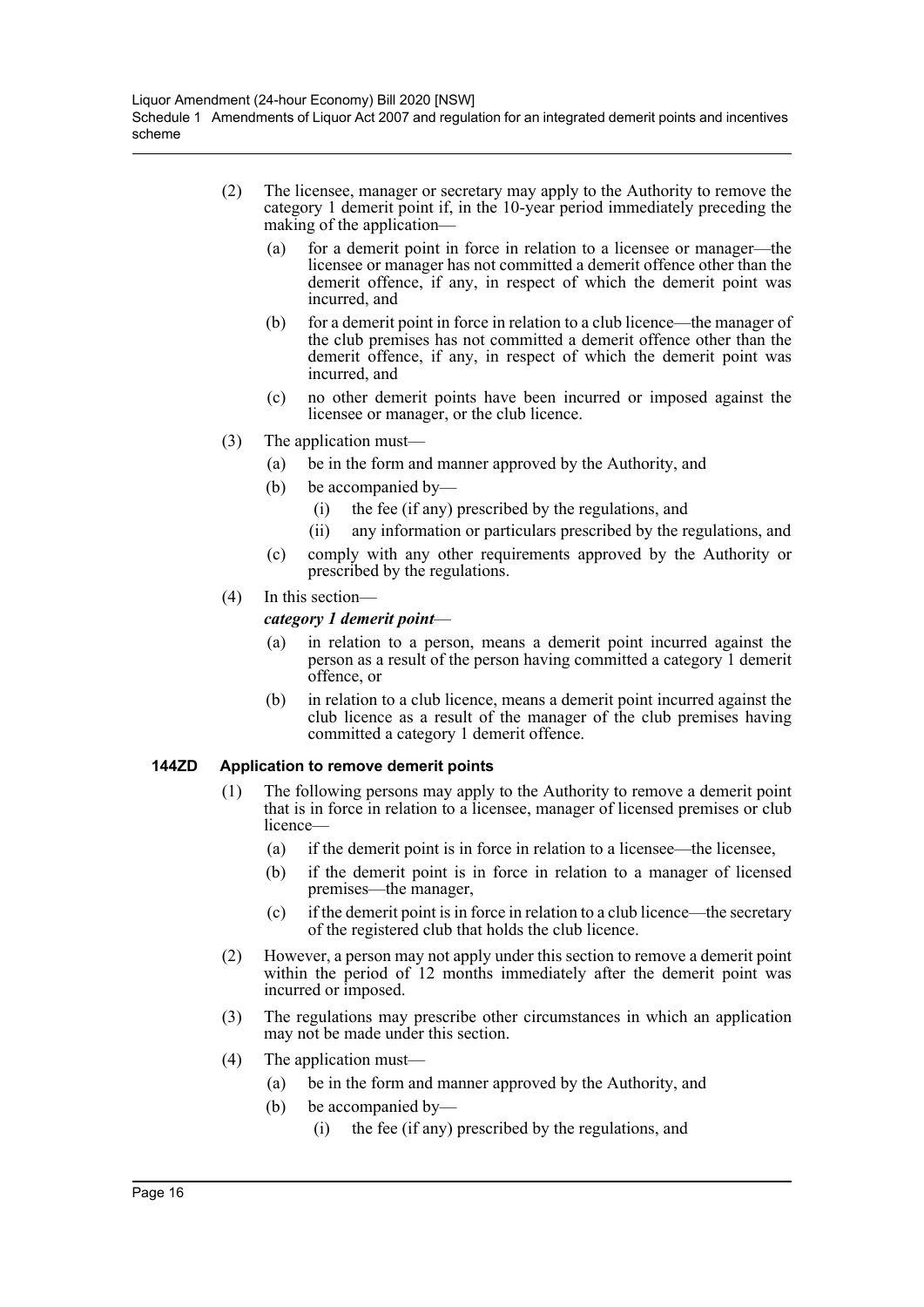- (ii) any information or particulars prescribed by the regulations, and
- (c) comply with any other requirements approved by the Authority or prescribed by the regulations.
- (5) The Authority must—
	- (a) give a copy of the application to each person prescribed by the regulations for the purposes of this subsection, and
	- (b) give each person a reasonable opportunity to make submissions in relation to the application.

#### **144ZE Deciding application to remove demerit points**

- (1) In deciding an application made under this Division, the Authority may—
	- (a) remove the demerit point, or
	- (b) refuse to remove the demerit point.
- (2) The Authority may decide to remove the demerit point only if the Authority is satisfied that—
	- (a) for an application made under section  $144ZC(2)$ 
		- (i) the Secretary or the Authority have not taken any action in relation to the licensee or manager of the licensed premises, or the licence for the licensed premises, under any provision of this Act in relation to—
			- (A) the demerit point, or
			- (B) the act or circumstances that were the basis of the demerit offence in respect of which the demerit point was incurred, and
		- (ii) the act or circumstances that were the basis of the demerit offence in respect of which the demerit point was incurred did not result in serious harm to any person, and
		- (iii) the licensee or manager of the licensed premises has implemented measures, or undertaken a course of training or instruction, to manage or reduce the risks that contributed to the commission of the demerit offence in respect of which the demerit point was incurred, and
		- (iv) the provisions of this Act or the regulations referred to in the definitions of *category 1 demerit offence* and *category 2 demerit offence* have not, since the demerit point was incurred or imposed, been contravened—
			- (A) by the person who committed the demerit offence in relation to which the demerit point was incurred, or
			- (B) for a demerit point incurred against a club licence—by a manager of the club premises, or
	- (b) for an application made under section  $144ZD(1)$ 
		- (i) any remedial action taken by the Authority under Division 4 of this Part in relation to the demerit point has been complied with, and
		- (ii) the licensee or manager of the licensed premises has implemented measures, or undertaken a course of training or instruction, to manage or reduce the risks that contributed to—
			- (A) the commission of the demerit offence in respect of which the demerit point was incurred, or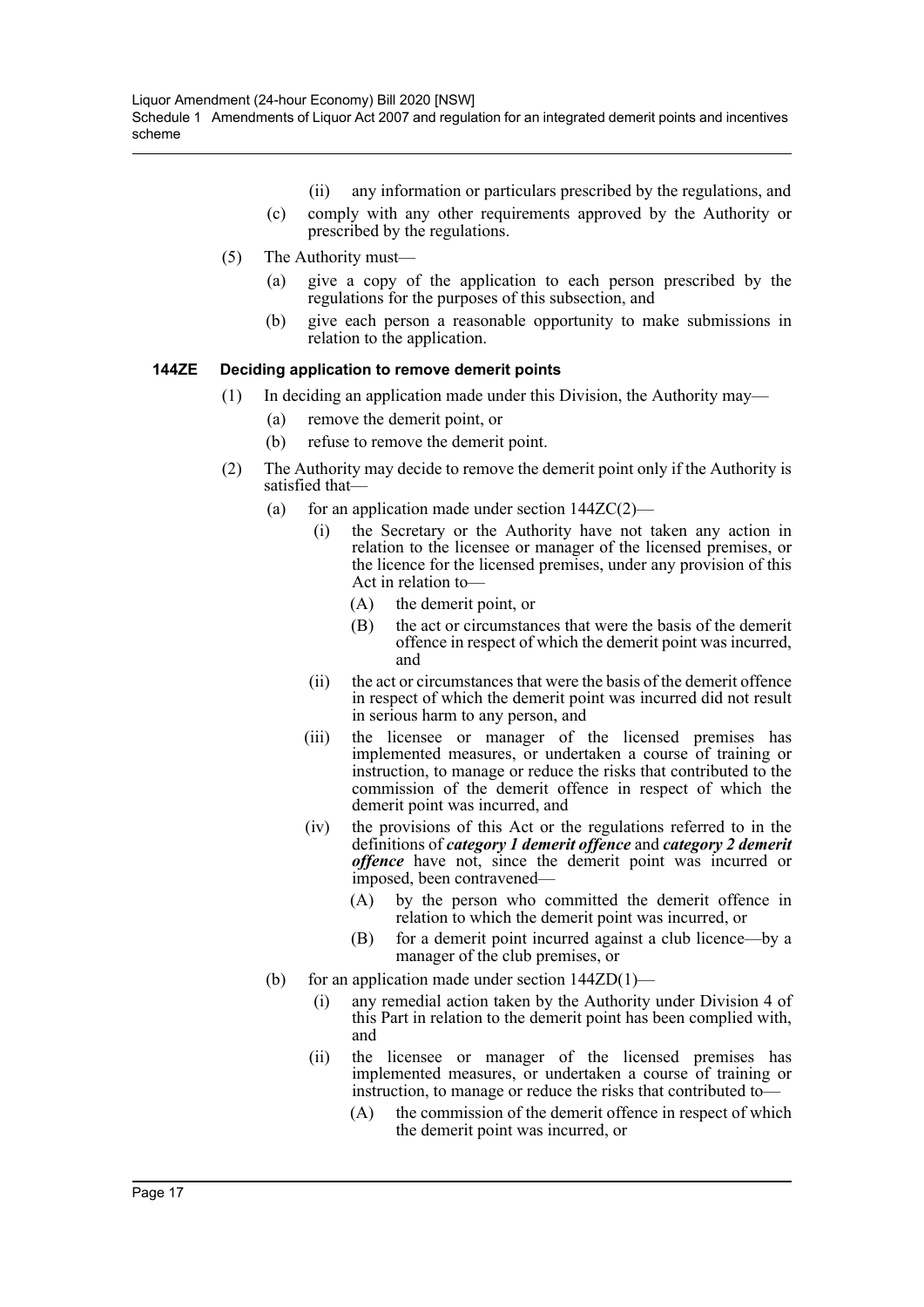- (B) the prescribed complaint in respect of which the demerit point was imposed, and
- (iii) the provisions of this Act or the regulations referred to in the definitions of *category 1 demerit offence* and *category 2 demerit offence* have not, since the demerit point was incurred or imposed, been contravened—
	- (A) by the person who committed the demerit offence in relation to which the demerit point was incurred, or
	- (B) for a demerit point incurred against a club licence—by a manager of the club premises.
- (3) For the purposes of subsections  $(2)(a)(iii)$  and  $(b)(ii)$ , the Authority must not take into account a measure or course of training or instruction the licensee or manager is required to implement or undertake under a provision of this Act or regulations.
- (4) The regulations may also prescribe—
	- (a) any matters the Authority must consider in deciding the application, and
	- (b) any mandatory or discretionary grounds for refusing to grant the application.
- (5) The Authority must, as soon as practicable after making the decision, give the applicant written notice of the following—
	- (a) the decision,
	- (b) the reasons for the decision,
	- (c) any right of review in relation to the decision.
- (6) If a demerit point is removed by the Authority under this section, any remedial action taken as a result of the demerit point continues to have effect despite the removal unless the Authority decides otherwise.

#### **144ZF Reinstatement of demerit points**

- (1) This section applies if the Authority is satisfied a demerit point was removed under section  $144\text{ZE}(1)(a)$  on the basis of false, misleading, inaccurate or incomplete information provided by a licensee, manager of licensed premises or secretary of a registered club.
- (2) The Authority may reinstate the demerit point against the licensee, manager of licensed premises or licence from against which the demerit point was removed.
- (3) A demerit point reinstated under subsection (2)—
	- (a) is taken not to have been removed, and
	- (b) must be reinstated in the demerit points register—
		- (i) against the licensee, manager of licensed premises or licence, and
		- (ii) in relation to the day that the demerit point was originally recorded under section 144E(2) or (3).
- (4) If a demerit point is reinstated under this section—
	- (a) any remedial action taken in relation to the licence or person as a result of the demerit point before the removal applies as if the demerit point had not been removed, and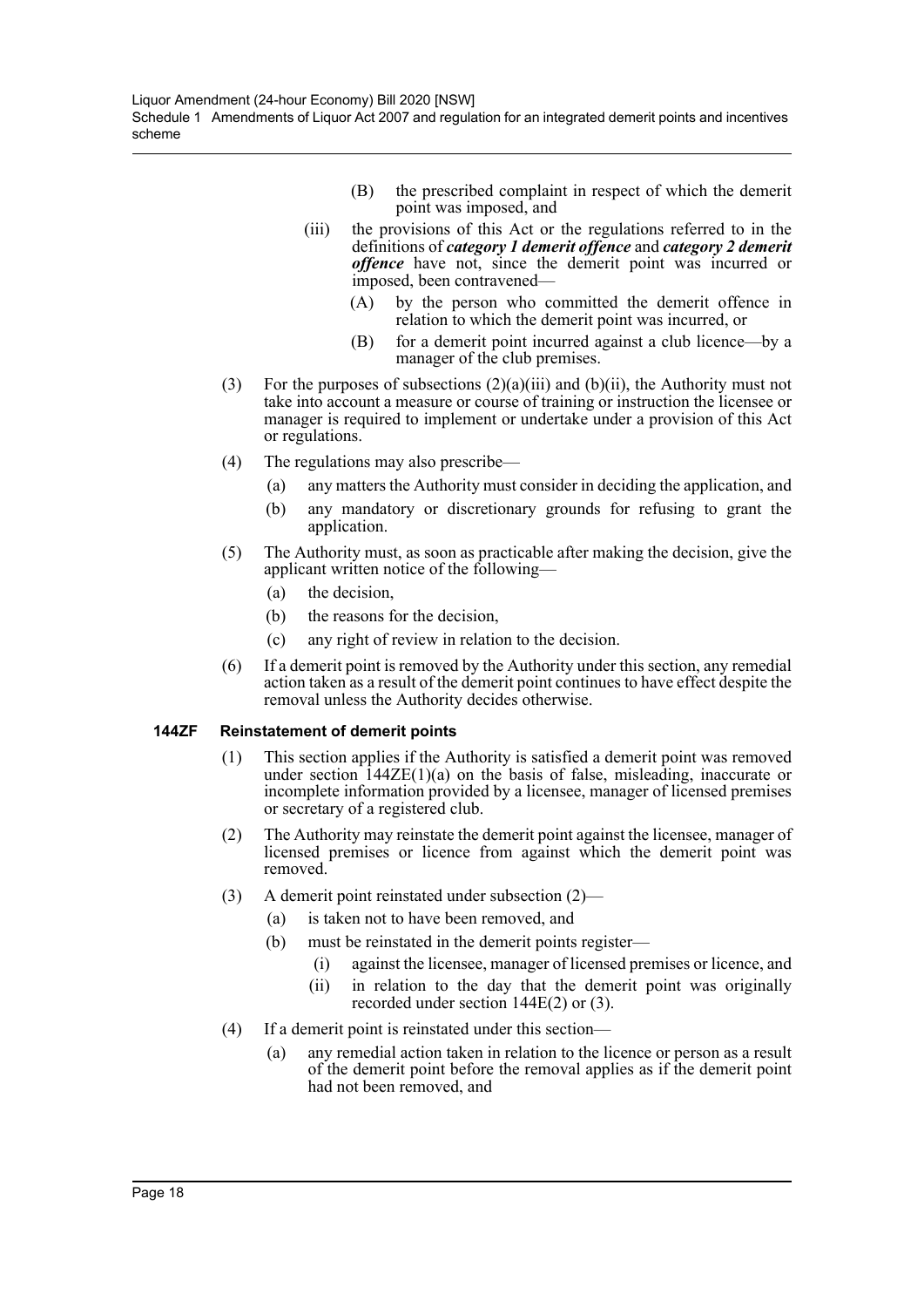(b) any condition imposed on the licence as a result of the demerit point immediately before the removal of the demerit point applies as if the demerit point had not been removed.

# **Division 6 General provisions**

#### **144ZG Submissions not to be used for prosecuting offences**

A submission made to the Authority under this Part may not be used for the purposes of prosecuting an offence under this Act.

#### **144ZH Administrative review by NCAT**

- (1) A person required to be given notice of a reviewable decision under section 144ZA(2) or 144ZE(5) may apply to the Civil and Administrative Tribunal for an administrative review under the *Administrative Decisions Review Act 1997* of the decision.
- (2) The application must be made no later than 21 days after the person receives the notice.
- (3) Part 2 of Chapter 3 of the *Administrative Decisions Review Act 1997* does not apply to the application.
- (4) If the reviewable decision is a decision by the Authority to take remedial action, the application operates to stay the reviewable decision unless the Civil and Administrative Tribunal otherwise directs.
- (5) The operation of any remedial action taken by the Authority is suspended during any time the decision is stayed.
- (6) In determining the application, the Civil and Administrative Tribunal must take into account any matter that was required to be taken into account in making the reviewable decision.

#### **144ZI Effect of appeals against convictions for demerit offences**

- (1) An appeal against a conviction for a demerit offence does not operate to prevent—
	- (a) a demerit point being incurred as a result of the commission of the offence, or
	- (b) the taking of remedial action in respect of such a demerit point.
- (2) However, an appeal does operate to suspend the operation of any such remedial action until the appeal is determined or withdrawn. **Note.** If the appeal is successful and the conviction is overturned, a demerit point based on the conviction is revoked and any remedial action taken as a result of such a demerit point ceases to have effect.
- (3) The Authority may, if satisfied that circumstances have changed during the period that the operation of remedial action is suspended under this section, replace the remedial action with any remedial action that the Authority could have taken had those changed circumstances applied when the relevant demerit point was incurred.

#### **[10] Section 159 Regulations**

Insert ", discounting" after "waiver" in section 159(2)(b).

#### **[11] Schedule 1 Savings and transitional provisions**

Insert at the end of the Schedule—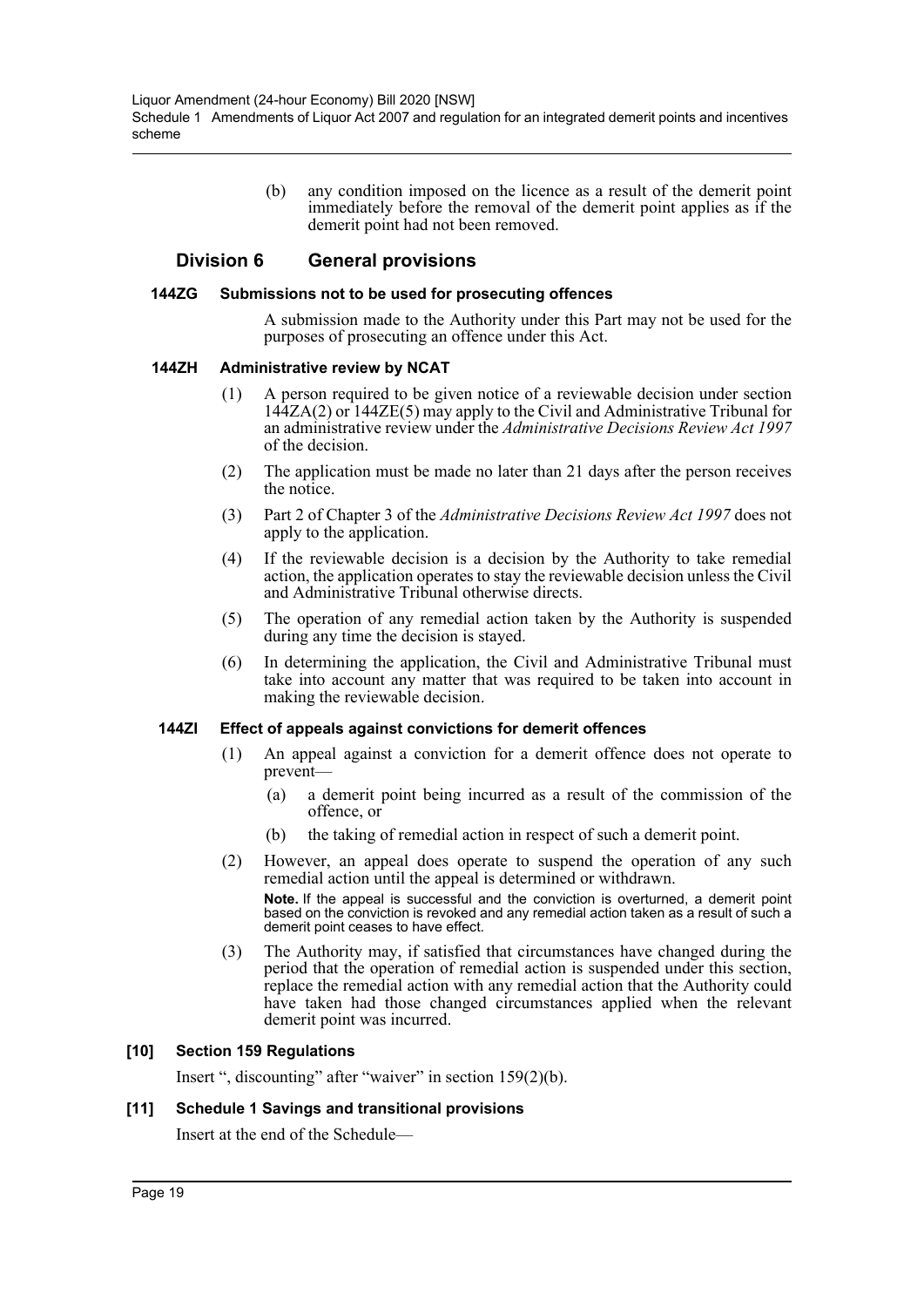# **Part 16 Provisions consequent on enactment of Liquor Amendment (Night-time Economy) Act 2020**

# **62 Definitions**

In this Part—

*amending Act* means the *Liquor Amendment (Night-time Economy) Act 2020*. *previous*, in relation to a provision, means the provision as in force immediately before its amendment or repeal by the amending Act.

#### **63 Existing suspensions or cancellations of licences continue**

The suspension or cancellation of a licence under previous sections 130C, 130D or 130E continues in effect despite the repeal of those provisions.

#### **64 Existing disqualifications continue**

The disqualification of a person from holding a licence under previous section 130E continues in effect despite the repeal of that section.

#### **65 Existing strikes revoked**

- (1) A strike incurred by a licensee or manager under previous section 144E and in force immediately before the commencement is revoked.
- (2) A strike incurred on a club licence under previous section 144I and in force immediately before the commencement is revoked.

#### **66 Existing remedial action resulting from strikes continues**

The revocation of a strike under clause 65 does not affect the continued operation of any remedial action taken under previous Part 9A as a result of the strike.

# **[12] Schedule 4 Special licence conditions for declared premises**

Omit the Schedule.

# **1.2 Liquor Regulation 2018**

# **[1] Clause 8 Definitions**

Omit "11(1)" from the definition of *compliance history risk loading element*. Insert instead "11".

# **[2] Clause 8A**

Insert after clause 8—

# **8A Review**

- (1) The Minister must conduct a review of the effectiveness of the reduction of fees under clauses  $10(2)(c)$ ,  $12(3A)(c)$ ,  $13(3)$  and  $14(3A)$  and the extension of trading hours for dedicated live music and performance venues, including—
	- (a) whether the reduction in fees and extension of trading hours has led to an increase in live music performances or other arts and cultural events on licensed premises, and
	- (b) the impact the reduction in fees and extension of trading hours has had on employment at licensed premises and in the live music performance industry and arts and cultural sectors.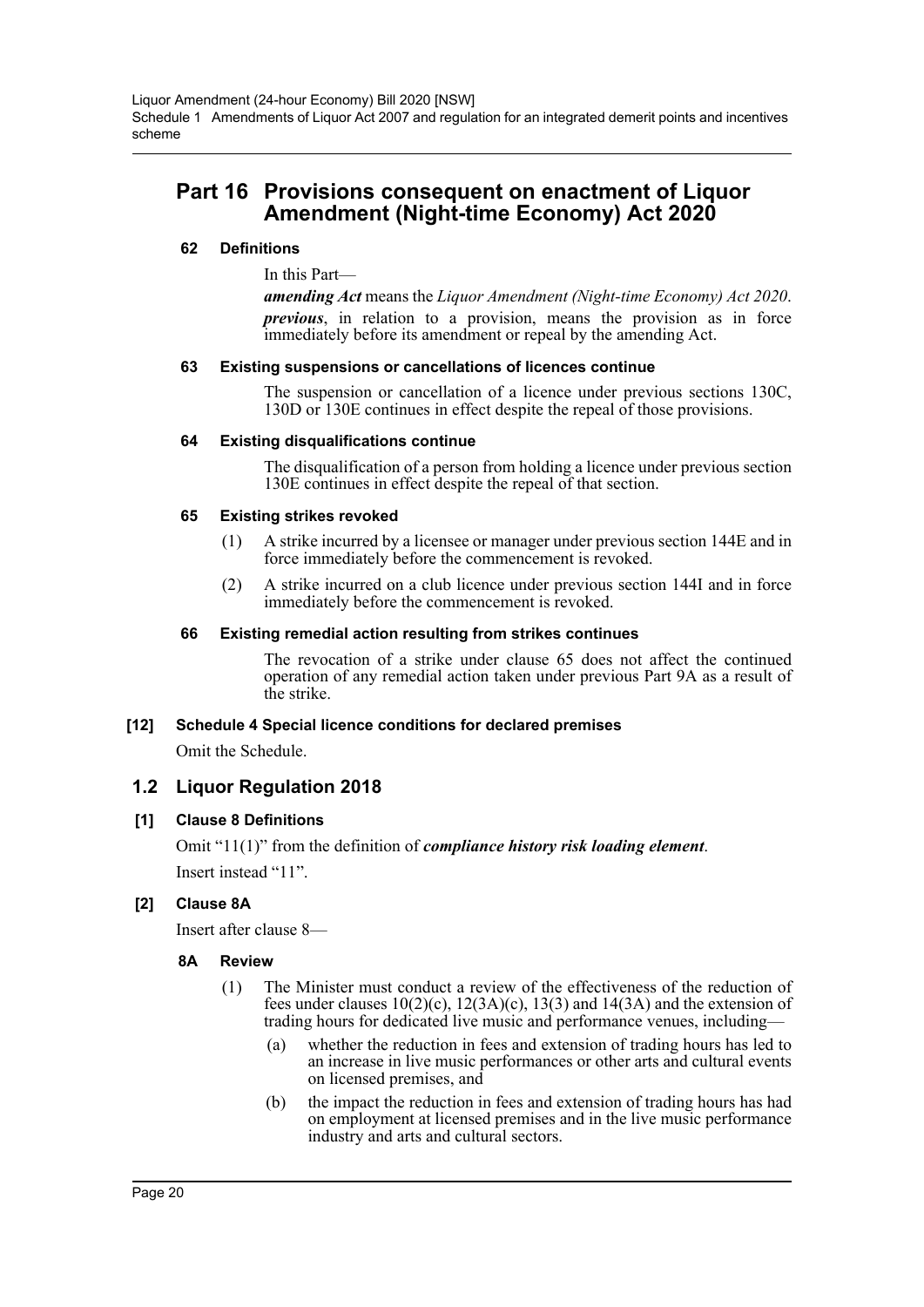- (2) The Minister must, by 31 March 2025, give a report about the review to the Presiding Officer of each House of Parliament.
- (3) A copy of a report given to the Presiding Officer of a House of Parliament under subclause (2) must be laid before the House within 5 sitting days of the House after it is received by the Presiding Officer.
- (4) This clause is repealed on 30 April 2025.

# **[3] Clause 10 Base fee element**

Insert at the end of clause 10—

- (2) The base fee element must be reduced—
	- (a) for an assessment year that commences on or after 15 March 2024, if a demerit point has not been incurred or imposed against the licence, or a licensee or manager of the licensed premises for the licence, in the 3-year period preceding the assessment date—by 5%, or
	- (b) for an assessment year that commences on or after 15 March 2026, if a demerit point has not been incurred or imposed against the licence, or a licensee or manager of the licensed premises for the licence, in the 5-year period preceding the assessment date—by 10%, or
	- (c) for dedicated live music and performance venues—by 80%.
- (3) Subclause (2)(c) ceases to have effect on 31 December 2024.
- (4) Subclauses (2)(c) and (3) and this subclause are repealed on 30 April 2025.

# **[4] Clause 11 Compliance history risk loading element**

Omit "The" from clause 11(1).

Insert instead "For an assessment year that commences before 15 March 2022, the".

#### **[5] Clause 11(1)**

Omit "prescribed offences" wherever occurring. Insert instead "demerit offences".

**[6] Clause 11(1) and (3)–(5)**

Omit "prescribed offence" wherever occurring. Insert instead "demerit offence".

# **[7] Clause 11(1A)**

Insert after clause 11(1)—

(1A) For an assessment year that commences on or after 15 March 2022, the *compliance history risk loading element* of a periodic licence fee for a licence is calculated at a rate of 40 fee units for each demerit point incurred or imposed against the licence, or a licensee or manager of the licensed premises, during the relevant compliance period for the assessment year.

# **[8] Clause 11(2)**

Omit the subclause. Insert instead—

- (2) No compliance history risk loading element is payable for a licence if—
	- (a) for an assessment year that commences before 15 March 2022—none of the circumstances specified in subclause (1) exist in relation to the licence, or
	- (b) for an assessment year that commences on or after 15 March 2022—no demerit points have been incurred or imposed against the licence, or a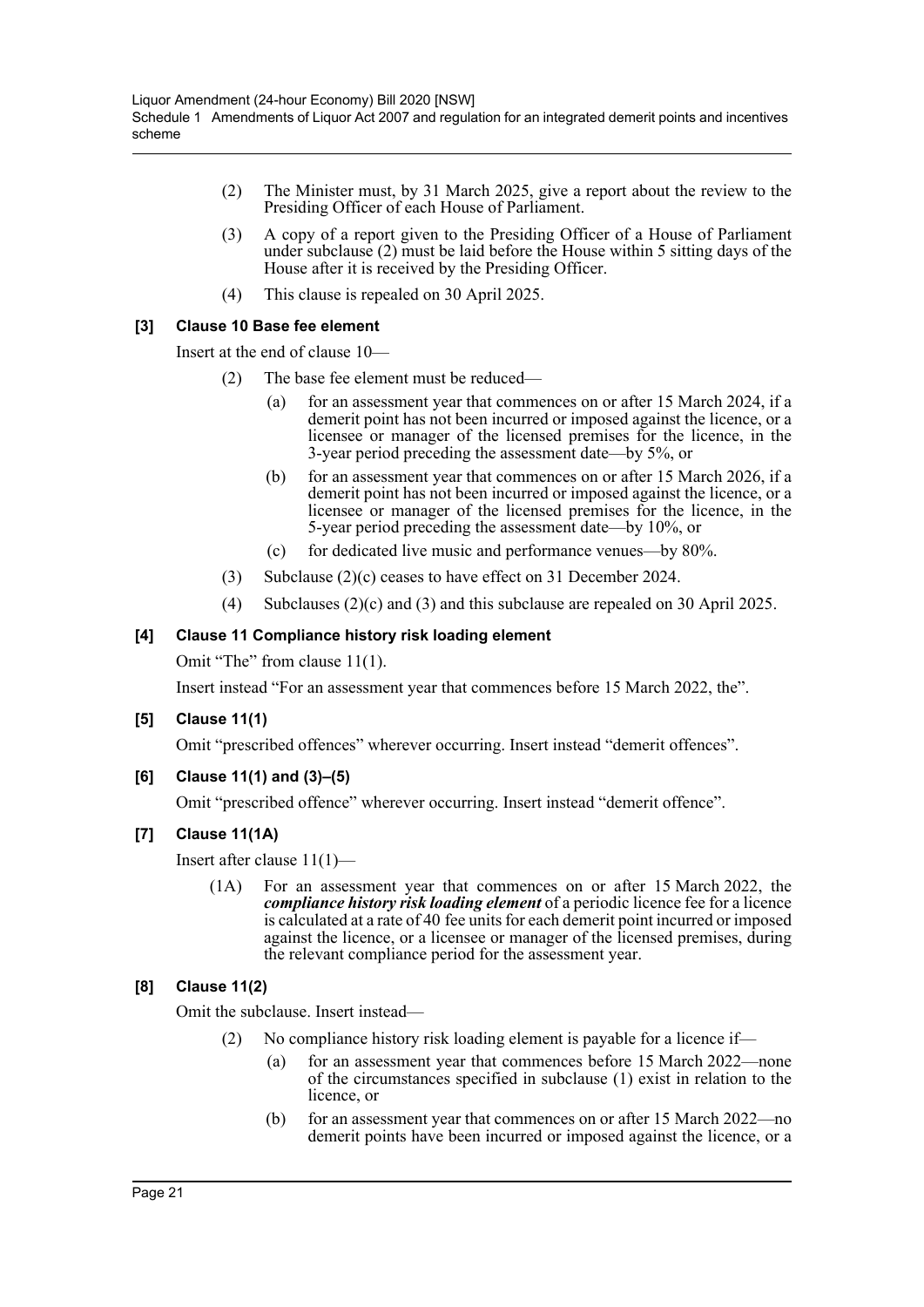Liquor Amendment (24-hour Economy) Bill 2020 [NSW] Schedule 1 Amendments of Liquor Act 2007 and regulation for an integrated demerit points and incentives scheme

> licensee or manager of the licensed premises, during the relevant compliance period.

# **[9] Clause 11(6)**

Omit the definition of *prescribed offence*.

Insert in alphabetical order—

*demerit offence* has the same meaning as in section 4 of the Act.

#### **[10] Clause 12 Trading hours risk loading element**

Insert after clause 12(3)—

- (3A) The trading hours risk loading element must be reduced—
	- (a) for an assessment year that commences on or after 15 March 2024, if a demerit point has not been incurred or imposed against the licence, or a licensee or manager of the licensed premises for the licence, in the 3-year period preceding the assessment date—by 5%, or
	- (b) for an assessment year that commences on or after 15 March 2026, if a demerit point has not been incurred or imposed against the licence, or a licensee or manager of the licensed premises for the licence, in the 5-year period preceding the assessment date—by 10%, or
	- (c) for dedicated live music and performance venues—by 80%.

#### **[11] Clause 12(6)**–**(8)**

Insert after clause 12(5)—

- (6) However, subclause (2)(c) does not apply if, in the Secretary's opinion, the licensed premises do not have a market orientation towards live performances, the arts or cultural events and endeavours.
- (7) Subclause (3A)(c) ceases to have effect on 31 December 2024.
- (8) Subclauses (3A)(c), (6) and (7) and this subclause are repealed on 30 April 2025.

#### **[12] Part 7A**

Insert after Part 7—

# **Part 7A Demerit points system**

#### **107A Additional details for demerit points register**

For the purposes of section 144D(2)(f) of the Act, the Secretary must, for each licensee, manager of licensed premises or licence in relation to which 1 or more demerit points are in force, record in the demerit points register details of the circumstances that resulted in each demerit point being incurred or imposed.

#### **107B Person to whom Authority must give copies of applications to remove demerit points**

For the purposes of section 144ZD(5)(a) of the Act, the following persons are prescribed—

- (a) the NSW Police Force,
- (b) the local consent authority for the licensed premises to which the application relates,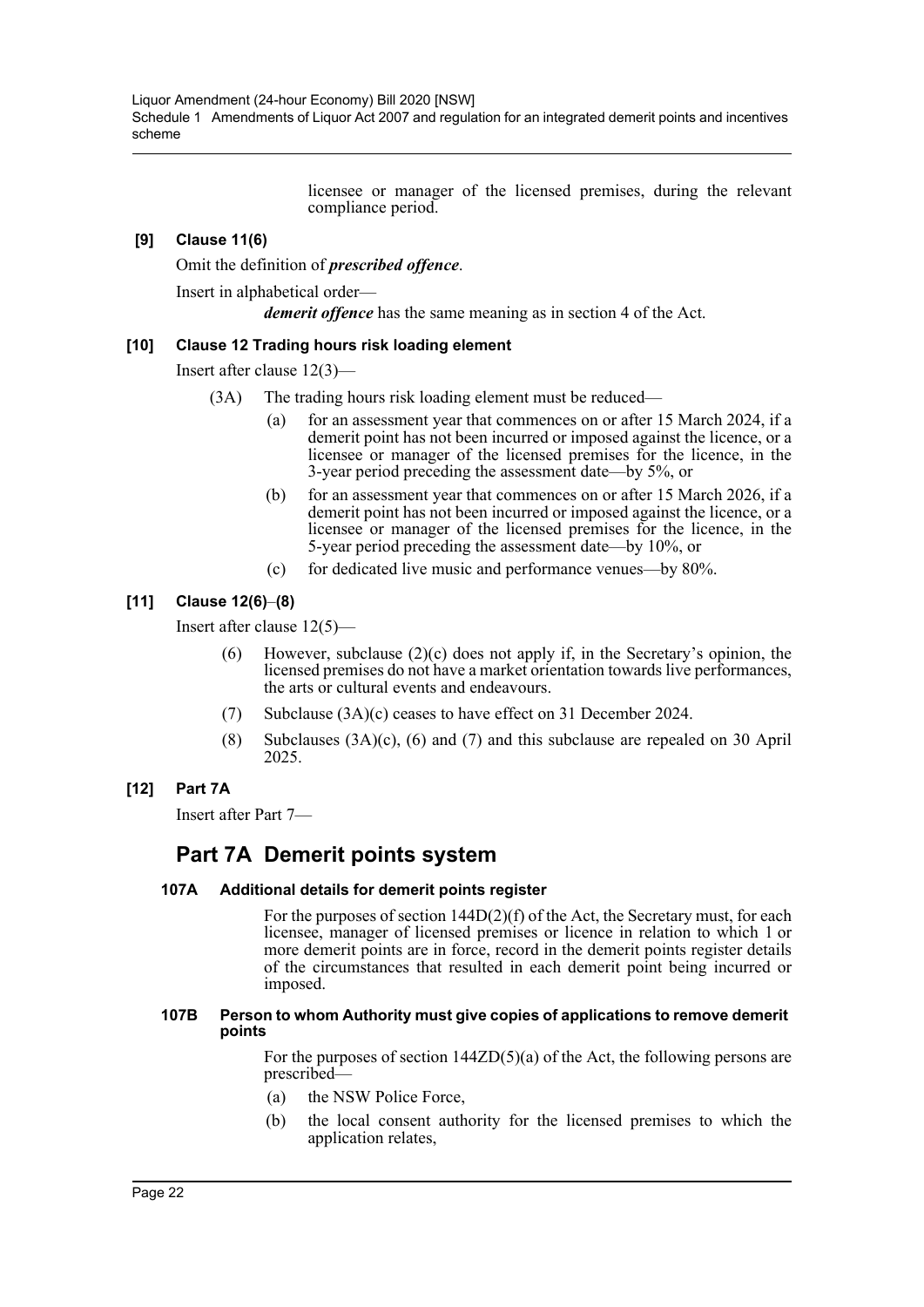Liquor Amendment (24-hour Economy) Bill 2020 [NSW] Schedule 1 Amendments of Liquor Act 2007 and regulation for an integrated demerit points and incentives scheme

(c) the Secretary.

#### **107C Matters Authority must consider when deciding to remove demerit points**

For the purposes of section 144ZE(4)(a) of the Act, the following matters are prescribed—

- (a) any submissions received from a person prescribed under clause 107B,
- (b) whether the licensee has entered into a liquor accord,
- (c) if the licensee has entered into a liquor accord—the licensee's compliance with the terms of the liquor accord.

#### **[13] Clause 130 Provisional approval of applications to change boundaries of licensed restaurants for outdoor dining purposes**

Omit "prescribed offence" from clause 130(2)(c). Insert instead "demerit offence".

#### **[14] Schedule 1 Fees**

Insert in appropriate order in Part 3—

| Application under section $144ZC(2)$ to Nil<br>remove a category 1 demerit point | 4.92 | 4.92 |
|----------------------------------------------------------------------------------|------|------|
| Application under section $144ZD(1)$ to Nil<br>remove a demerit point            | 4.92 | 4.92 |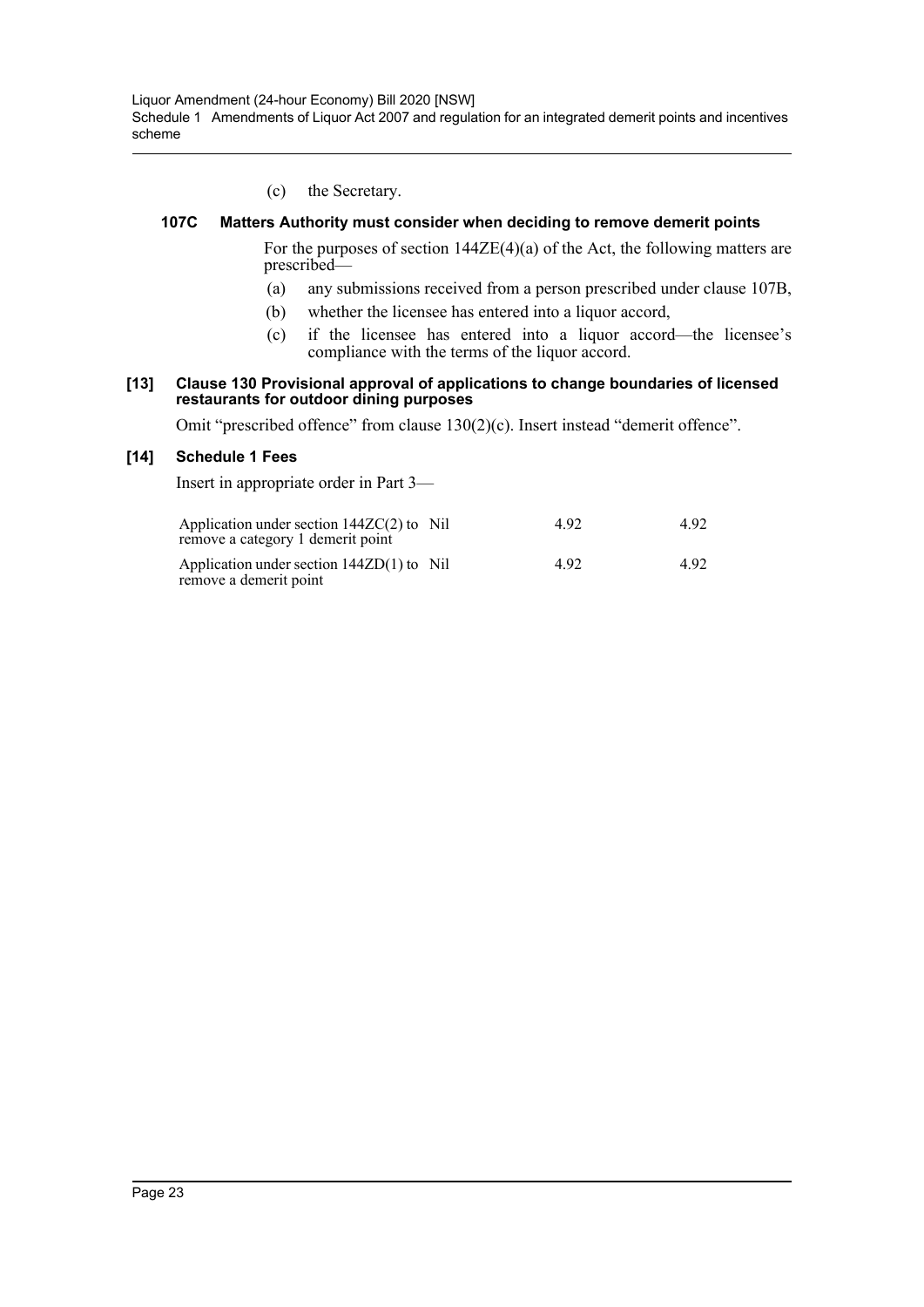# <span id="page-24-0"></span>**Schedule 2 Amendments of Liquor Act 2007 and regulation for cumulative impact assessments**

# **2.1 Liquor Act 2007 No 90**

# **[1] Section 4 Definitions**

Insert in alphabetical order in section 4(1)—

*published cumulative impact assessment*, for Division 5 of Part 4—see section 72A.

*related authorisation*, for Division 5 of Part 4—see section 72A. *relevant licence*, for Division 5 of Part 4—see section 72A. *relevant stakeholders*, for Division 5 of Part 4—see section 72A. *social impact duty*, for Division 5 of Part 4—see section 72A.

## **[2] Part 4, Division 1A Temporary freeze on licences and other authorisations in prescribed precincts**

Omit the Division.

# **[3] Section 48 Community impact**

Insert after section  $48(5)(a)$ —

(a1) any published cumulative impact assessment that applies to the area in which the premises the subject of the application are located, and

# **[4] Part 4, Division 5**

Insert after Division 4—

# **Division 5 Cumulative impact assessments**

# **72A Definitions**

In this Division—

*published cumulative impact assessment* means a cumulative impact assessment published under section 72E.

*related authorisation* means an extended trading authorisation for a relevant licence.

*relevant licence* means a licence of a type prescribed by the regulations for this Division.

*relevant stakeholders*, for a cumulative impact assessment, means the following—

- (a) the local consent authority,
- (b) the local police,
- (c) the Secretary of the Ministry of Health,
- (d) another person the Authority considers representative of—
	- (i) holders of the type of relevant licence to which the assessment applies, or
	- (ii) businesses and residents in the area to which the assessment relates,
- (e) another person, or class of persons, prescribed by the regulations.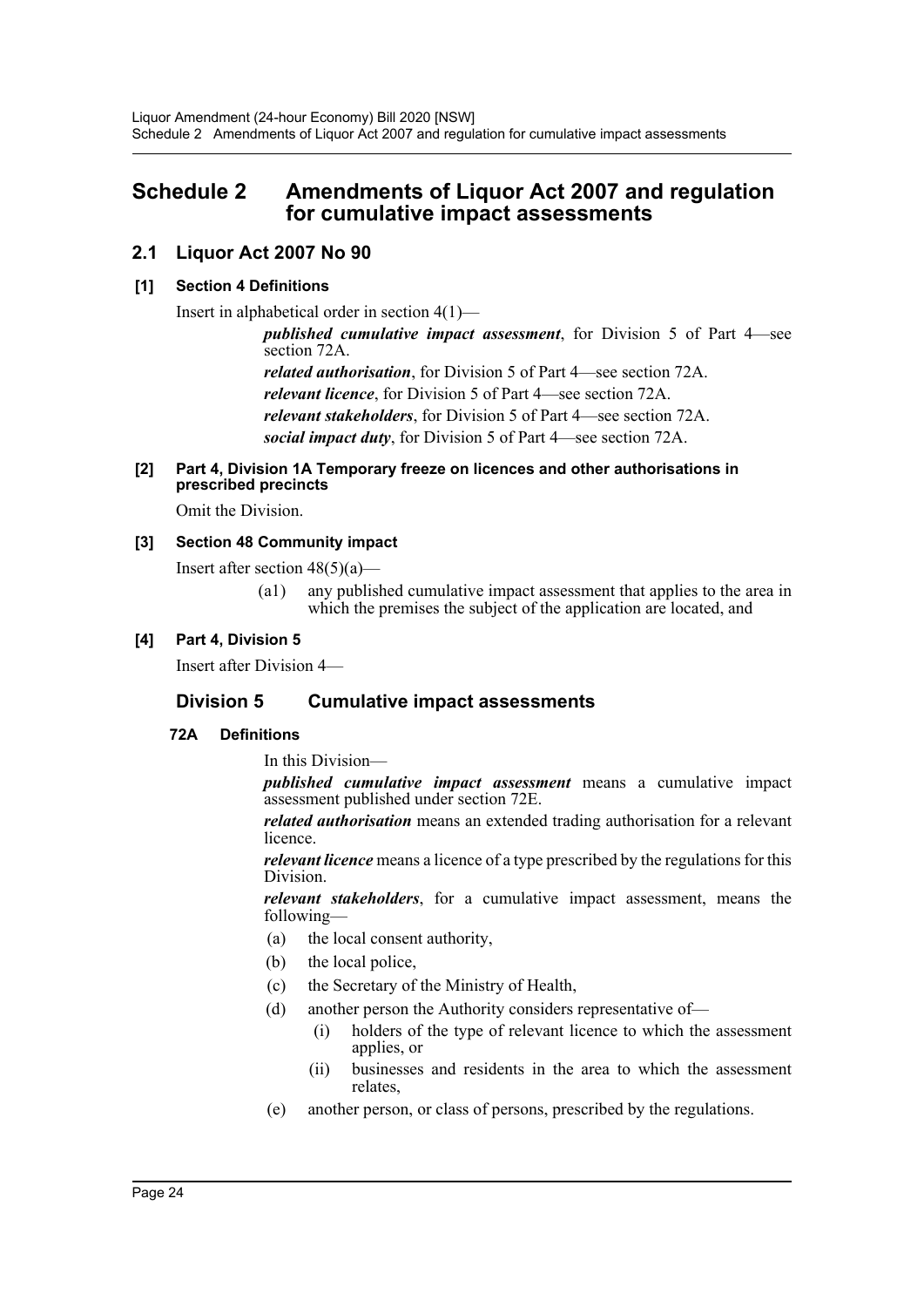*social impact duty*, for the Authority, means the duty under section 48(5) to ensure that the overall social impact of the granting of a licence or authorisation will not be detrimental to the well-being of the local or broader community.

#### **72B Preparation of cumulative impact assessment**

(1) This section applies if, because of the number of relevant licences or related authorisations in force for an area, the Authority considers that granting any further relevant licences or related authorisations for premises in the area is likely to be inconsistent with the Authority's social impact duty.

**Note.** See section 59(3) which provides that an application for approval to remove a licence to other premises is to be dealt with and decided by the Authority as if it were an application for the granting of a licence for the other premises.

- (2) The Authority may prepare a document (a *cumulative impact assessment*) in relation to the cumulative impact of the granting of licences or authorisations for premises in that area.
- (3) In this section—

*area* means a local government area, or part of a local government area, prescribed by the regulations.

# **72C Contents of cumulative impact assessment**

- (1) A cumulative impact assessment must include the following—
	- (a) the reasons the Authority considers that granting any further relevant licences or related authorisations for premises in the area is likely to be inconsistent with the Authority's duty under section 48(5) to ensure that the overall social impact of the granting of a licence or authorisation will not be detrimental to the well-being of the local or broader community,
	- (b) details of the evidence on which the Authority has formed that opinion,
	- (c) a map showing the area the subject of the assessment,
	- (d) any other information prescribed by the regulations.
- (2) A cumulative impact assessment may relate to—
	- (a) all relevant licences and related authorisations for premises in an area, or
	- (b) only relevant licences or related authorisations, or classes of relevant licences or related authorisations, specified in the assessment, or
	- (c) only classes of premises specified in the assessment.
- (3) A cumulative impact assessment may also include guidance about other types of approvals in relation to an existing relevant licence that it considers are likely to have an overall social impact in the area to which the assessment applies that is detrimental to the well-being of the local or broader community, including—
	- (a) approval of changes to the specified boundaries of the licensed premises, within the meaning of section 94, if the change in boundaries would increase the floor space of the licensed premises, or
	- (b) approval of a variation to the conditions of the licence if the variation would extend the trading hours of the licensed premises.

#### **72D Consultation with relevant stakeholders**

After preparing a draft cumulative impact assessment, the Authority must—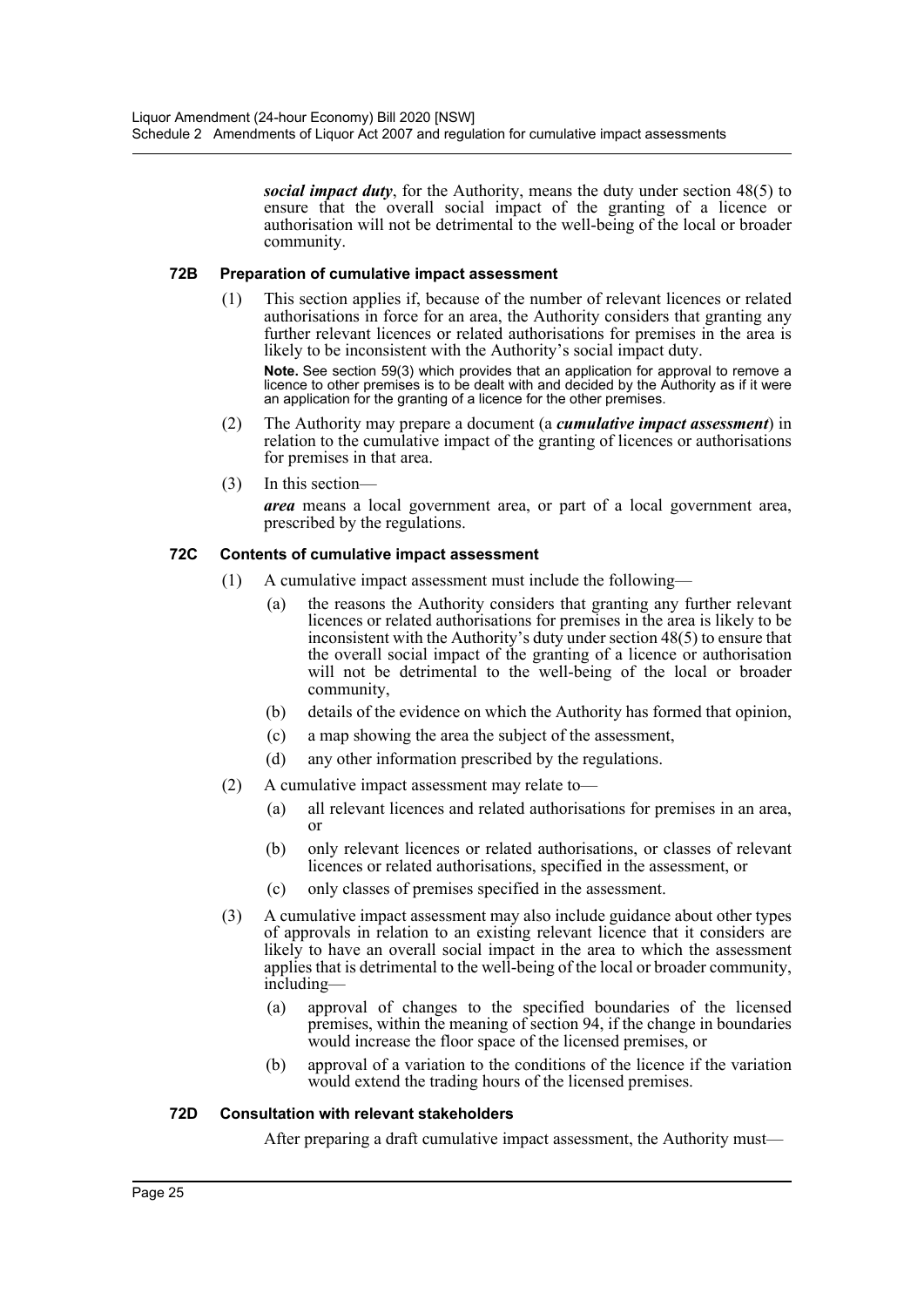- (a) consult about the draft assessment with relevant stakeholders for the assessment, and
- (b) give the stakeholders a reasonable period in which to provide feedback about the assessment.

#### **72E Publication of cumulative impact assessment**

If, after consulting with relevant stakeholders, the Authority still considers the cumulative impact assessment is necessary the Authority must publish it on a publicly accessible government website.

#### **72F Review of cumulative impact assessment**

- (1) The Authority must, at least every 2 years, review each cumulative impact assessment that is in force.
- (2) The first review of a cumulative impact assessment must be completed not later than 12 months after the assessment is published.
- (3) A review of a cumulative impact assessment must include consultation with relevant stakeholders for the assessment.

#### **72G Variation of cumulative impact assessments**

- (1) The Authority may, at any time, vary a cumulative impact assessment.
- (2) However, the Authority may vary a cumulative impact assessment in relation to a matter mentioned in section  $72C(1)$  only if the Authority has-
	- (a) consulted with relevant stakeholders for the assessment about the proposed variation, and
	- (b) given the stakeholders a statement explaining the reasons for the proposed variation, and
	- (c) given the stakeholders a reasonable period in which to provide feedback about the proposed variation.
- (3) If the Authority varies a cumulative impact assessment it must publish, on a publicly accessible government website—
	- (a) a copy of the assessment as varied, and
	- (b) if a statement was prepared explaining the reasons for the variation the statement.

#### **72H Revocation of cumulative impact assessments**

- (1) The Authority may revoke a cumulative impact assessment if the Authority no longer considers that granting further relevant licences or related authorisations for premises in the area to which the assessment applies is likely to be detrimental to the well-being of the local or broader community.
- (2) However, before revoking the cumulative impact assessment the Authority must consult with relevant stakeholders for the assessment.
- (3) If, after considering the views of relevant stakeholders, the Authority revokes the cumulative impact assessment it must publish, on a publicly accessible government website, a statement—
	- (a) that the assessment has been revoked, and
	- (b) that includes information about why the assessment is no longer necessary.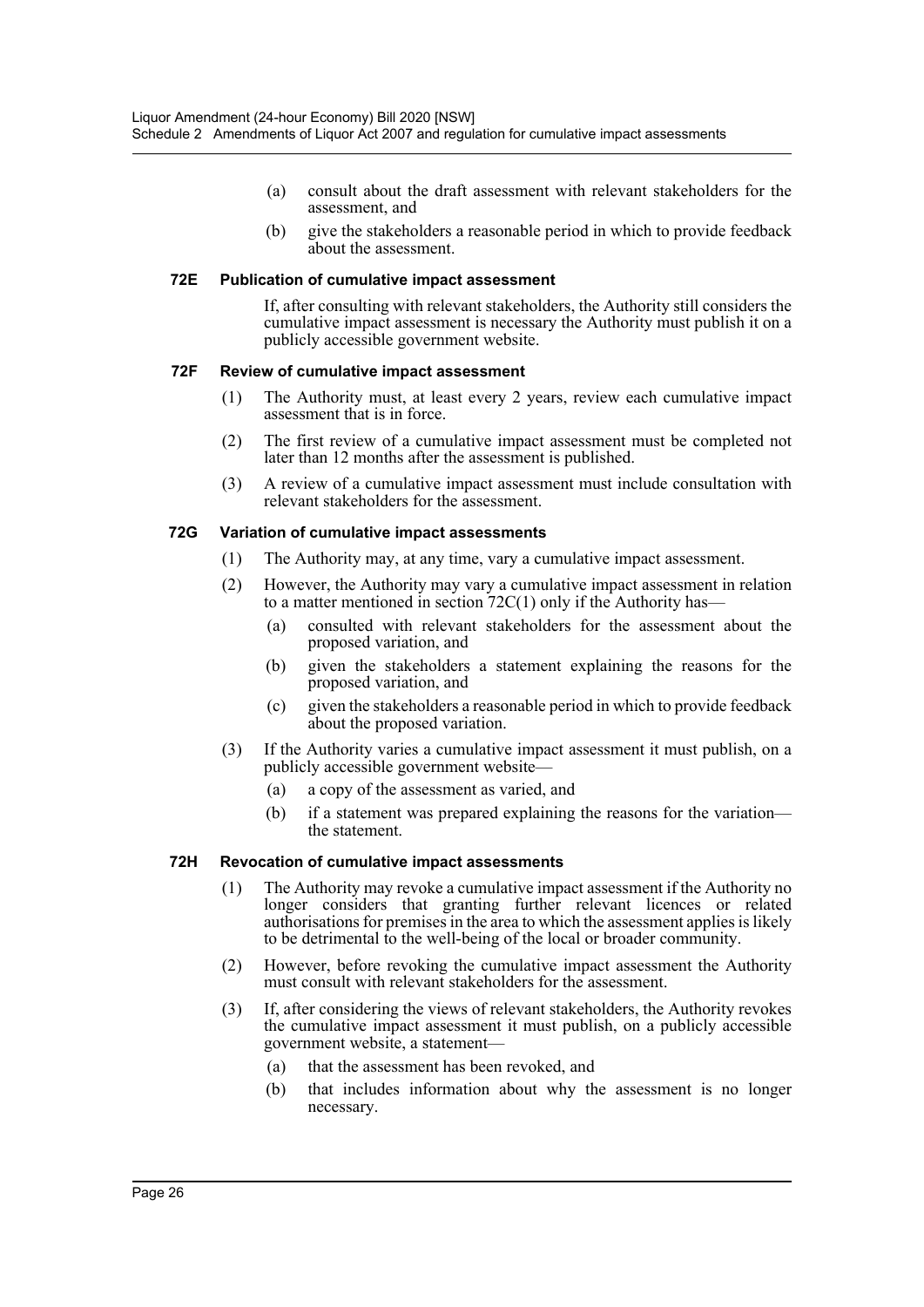# **2.2 Liquor Regulation 2018**

#### **[1] Clause 123**

Omit the clause.

#### **[2] Clauses 123A and 123B**

Insert after clause 123—

#### **123A Relevant licences for cumulative impact assessments—section 72A of Act, definition of "relevant licence"**

- (1) For the purposes of Division 5 of Part 4 of the Act, a relevant licence is any of the following licences—
	- (a) a hotel licence, other than a hotel licence used for the purpose of operating a tourist accommodation establishment,
	- (b) a club licence,
	- (c) an on-premises licence that relates to a public entertainment venue, other than a cinema, theatre or excluded live music and performance venue,
	- (d) an on-premises licence that is endorsed with an authorisation referred to in section 24(3) of the Act,
	- (e) a packaged liquor licence.
- (2) In this clause—

#### *excluded live music and performance venue*—

- (a) means a music hall, concert hall, dance hall or other licensed premises or space with a market orientation towards live music, live performances or creative or cultural uses, but
- (b) does not include premises that do not provide significant employment for musicians, performers or artists.

#### **123B Areas for cumulative impact assessment**

A local government area, or a part of a local government area, mentioned in Schedule 3A is prescribed for the purposes of the definition of *area* in section 72B(3) of the Act.

# **[3] Schedule 3A**

Insert after Schedule 3—

# **Schedule 3A Areas for cumulative impact assessments**

City of Sydney local government area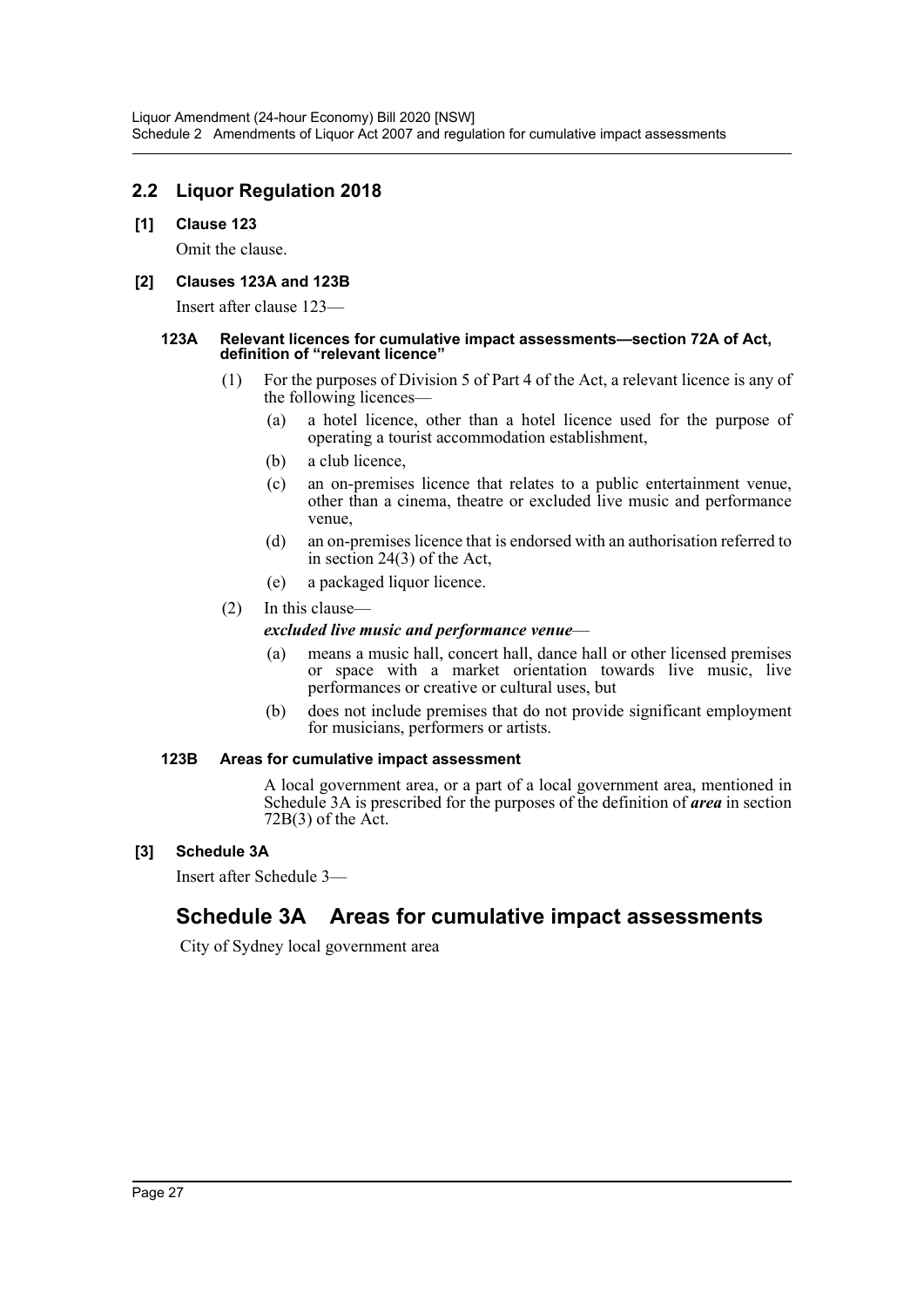# <span id="page-28-0"></span>**Schedule 3 Amendments of Liquor Act 2007 and regulation for same day liquor deliveries**

# **3.1 Liquor Act 2007 No 90**

# **[1] Section 4 Definitions**

Insert in alphabetical order in section 4(1)—

*same day delivery*, for Division 1B of Part 6—see section 114E. *same day delivery provider*, for Division 1B of Part 6—see section 114E.

# **[2] Section 99 Responsible sale, supply, service or promotion of liquor**

Omit section 99(2)(c). Insert instead—

(c) requirements for licensees, managers and other persons engaged in the sale, supply, service or promotion of liquor or other related activities to undergo courses of training or otherwise demonstrate the necessary knowledge to promote responsible practices in engaging in the activities,

# **[3] Sections 114(2) and (3) and 127(1)**

Insert "or by other electronic means" after "site" wherever occurring.

# **[4] Section 114 Sale of liquor through internet or by other communication media**

Omit section 114(3)(b)(iii). Insert instead—

- (iii) if the delivery is made on a day after the day the order is taken in accordance with the customer's instructions, or
- (iv) if the order was sold through an internet site or by other electronic means—to another adult person nominated by the person who placed the order.

# **[5] Section 114(5)(c)**

Insert at the end of section  $114(5)(b)$ —

, and

(c) for a licensee who was a same day delivery provider in relation to the supply of the liquor—had, before the supply occurred, complied with section 114P in relation to the person responsible for delivery of the liquor.

# **[6] Section 114(6)(c)**

Insert at the end of section  $114(6)(b)$ —

, and

(c) for a person who was a same day delivery provider in relation to the supply of the liquor—had, before the supply occurred, complied with section 114P in relation to the person responsible for delivery of the liquor.

# **[7] Part 6, Division 1B**

Insert after Division 1A—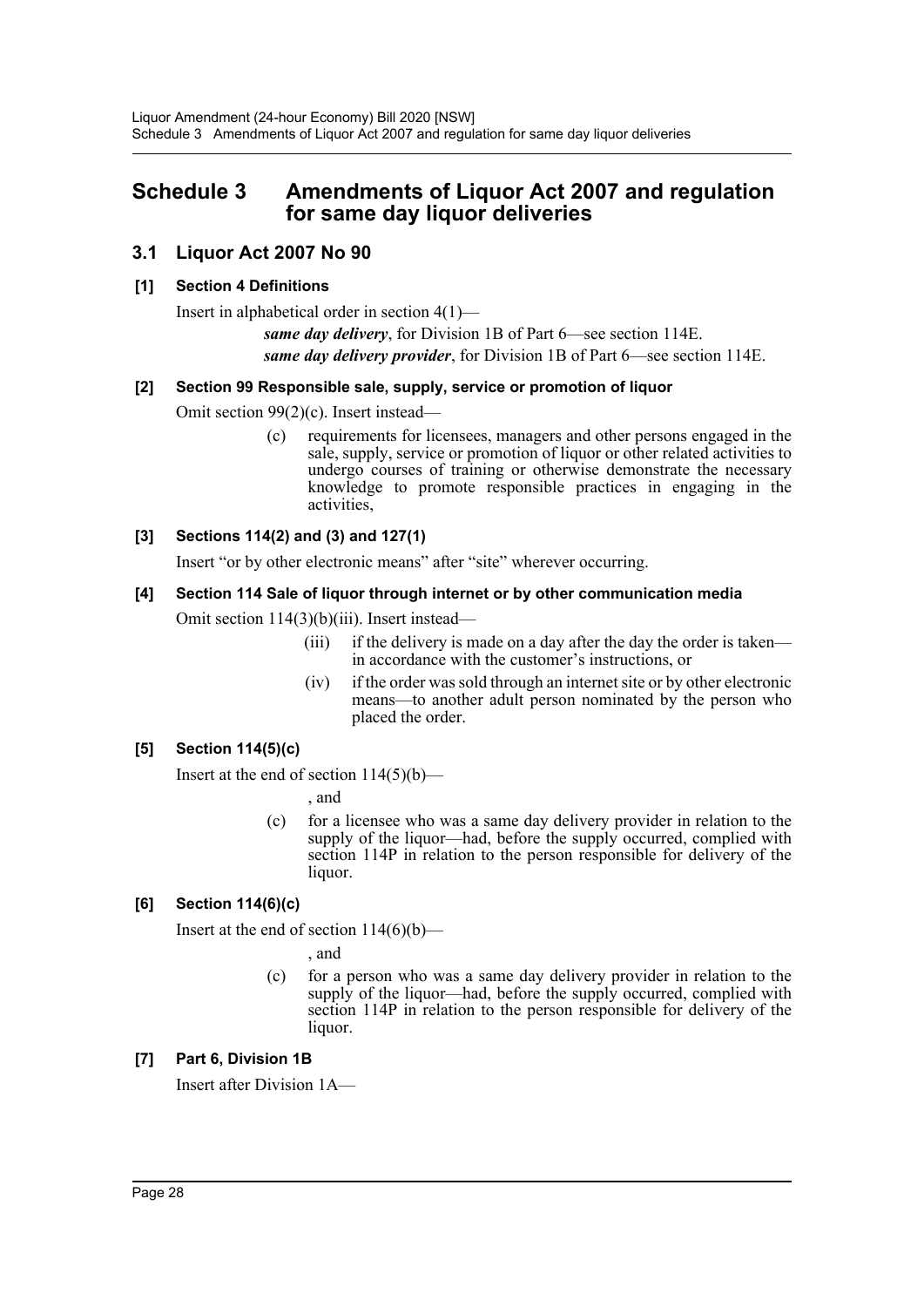# **Division 1B Same day liquor deliveries**

#### **114E Definitions**

In this Division *same day delivery*—see section 114F. *same day delivery provider*—see section 114G.

#### **114F Meaning of "same day delivery"**

- (1) In this Division, a *same day delivery* means the delivery of packaged liquor, under a commercial arrangement, to a person in New South Wales on the same day it is purchased by retail, irrespective of the State or Territory in which the sale is made.
- (2) The regulations may prescribe circumstances in which a delivery of packaged liquor is not a same day delivery.

#### **114G Meaning of "same day delivery provider"**

- (1) In this Division, a *same day delivery provider* means a licensee or other person conducting a business or undertaking who, as part of that business or undertaking—
	- (a) states or otherwise indicates, whether by way of advertisement or otherwise, that the licensee or other person will supply liquor for same day delivery in New South Wales, and
	- (b) either—
		- (i) supplies the liquor by way of same day delivery, or
		- (ii) engages an employee or agent to supply the liquor by way of same day delivery.
- (2) The regulations may prescribe circumstances in which a licensee or other person is not a same day delivery provider.

#### **114H Restrictions on same day deliveries**

A same day delivery provider must not, as part of a same day delivery, supply liquor if the liquor—

- (a) is stored for sale at premises within New South Wales, and
- (b) is not sold under a licence.

Maximum penalty—100 penalty units.

**Note.** The operation of this provision does not affect the operation of other provisions in this Act that may require a person to obtain a liquor licence to sell liquor in New South Wales.

#### **114HA Age to be verified when agreement made for same day delivery**

- (1) A same day delivery provider must, at the time the agreement for the same day liquor delivery is entered into—
	- (a) use an accredited identity service provider to verify the person entering into the agreement is at least 18 years of age if it is the first time the person has entered into an agreement with the provider, or
	- (b) use another process, that meets at least the minimum standard prescribed by the regulations, to verify the person's age.

Maximum penalty—50 penalty units.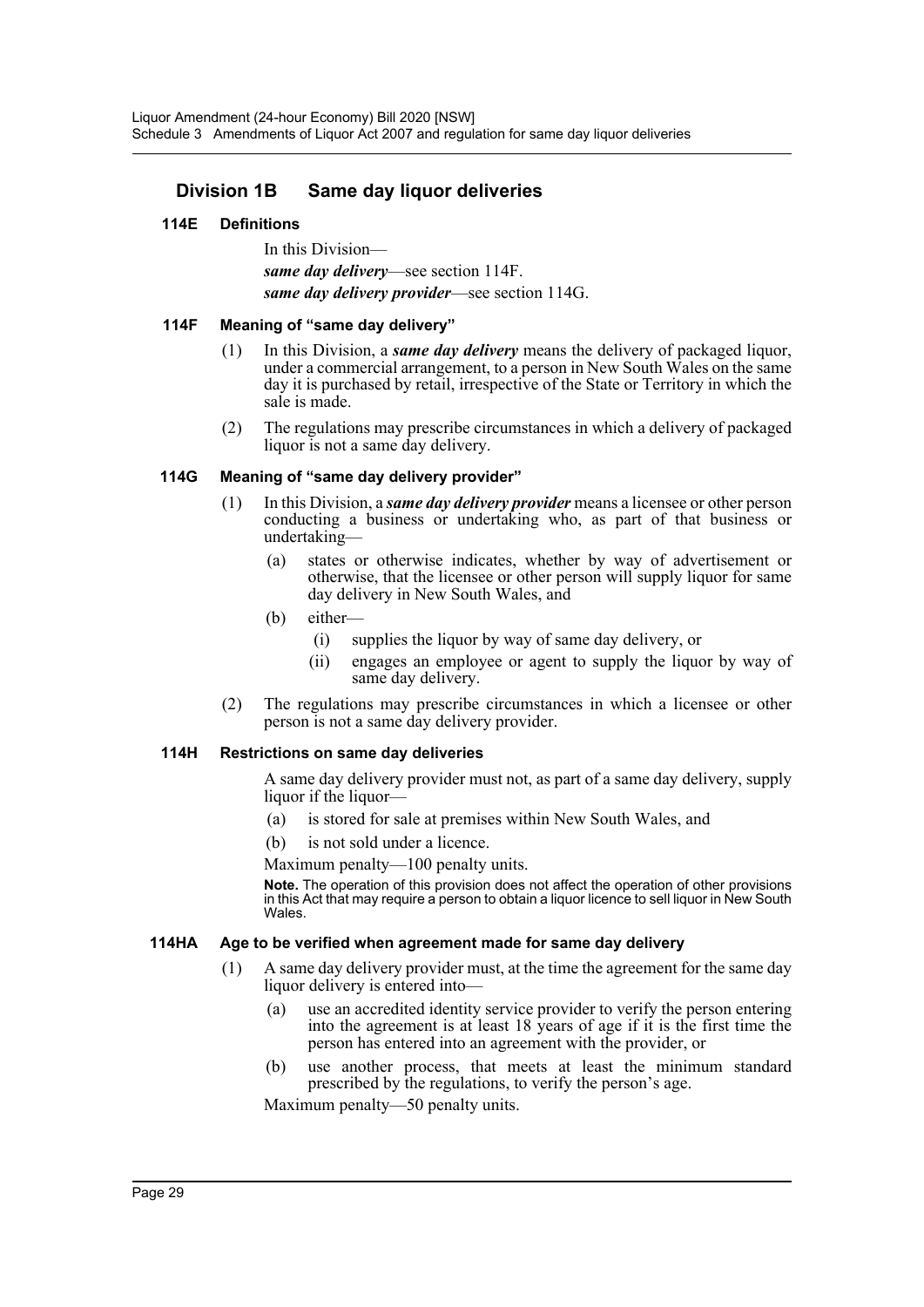- (2) For a second or subsequent occasion on which a person intends to enter into an agreement with a same day delivery provider for the delivery of liquor, the provider must, before entering into the agreement, require the person to undergo a form of authentication prescribed by the regulations. Maximum penalty—50 penalty units.
- (3) In this section—

*accredited identity service provider* means an identity service provider who has been accredited under the Trusted Digital Identity Framework published by the Digital Transformation Agency on behalf of the Commonwealth.

# **114I Evidence of identity and age required for same day deliveries**

(1) A same day delivery provider must not make a same day delivery to a person, or permit an employee or agent to make a same day delivery for the provider, unless the person produces evidence of the person's identity and age in a way that complies with the requirements prescribed by the regulations.

Maximum penalty—50 penalty units.

(2) The regulations may prescribe requirements in relation to the making and keeping of records about evidence of a person's identity and age produced under subsection (1).

# **114J Liquor not to be supplied to intoxicated person**

(1) A person must not, as part of a liquor delivery, supply liquor to an intoxicated person.

Maximum penalty—100 penalty units.

(2) It is a defence to a prosecution under subsection (1) for the person who delivered the liquor if it is proved that at the time of the alleged offence the person did not know, and could not reasonably be expected to have known, that the person was delivering liquor.

**Example.** A courier delivers a package on behalf of an interstate retailer and is unaware the delivery includes liquor.

(3) In this section—

*liquor delivery* means—

- (a) a same day delivery, or
- (b) another delivery of packaged liquor, under a commercial arrangement, to a person in New South Wales after it is purchased by retail, irrespective of the State or Territory in which the sale is made.

#### **114K Liquor not to be supplied in alcohol-free zones, alcohol prohibited areas or restricted alcohol areas**

- (1) A person must not, as part of a same day delivery, supply liquor in a public place within—
	- (a) an alcohol-free zone, or
	- (b) an alcohol prohibited area, or
	- (c) a restricted alcohol area.

Maximum penalty—30 penalty units.

**Note.** This subsection does not prevent liquor being supplied as part of a same day delivery to a person in residential or commercial premises in a zone or area mentioned in paragraph (a)–(c).

(2) In this section—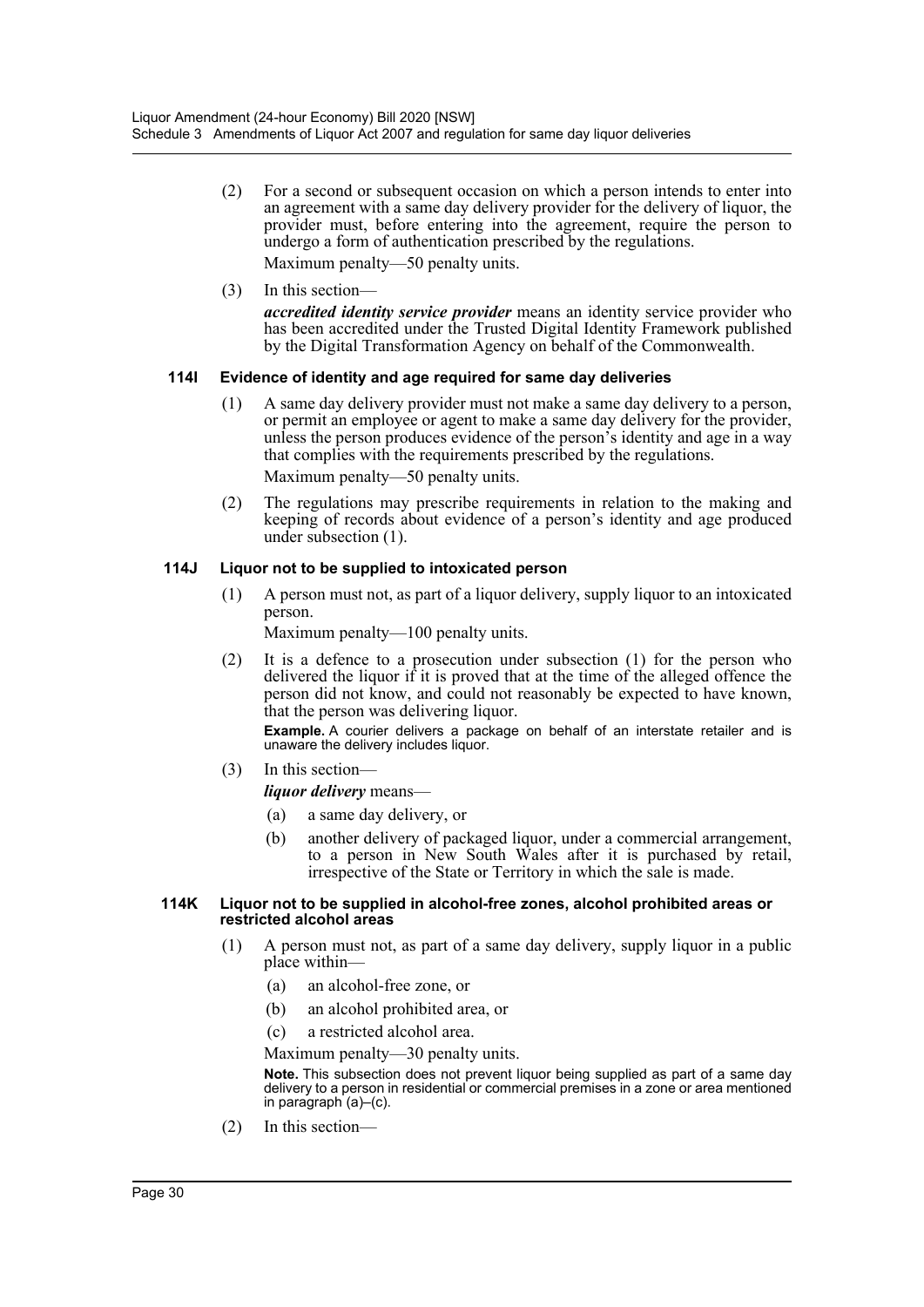*alcohol-free zone* has the same meaning as in the *Local Government Act 1993*. *alcohol prohibited area* means an area declared to be an alcohol prohibited area under section 632A of the *Local Government Act 1993*.

*restricted alcohol area* means an area declared to be a restricted alcohol area under Division 2.

#### **114L Cut-off time for deliveries**

- (1) A person must not deliver liquor that has been advertised for same day delivery during the period—
	- (a) starting at—
		- (i) on a Sunday—11 pm, and
		- (ii) on any other day of the week—midnight, and

(b) ending at 9 am.

Maximum penalty—100 penalty units.

(2) The regulations may prescribe deliveries of packaged liquor to which this section does not apply.

#### **114M Records to be kept about refusal to deliver liquor**

- (1) A same day delivery provider must keep a record of a same day delivery that the provider, or an employee or agent of the provider, refuses to make on the grounds that—
	- (a) by making the delivery the provider, employee or agent would be—
		- (i) selling or supplying liquor to a minor in contravention of section 117, or
		- (ii) supplying liquor to an intoxicated person in contravention of section 114J, or
	- (b) at the time of the delivery, the provider, employee or agent was unable to verify the person proposing to accept the delivery was the adult person specified to receive the delivery in the written instructions given by the licensee under section 114(3).

Maximum penalty—30 penalty units.

- (2) A same day delivery provider must, if asked by a police officer or inspector—
	- (a) make a record kept under subsection (1) available for inspection by the police officer or inspector, and
	- (b) allow the police officer or inspector to take a copy of the record.

Maximum penalty—30 penalty units.

(3) A same day delivery provider must keep a record mentioned in subsection (1) for at least 1 year after the day on which the delivery to which the record relates was to have been made.

Maximum penalty—30 penalty units.

#### **114N Employees and agents not to be penalised for refusal to deliver in particular circumstances**

- (1) This section applies to an employee or agent of a same day delivery provider who makes same day deliveries on behalf of the provider.
- (2) The same day delivery provider must ensure the employee or agent does not suffer any financial penalty for refusing to make a same day delivery on the grounds that—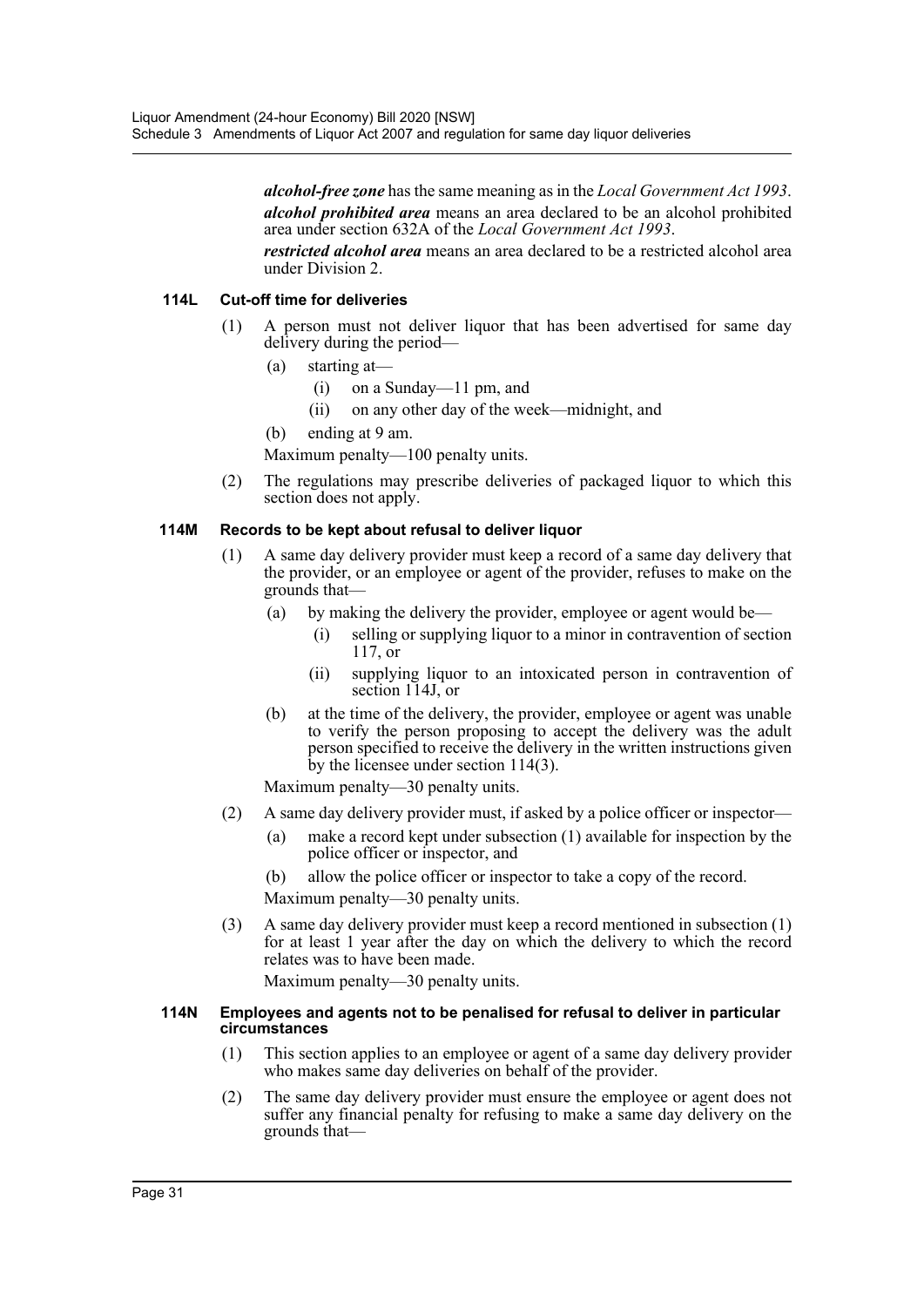- (a) by making the delivery the provider, employee or agent would be—
	- (i) selling or supplying liquor to a minor in contravention of section 117, or
	- (ii) supplying liquor to an intoxicated person in contravention of section 114J, or
- (b) at the time of the delivery, the employee or agent was unable to verify the person proposing to accept the delivery was the adult person specified to receive the delivery in the written instructions given by the licensee under section 114(3).

Maximum penalty—50 penalty units.

- (3) It is a defence to a prosecution for an offence under this section if it is proved that—
	- (a) a direction or agreement under which the employee or agent makes same day deliveries on behalf of the same day delivery provider sets out an alternative place for delivery of the liquor, and
	- (b) the employee or agent did not take reasonable steps to deliver the liquor to that place.
- (4) In this section—

*financial penalty* includes any action that has a financial impact including, for example, withholding or delaying payment or a loss of hours of employment.

#### **114O Self-exclusion**

- (1) A person (the *participant*) may ask a same day delivery provider to enter into an agreement (a *self-exclusion agreement*) with the participant under which the participant agrees to be prevented from having liquor delivered by the same day delivery provider to the participant.
- (2) A self-exclusion agreement must comply with the requirements prescribed by the regulations.
- (3) The same day delivery provider must—
	- (a) enter into a self-exclusion agreement with the participant, and
	- (b) comply with the agreement.

Maximum penalty—30 penalty units.

- (4) If a same day delivery provider sells or advertises liquor through an internet site or by other electronic means for same day delivery, the provider must ensure that—
	- (a) the internet site or other electronic means provides a way for a person to enter into a self-exclusion agreement with the provider, and
	- (b) any person accessing the internet site or other electronic means would reasonably be expected to be alerted to the ability to enter into a self-exclusion agreement.

Maximum penalty—30 penalty units.

(5) No civil or criminal liability is incurred by the same day delivery provider for an act done, or omitted to be done, in good faith and in accordance with this section, in relation to the participant.

#### **114P Training of persons making same day deliveries**

(1) A same day delivery provider must not make a same day delivery, or permit an employee or agent to make a same day delivery for the provider, unless the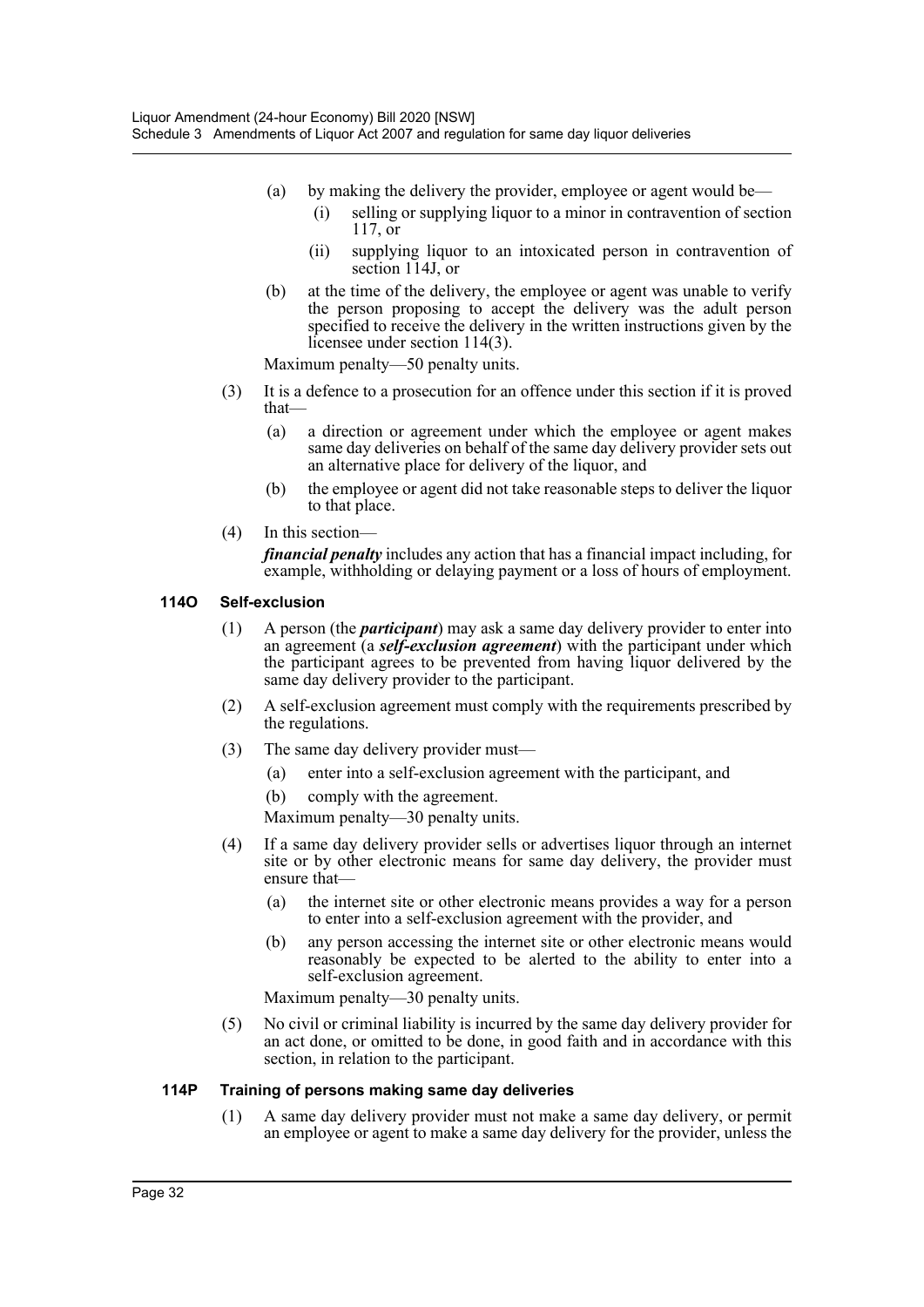provider, employee or agent has the training, that is reasonably practicable, to ensure liquor delivered by the provider, employee or agent as part of a same day delivery is supplied responsibly.

Maximum penalty—50 penalty units.

- (2) Without limiting subsection (1), a same day delivery provider may—
	- (a) provide an employee or agent of the provider with the training, or
	- (b) confirm the employee or agent has been provided with the training by another person.
- (3) For the purposes of subsection (1), training to ensure liquor delivered by same day delivery providers, and employees and agents, is supplied responsibly must include information that is part of a training program that—
	- (a) is developed and approved by the Secretary and published on a publicly accessible Government website, and
	- (b) complies with any minimum requirements for the training prescribed by the regulations under subsection (4)(a).
- (4) The regulations may provide for further matters relating to the training of same day delivery providers and providers' employees or agents, including, for example—
	- (a) the minimum requirements for the training, and
	- (b) requirements about testing knowledge of information that is part of the training, and
	- (c) the provision by the Secretary of training for the purposes of this section.
- (5) In this section—

*training* includes information, instruction and supervision.

#### **114Q Same day delivery providers liable for acts of employees and agents**

- (1) This section applies if an employee or agent of a same day delivery provider contravenes—
	- (a) this Division, or
	- (b) a regulation made for the purposes of this Division.
- (2) The same day delivery provider is taken to have also contravened the provision and is liable to the penalty for a contravention of that provision.
- (3) Subsection (1) does not apply if the same day delivery provider has—
	- (a) ensured the employee or agent has the training referred to in section 114P, and
	- (b) kept records that demonstrate the provider has complied with paragraph (a).

#### **114R Review of regulation of liquor deliveries**

- (1) The Minister is to review the operation of this Act in relation to the following—
	- (a) same day deliveries,
	- (b) other liquor deliveries,
	- (c) the requirement to provide evidence of age and identity for same day deliveries and other liquor deliveries.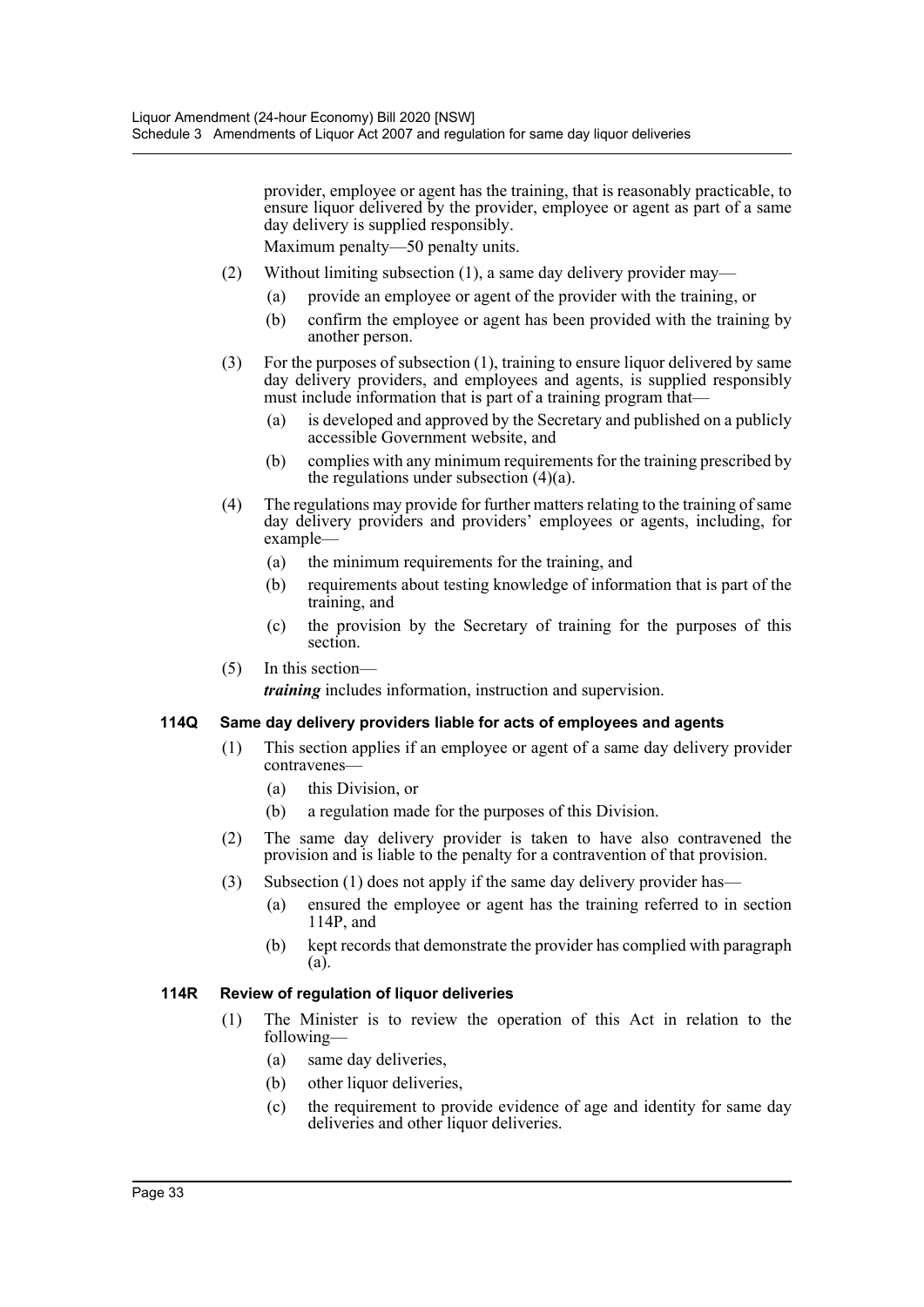- (2) The review under subsection  $(1)(a)$  must include consideration of whether—
	- (a) the policy objectives of the Act in relation to same day deliveries, including rapid delivery, remain valid, and
	- (b) the terms of this Division remain appropriate for securing the objectives.
- (3) The review under subsection (1)(b) must include consideration of—
	- (a) emerging trends and technologies relevant to liquor deliveries that are not same day deliveries, and
	- (b) any additional harm minimisation measures that may be appropriate for the liquor deliveries, and
	- (c) the use of direct and social media marketing and the collection of consumer data to target vulnerable communities.
- (4) The review under subsection  $(1)(c)$  must include consideration of whether additional evidence of age requirements are needed for liquor deliveries that are not same day deliveries.
- (5) A review under this section is to be undertaken as soon as practicable after—
	- (a) for a review under subsection  $(1)(a)$  and  $(b)$ —2 years after the commencement of this section, and
	- (b) for a review under subsection  $(1)(c)$ —1 year after the commencement of this section.
- (6) A report on the outcome of a review under this section is to be tabled in each House of Parliament within—
	- (a) for a review under subsection  $(1)(a)$  and  $(b)$ —6 months after the end of the period of 2 years, and
	- (b) for a review under subsection  $(1)(c)$ —6 months after the end of the period of 1 year.

# **[8] Section 159 Regulations**

Insert after section 159(2)(f1)—

- (f2) requirements for licensees, managers and other persons engaged in the sale, supply, service or promotion of liquor or other related activities to undergo courses of training or otherwise demonstrate the necessary knowledge to promote responsible practices in engaging in the activities,
- (f3) matters relating to same day deliveries of liquor under Division 1B of Part 6,
- (f4) matters relating to the recording and reporting of data about alcohol sales or deliveries by same day delivery providers, including, for example, requirements relating to—
	- (i) the type of records to be kept, and
	- (ii) the frequency with which providers must provide reports,

# **3.2 Liquor Regulation 2018**

# **[1] Part 7B**

Insert after Part 7—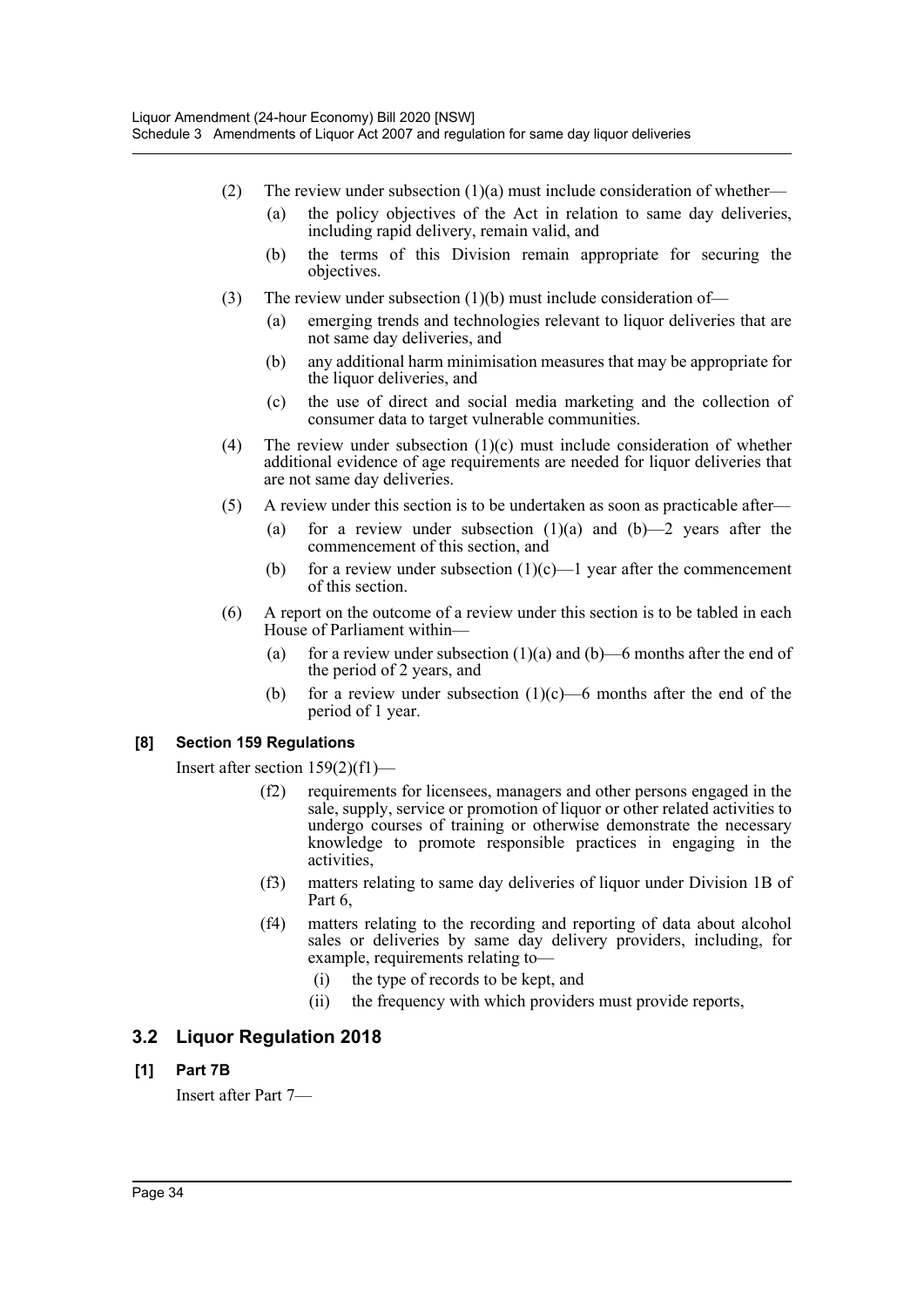# **Part 7B Same day liquor deliveries**

#### **107D Circumstances that are not same day deliveries**

For the purposes of section 114F(2) of the Act, the following deliveries of packaged liquor are not a same day delivery—

- (a) a delivery of packaged liquor sold, whether by wholesale or retail, to a person authorised to sell liquor,
- (b) a delivery of packaged liquor that—
	- (i) forms part of a sale of food designed to be delivered with a hamper, and
	- (ii) in which the volume of the packaged liquor is not more than 1.5 litres.

#### **107E Evidence of age and identity**

For the purposes of section 114I(1) of the Act, the evidence of identity and age is—

- (a) an evidence of age document, or
- (b) if a person would reasonably believe the person who is taking delivery of the liquor is over the age of 18 years—a signed declaration that states—
	- (i) the person's name, and
	- (ii) that the person is of or above the age of 18 years.

#### **107F Self-exclusion agreement**

For the purposes of section 114O of the Act, a self-exclusion agreement must provide for a participant to agree to be prevented from having liquor delivered by the same day delivery provider to the participant—

- (a) for the period specified in the agreement, or
- (b) permanently.

#### **107G Training for same day delivery providers, employees and agents of same day delivery providers**

- (1) For the purposes of section 114P of the Act, the minimum requirements for the training are that the training provides the same day delivery provider, employee or agent with an understanding of the following—
	- (a) the obligations for responsibly delivering alcohol under the Act and other State laws,
	- (b) how to responsibly serve alcohol in the context of delivering liquor, including how to recognise intoxication and reduce the risk of supply of liquor to minors,
	- (c) how to ensure the provider's, employee's or agent's own safety in delivering liquor.
- (2) For the purposes of section 114P(4)(b), the training must require a same day delivery provider, employee or agent to—
	- (a) complete a test, approved by the Secretary, that demonstrates the provider's, employee's or agent's knowledge of the information that is part of the training, and
	- (b) register the provider's, employee's or agent's completion of the training and test on an online system approved by the Secretary.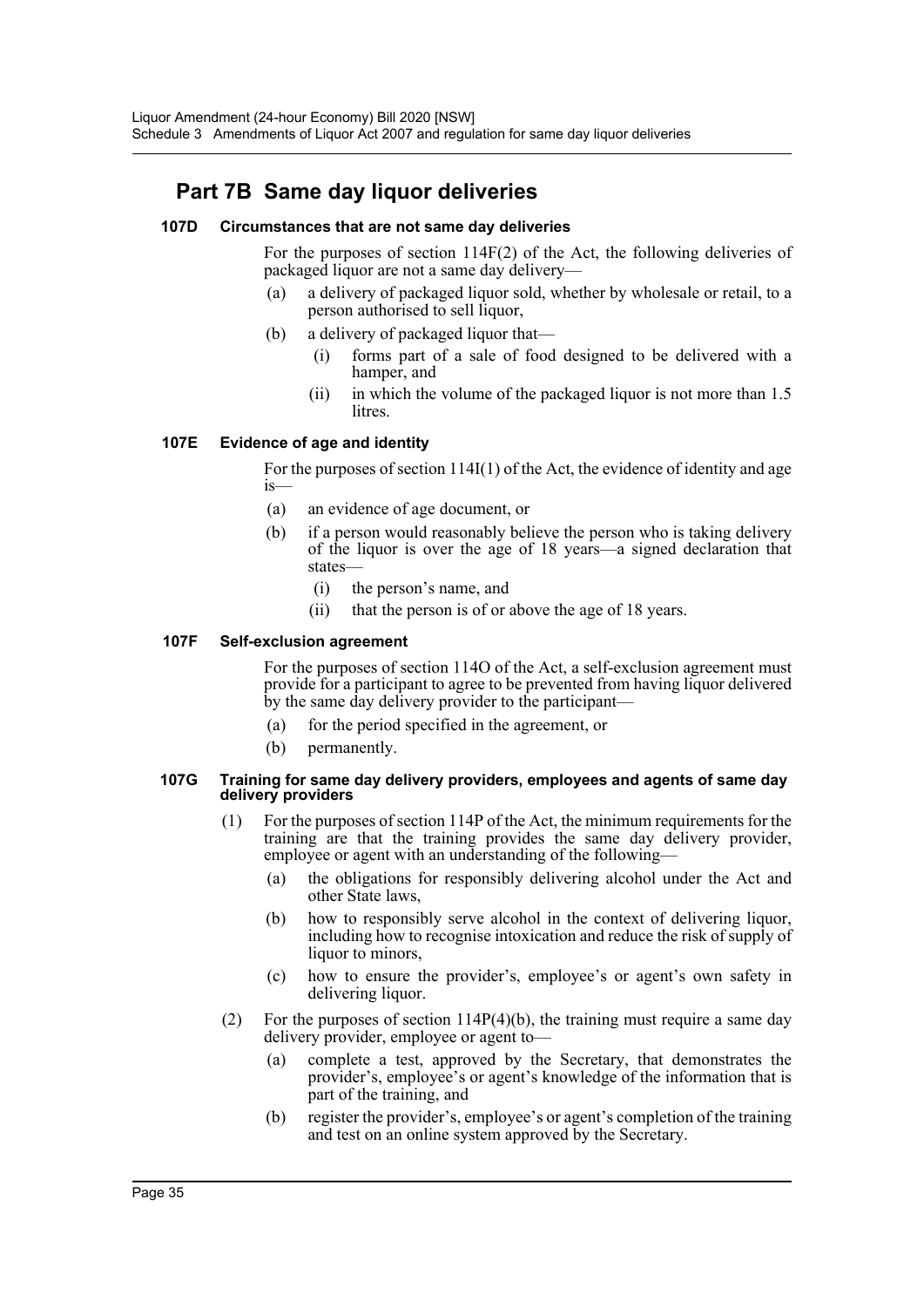# **[2] Schedule 6 Penalty notice offences**

Insert in appropriate order—

| Section 114H      | \$1,100 |
|-------------------|---------|
| Section $114I(1)$ | \$550   |
| Section 114J      | \$550   |
| Section $114K(1)$ | \$330   |
| Section $114L(1)$ | \$1,100 |
| Section $114M(1)$ | \$330   |
| Section $114M(2)$ | \$330   |
| Section $114M(3)$ | \$330   |
| Section $114N(2)$ | \$550   |
| Section $114O(3)$ | \$330   |
| Section $114O(4)$ | \$330   |
| Section $114P(1)$ | \$1,100 |
| Section 117(5B)   | \$1,100 |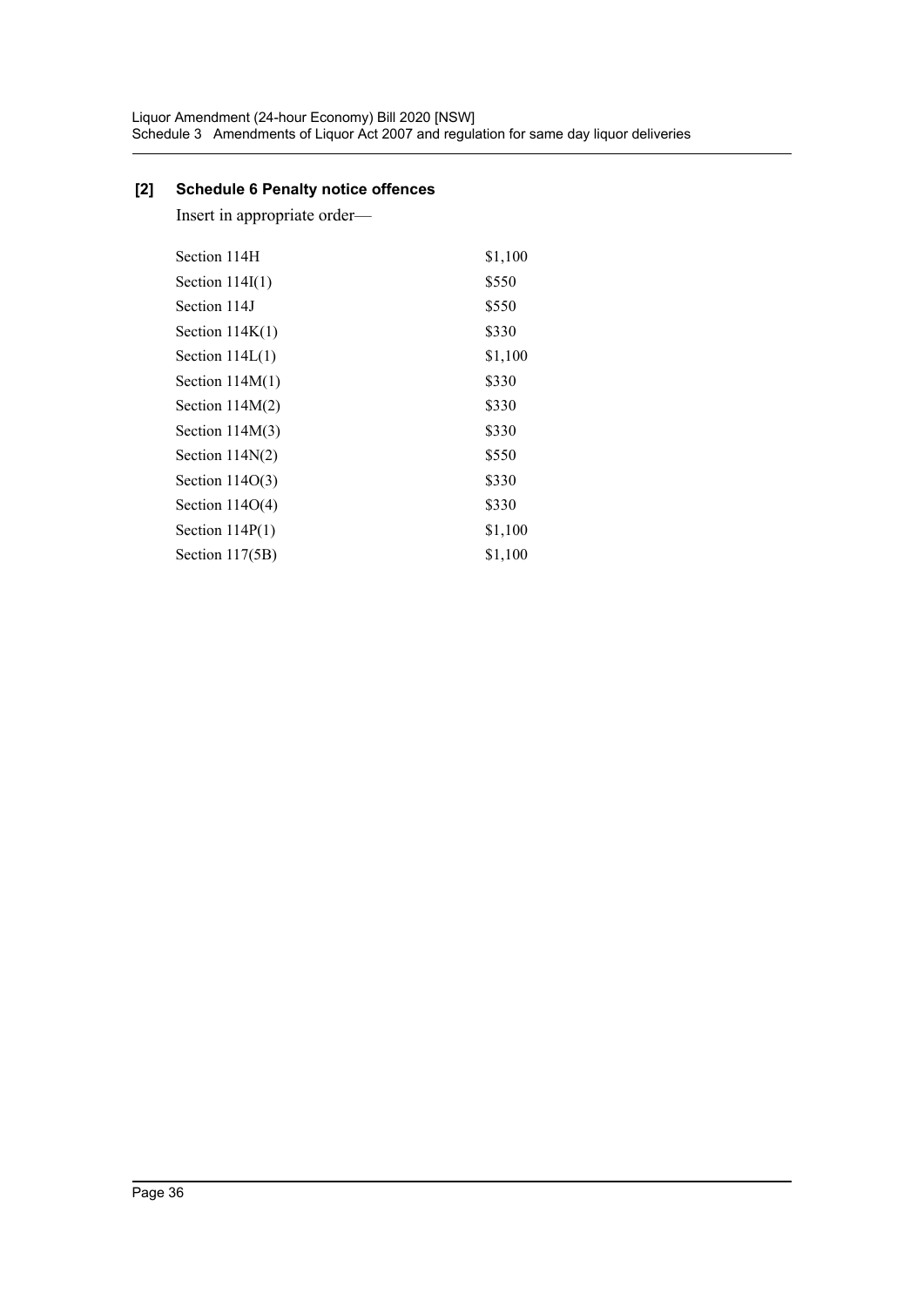# <span id="page-37-0"></span>**Schedule 4 Miscellaneous amendments of Liquor Act 2007 and regulation**

# **4.1 Liquor Act 2007 No 90**

# **[1] Section 3 Objects of Act**

Insert ", and the operation of licensed premises," after "consumption of liquor" in section  $3(2)(c)$ .

# **[2] Section 3(2)(c)**

Omit "life.". Insert instead—

life,

- (d) the need to support employment and other opportunities in the—
	- (i) live music industry, and
	- (ii) arts, tourism, community and cultural sectors.

# **[3] Section 4 Definitions**

Insert in alphabetical order in section 4(1)—

*dedicated live music and performance venue*—see section 3A. *minors authorisation*, for a small bar—see section 122A.

# **[4] Section 3A**

Insert after section 3—

# **3A Meaning of dedicated live music and performance venue**

For the purposes of this Act, a *dedicated live music and performance venue* means licensed premises that are on a list of live music and performance venues—

- (a) kept by the Secretary for the purposes of this section in accordance with the regulations, and
- (b) published on an appropriate government website.

# **[5] Section 12 Standard trading period for certain licensed premises**

Omit " $(1)(a)$ " from section 12(1B). Insert instead " $(1)(b)$ ".

# **[6] Section 12(1B)**

Omit "10 pm". Insert instead "midnight on a Sunday that falls on 24 or 31 December".

# **[7] Section 12A**

Insert after section 12—

# **12A Extended hours for dedicated live music and performance venues**

- (1) This section applies to dedicated live music and performance venues located in—
	- (a) the area for which the City of Sydney is constituted, or
	- (b) a special entertainment precinct.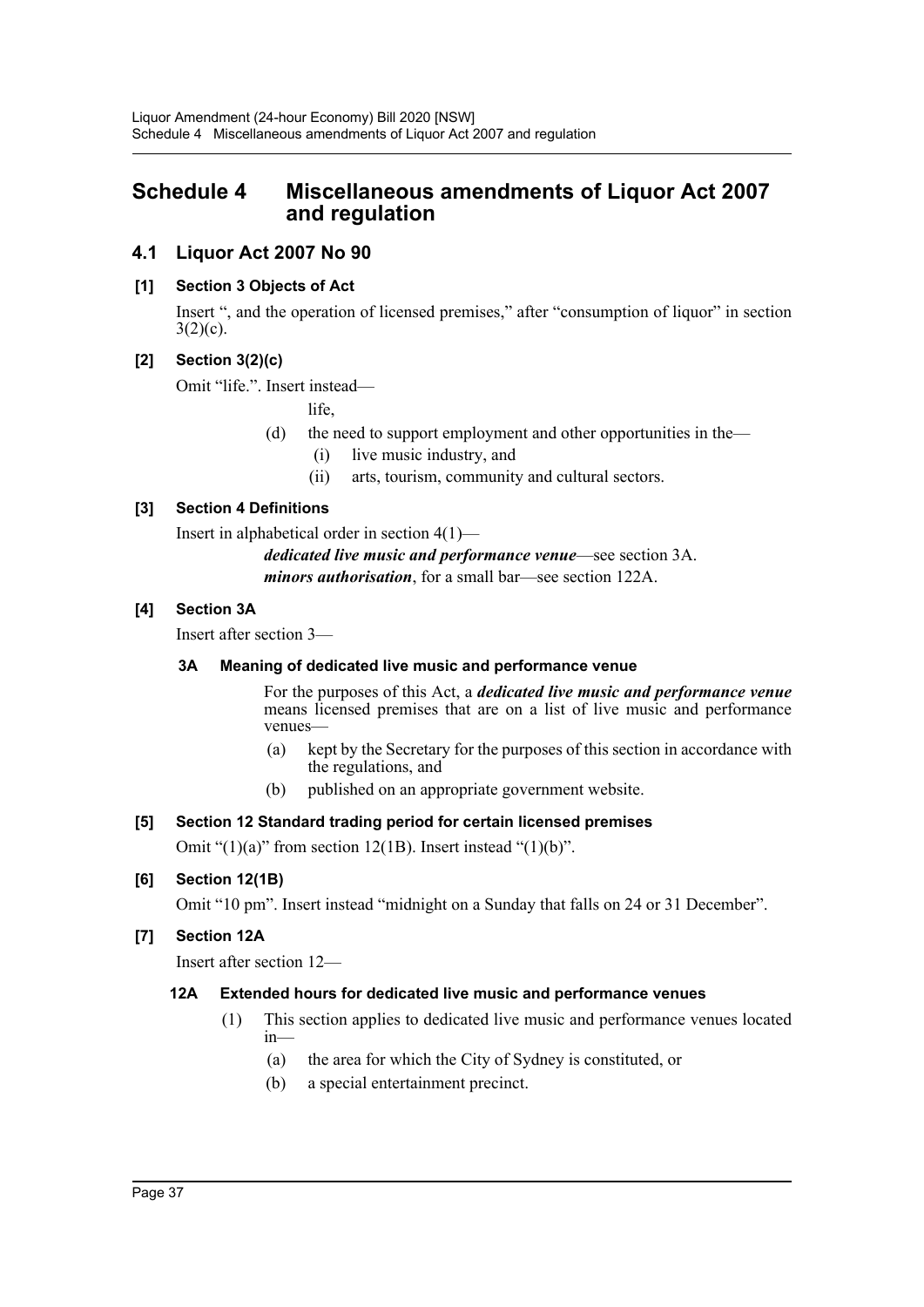- (2) The trading period for licensed premises to which this section applies is extended by 30 minutes after the time that would otherwise apply to the premises under—
	- (a) section 12, or
	- (b) an extended trading authorisation that applies to the premises.
- (3) The extension under subsection (2) is subject to the condition that, on any night of the week on which the licensed premises trade for the additional 30 minutes, a live music performance or other arts and cultural event of at least 45 minutes duration must be held or provided after 8 pm on the premises.
- (4) To avoid any doubt, to the extent of any inconsistency between this section and a relevant condition that applies to the licensed premises, this section prevails.
- (5) In this section *dedicated live music and performance venue* has the meaning prescribed by the regulations.

*relevant condition* means a condition of a type referred to in section  $116I(2)(c)$ and  $(2)(d)$ .

*special entertainment precinct* has the same meaning as in the *Local Government Act 1993*, section 202.

#### **12B Records to be kept about extended hours for dedicated live music and performance venues**

- (1) If the trading period for licensed premises is extended under section 12A, it is a condition of the licence that the licensee keep a record of each live music performance or other arts and cultural event held or provided on the licensed premises.
- (2) A record under subsection (1) is to be kept in the form and way approved by the Secretary.
- (3) The licensee of licensed premises must, if asked by a police officer or inspector—
	- (a) make a record kept under subsection (1) available for inspection by a police officer or inspector, and
	- (b) allow a police officer or inspector to take copies of the record.

#### **[8] Section 14 Authorisation conferred by hotel licence**

Omit section 14(4A). Insert instead—

- (4A) An extended trading authorisation must not authorise the sale of liquor for consumption away from the licensed premises—
	- (a) on a Sunday that does not fall on 24 or 31 December—after 11 pm, and
	- (b) on any other day—after midnight.

#### **[9] Section 17 Hotel licence—miscellaneous conditions**

Insert after section 17(2)—

- (2A) To avoid doubt, subsection (2)—
	- (a) does not prevent a hotel being closed to the general public because it has been booked for a private function including, for example, a wedding or party, but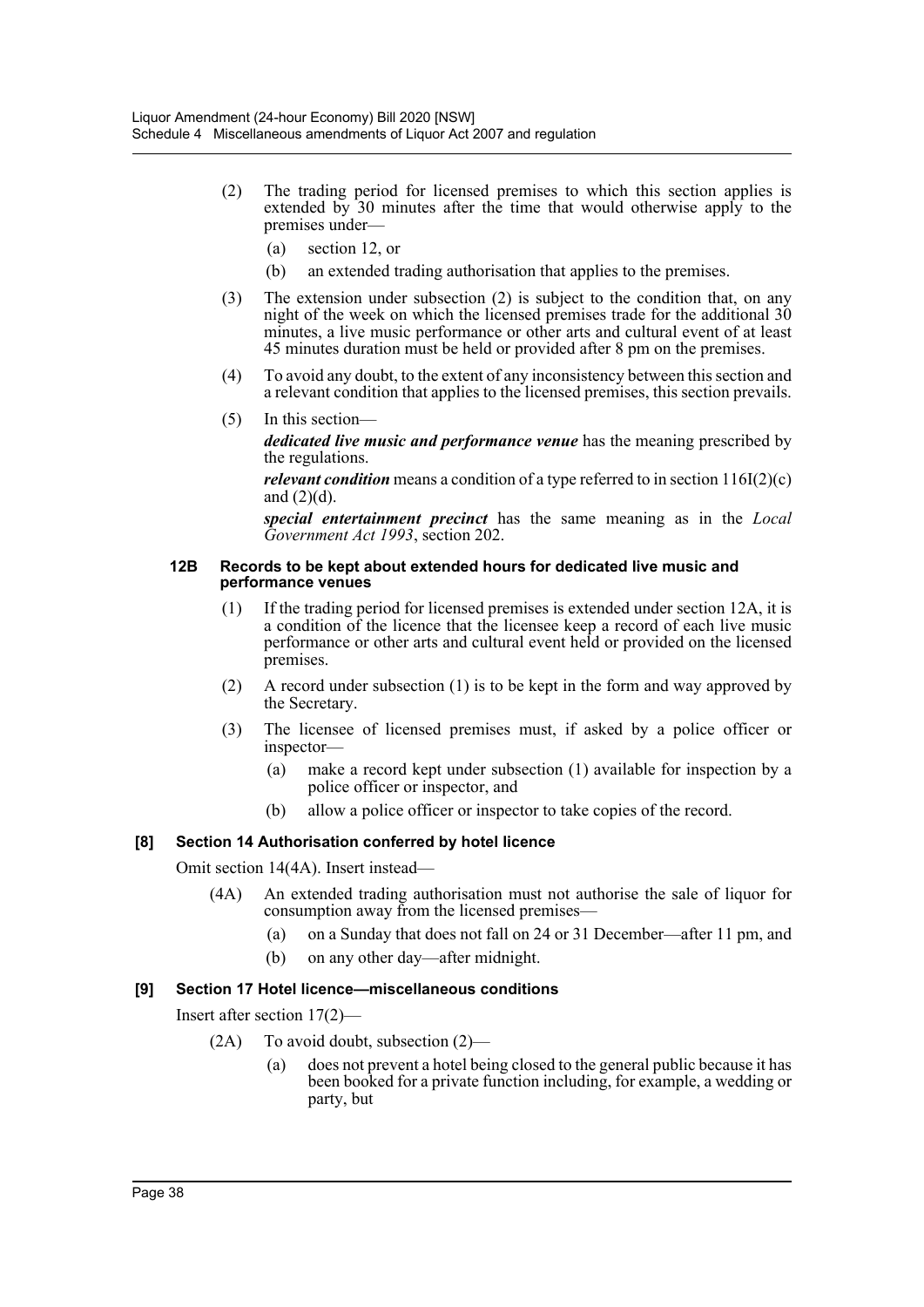(b) does not allow it to be closed to the general public for use as a members-only premises or club, or for other exclusive use on a recurrent basis.

# **[10] Section 18 Authorisation conferred by club licence**

Omit section 18(3A). Insert instead—

- (3A) An extended trading authorisation must not authorise the sale of liquor for consumption away from the licensed premises—
	- (a) on a Sunday that does not fall on 24 or 31 December—after 11 pm, and
	- (b) on any other day—after midnight.

# **[11] Section 20A Authorisation conferred by small bar licence**

Omit "retail on the licensed premises for consumption on the licensed premises only." Insert instead—

retail on the licensed premises—

- (a) for consumption on the premises, or
- (b) as house-made cocktails in sealed containers for consumption away from the premises.
- (2) In this section—

*house-make cocktails*, in relation to licensed premises—

- (a) means alcoholic beverages that are mixed on the licensed premises, but
- (b) does not include cocktails that are pre-mixed away from the licensed premises for the licensee to sell by retail.

# **[12] Section 20B Trading hours for small bars**

Omit "In the case of a small bar that is situated in an area that is not a prescribed precinct, an" from section 20B(2).

Insert instead "An".

# **[13] Section 20B(2), note**

Omit the note. Insert instead—

**Note.** Small bars may apply for longer trading periods under section 49A.

# **[14] Section 20B(3) and (4)**

Omit the subsections. Insert instead—

- (3) Despite subsection (1), the times when liquor may be sold for consumption on the licensed premises for a small bar on a restricted trading day are—
	- (a) between midnight and 5 am, if authorised by an extended trading authorisation, and
	- (b) between noon and 10 pm.

# **[15] Section 20C Small bar licence—miscellaneous conditions**

Insert after section 20C(2)—

- $(2A)$  To avoid doubt, subsection  $(2)$ 
	- (a) does not prevent a small bar being closed to the general public because it has been booked for a private function including, for example, a wedding or party, but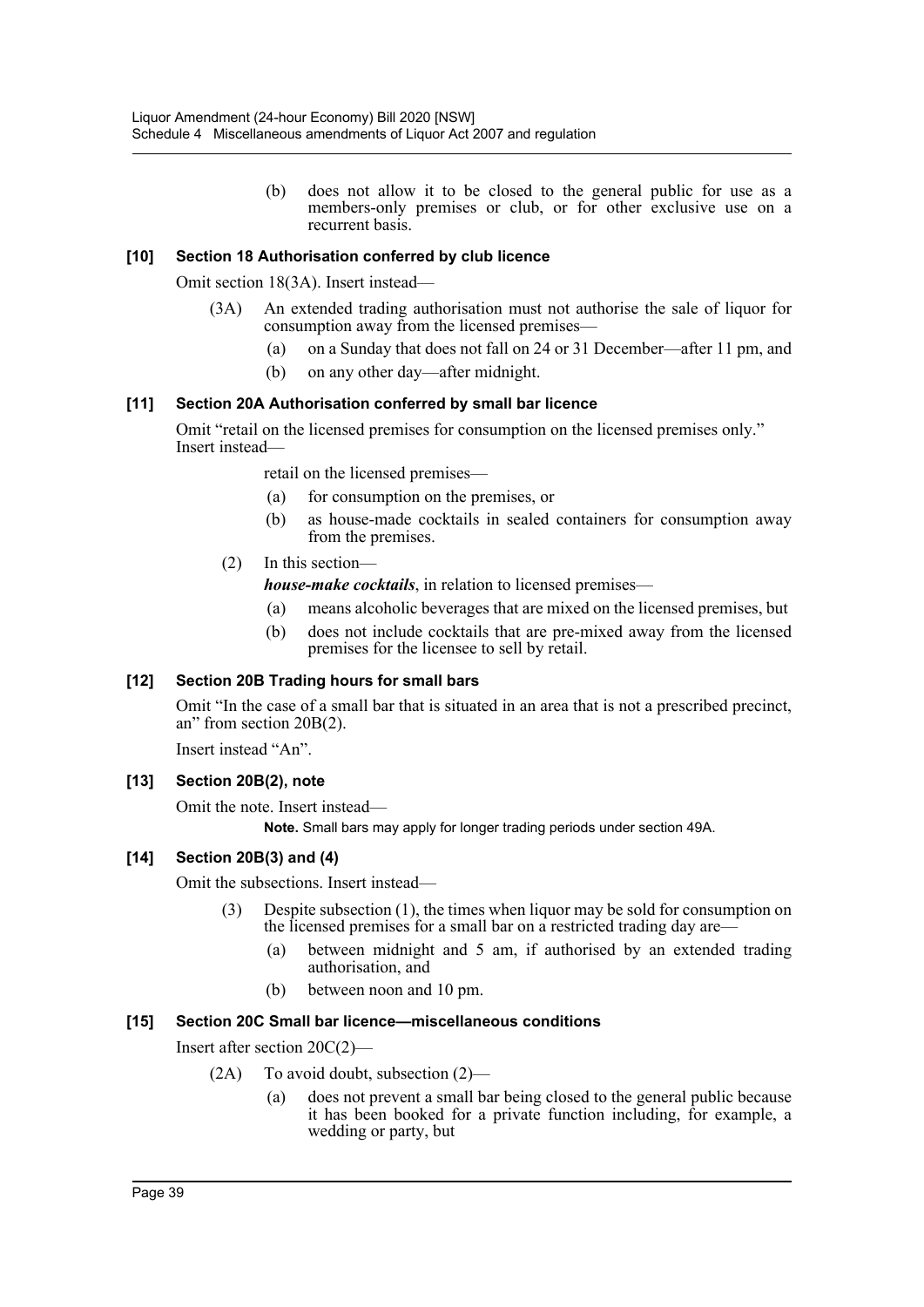(b) does not allow it to be closed to the general public for use as a members-only premises or club, or for other exclusive use on a recurrent basis.

# **[16] Section 22 Primary purpose test**

Insert after section 22(2)—

- (2A) To remove any doubt, subsection (2) applies in relation to—
	- (a) an on-premises licence that specifies the kind of business or activity carried out on the licensed premises, and
	- (b) an on-premises licence that specifies the kind of licensed premises to which the licence relates.

#### **[17] Section 23 On-premises licence must specify business/activity or kind of licensed premises**

Insert after section 23(6)—

(7) The regulations may provide for requirements in relation to the business or activity carried out on licensed premises that are a licensed restaurant.

#### **[18] Section 26 Authorisation to sell liquor for consumption away from licensed premises in special circumstances**

Omit section 26(3A). Insert instead—

- (3A) An authorisation must not authorise the sale of liquor for consumption away from the licensed premises—
	- (a) on a Sunday that does not fall on 24 or 31 December—after 11 pm, and
	- (b) on any other day—after midnight.

#### **[19] Section 28 Certain licensed premises must be open to general public**

Insert after section 28(2)—

- (2A) To avoid doubt, subsection (2)—
	- (a) does not prevent a restaurant or public entertainment venue to which an on-premises licence applies being closed to the general public because it has been booked for a private function including, for example, a wedding or party, but
	- (b) does not allow it to be closed to the general public for use as a members-only premises or club, or for other exclusive use on a recurrent basis.

#### **[20] Section 29 Authorisation conferred by packaged liquor licence**

Omit "10 pm" from section 29(1)(b). Insert instead "midnight".

# **[21] Section 29(3A)**

Omit the subsection. Insert instead—

- (3A) An extended trading authorisation must not authorise the sale of liquor for consumption away from the licensed premises—
	- (a) on a Sunday that does not fall on 24 or 31 December—after 11 pm, and
	- (b) on any other day—after midnight.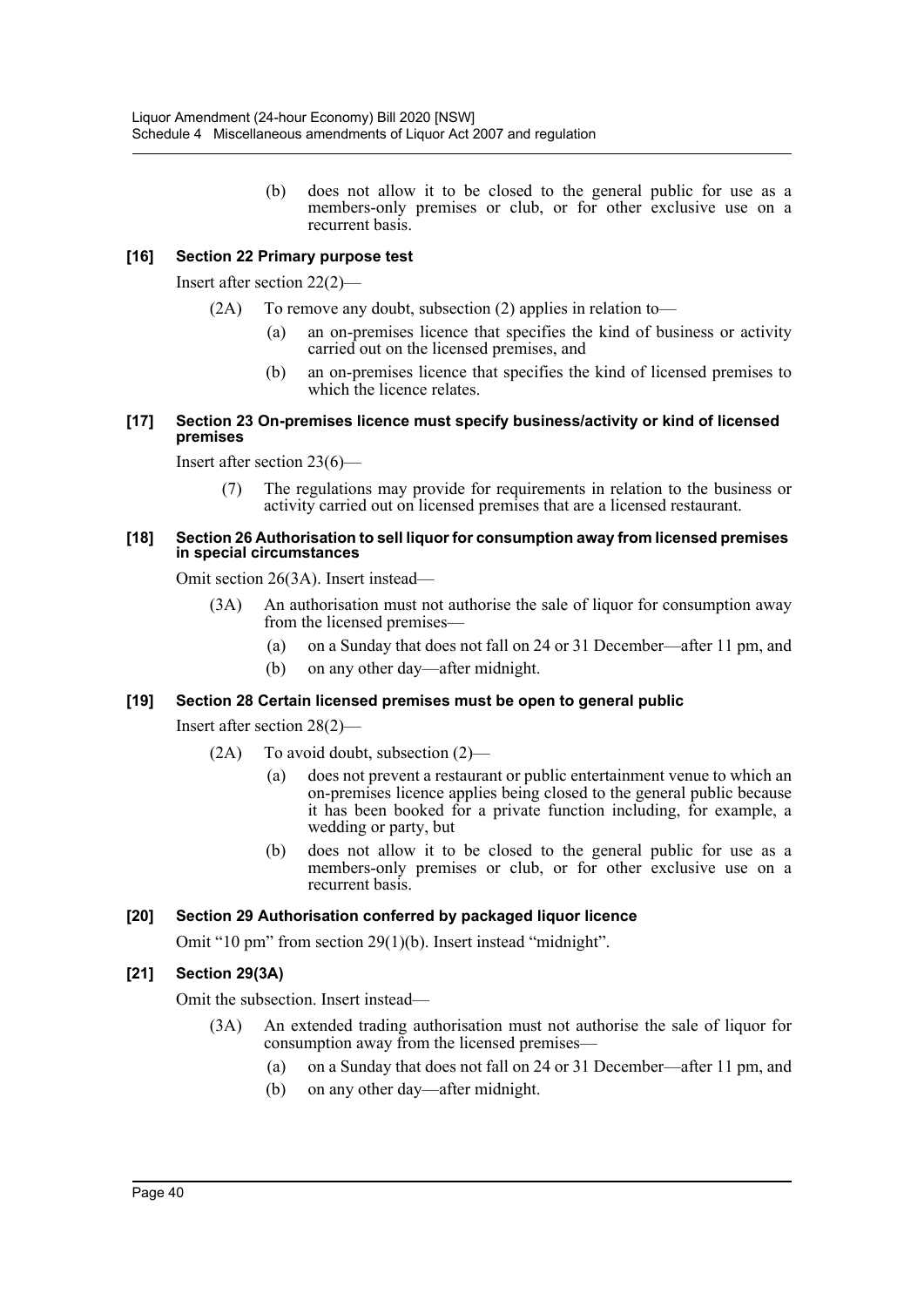# **[22] Section 45 Decision of Authority in relation to licence applications**

Insert after section 45(6)—

- (7) In deciding whether or not to grant a licence, the Authority must consider whether, if the licence were granted, it would provide employment in, or other opportunities for, any of the following—
	- (a) the live music industry,
	- (b) the arts sector,
	- (c) the tourism sector,
	- (d) the community or cultural sector.

#### **[23] Section 48 Community impact**

Omit "application." from section 48(1)(b). Insert instead—

application, and

- (c) whether the granting of the application would provide employment in, or other opportunities for, any of the following—
	- (i) the live music industry,
	- (ii) the arts sector,
	- (iii) the tourism sector,
	- (iv) community or cultural sector.

#### **[24] Section 48 Community impact**

Insert after paragraph (e) of the definition of *relevant application* in section 48(2)—

(e1) an application for an extended trading authorisation in relation to a small bar licence (but only if the authorisation will result in trading on a regular basis at any time between 2 am and 5 am),

# **[25] Section 48(3B)(c)**

Omit the paragraph. Insert instead—

(c) an application for an extended trading authorisation for a small bar, other than if the authorisation would result in trading on a regular basis at any time between 2 am and 5 am,

#### **[26] Section 48(3B)(d)**

Insert ", other than if the variation would result in trading on a regular basis at any time between 2 am and 5 am" after "small bar".

#### **[27] Section 49 Extended trading authorisation—general provisions**

Insert after section  $49(4)(a)$ —

(b) a specified period between 10 pm and 11 pm on a Sunday.

# **[28] Section 49A Extended trading authorisation—small bars**

Omit "that are not in a prescribed precinct" from the note to section 49A(1).

# **[29] Section 51 General provisions relating to licence-related authorisations**

Insert after section  $51(1)(e)$ —

(f) a minors authorisation.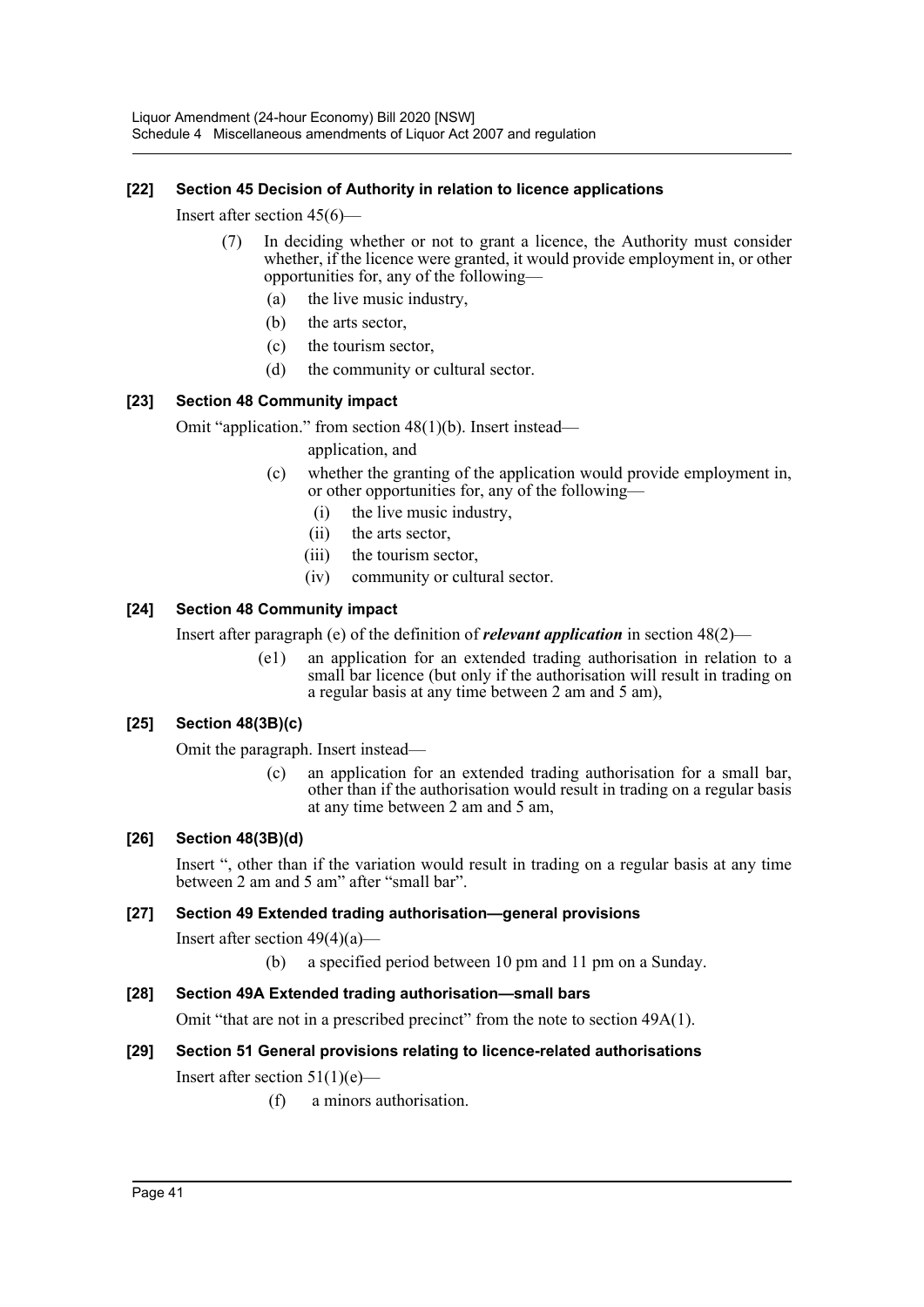#### **[30] Section 73 Prevention of excessive consumption of alcohol on licensed premises**

Omit section 73(4) and (5). Insert instead—

- (4) If an intoxicated person is on licensed premises other than a vessel, the licensee is taken to have permitted intoxication on the licensed premises unless the licensee proves that-
	- (a) the licensee, and the licensee's employees or agents—
		- (i) refused to serve the person liquor after becoming aware the person was intoxicated, and
		- (ii) asked the person to leave the premises, and
		- (iii) if the person did not leave the premises immediately after being asked to leave or refused to leave—contacted, or attempted to contact, a police officer for help in removing the person from the premises, or
	- (b) the licensee, and the licensee's employees and agents, took the steps to prevent intoxication on the licensed premises set out in the guidelines issued under subsection (5A), or
	- (c) the intoxicated person did not consume liquor on the licensed premises.
- (5) If an intoxicated person is on a vessel to which an on-premises licence relates, the licensee is taken to have permitted intoxication on the vessel unless—
	- (a) the licensee proves that—
		- (i) the person was not intoxicated when the person boarded the vessel, and
		- (ii) the licensee, and the licensee's employees and agents, refused to serve the person liquor after becoming aware the person was intoxicated, and
		- (iii) the licensee, or the licensee's employee or agent, contacted, or attempted to contact, a police officer for help in removing the person from the vessel, and
		- (iv) if the licensee, or the licensee's employee or agent, contacted a police officer, the licensee and the licensee's employees and agents followed the police officer's instructions, or
	- (b) the licensee proves that the licensee, and the licensee's employees and agents, took the steps set out in the guidelines issued under subsection (5A) to prevent intoxication on the vessel, or
	- (c) the licensee proves that the intoxicated person did not consume liquor on the vessel.

# **[31] Section 79 Making of complaint**

Insert after section 79(5)—

- (6) This section does not apply to a complaint if—
	- (a) it is a complaint of a type prescribed by the regulations, and
	- (b) the local consent authority for the licensed premises has—
		- (i) a local plan to deal with complaints of that type, and
		- (ii) has, by written notice given to the Secretary, notified the Secretary that it will be dealing with complaints of that type.

# **[32] Section 116B Interpretation**

Insert after section 116B(4)—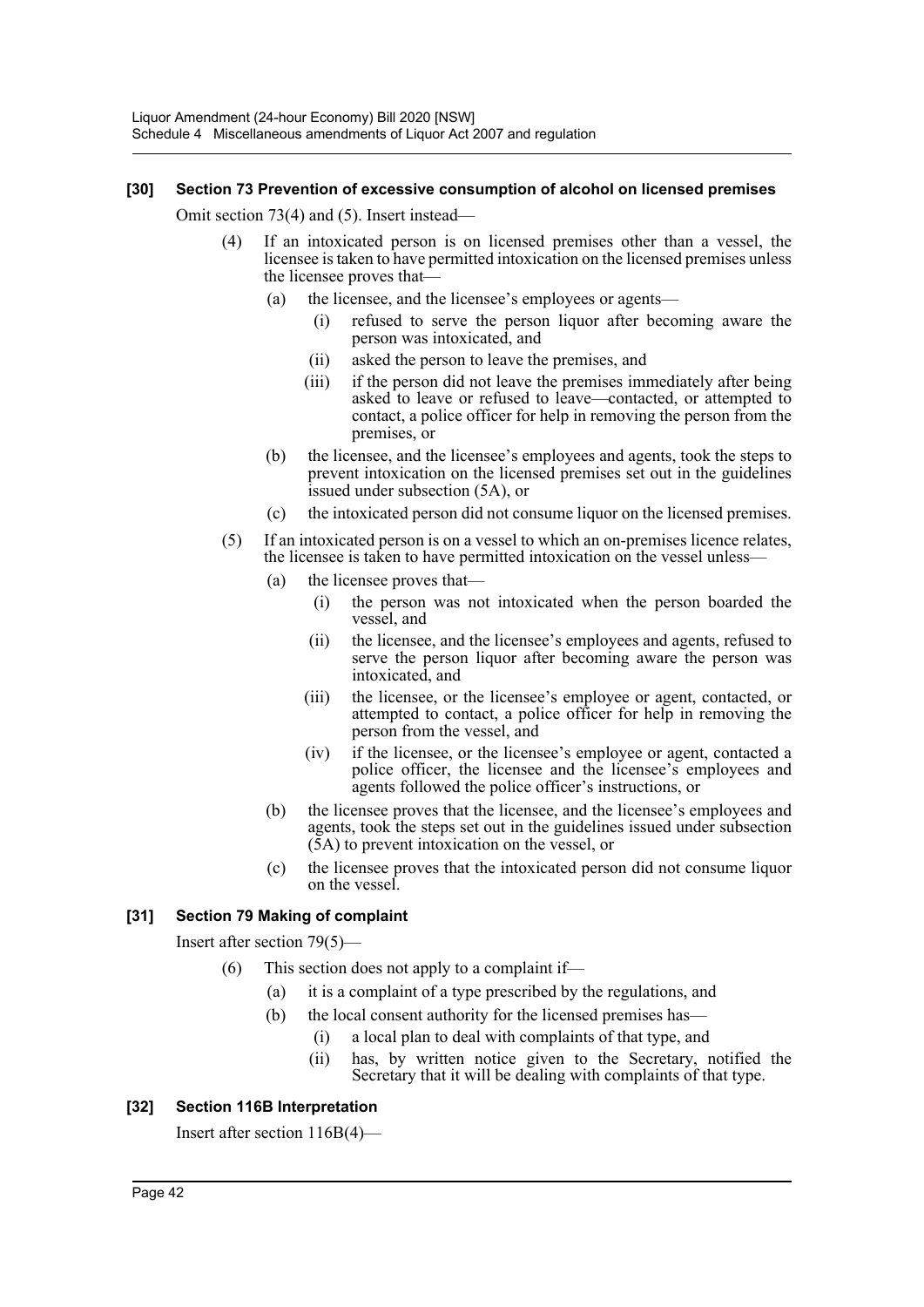(4A) However, the Secretary, when designating premises as a high risk venue, must not take into account the presence of a dance floor or area ordinarily used by patrons for dancing.

#### **[33] Section 117 Offences relating to sale or supply of liquor to minors**

Insert after section 117(5A)—

(5B) Despite subsection (4), a licensee or another person who is delivering packaged liquor on behalf of a licensee or other person that has sold the liquor by retail, irrespective of the State or Territory in which the sale is made, must not supply the packaged liquor to a minor.

Maximum penalty—100 penalty units or 12 months imprisonment or both.

- (5C) It is a defence to a prosecution under subsection (5B) if it is proved that—
	- (a) the person to whom the liquor was sold or supplied was of or above the age of 14 years, and
	- (b) before the liquor was sold or supplied to the person the defendant was provided with an evidence of age document
		- (i) that may reasonably be accepted as applying to the person, and
		- (ii) proving that the person was of or above the age of 18 years.
- (5D) It is also a defence to a prosecution under subsection (5B) for the person who delivered the liquor if it is proved that at the time of the alleged offence the person did not know, and could not reasonably be expected to have known, that the person was delivering liquor.

**Example.** A courier delivers a package on behalf of an interstate retailer and is unaware the delivery includes liquor.

#### **[34] Section 122A**

Insert after section 122—

#### **122A Minors in small bars**

- (1) The Authority may, on application by the holder of a small bar licence, grant an authorisation (a *minors authorisation*) to enable minors to enter and remain in a small bar.
- (2) A minors authorisation for a small bar authorises minors to enter and remain in the small bar-
	- (a) for the purpose, or in the circumstances, decided by the Authority and stated in the authorisation, and

**Note.** The Authority may require minors to be in the company of a responsible adult at all times, or during certain times, as a condition of a minors authorisation.

- (b) between—
	- (i) opening time, and
	- (ii) the time, not later than midnight, decided by the Authority and stated in the minors authorisation.
- (3) An application for a minors authorisation must—
	- (a) be made in the form and manner approved by the Authority, and
	- (b) be accompanied by—
		- (i) the fee, if any, prescribed by the regulations, and
		- (ii) any information or particulars prescribed by the regulations, and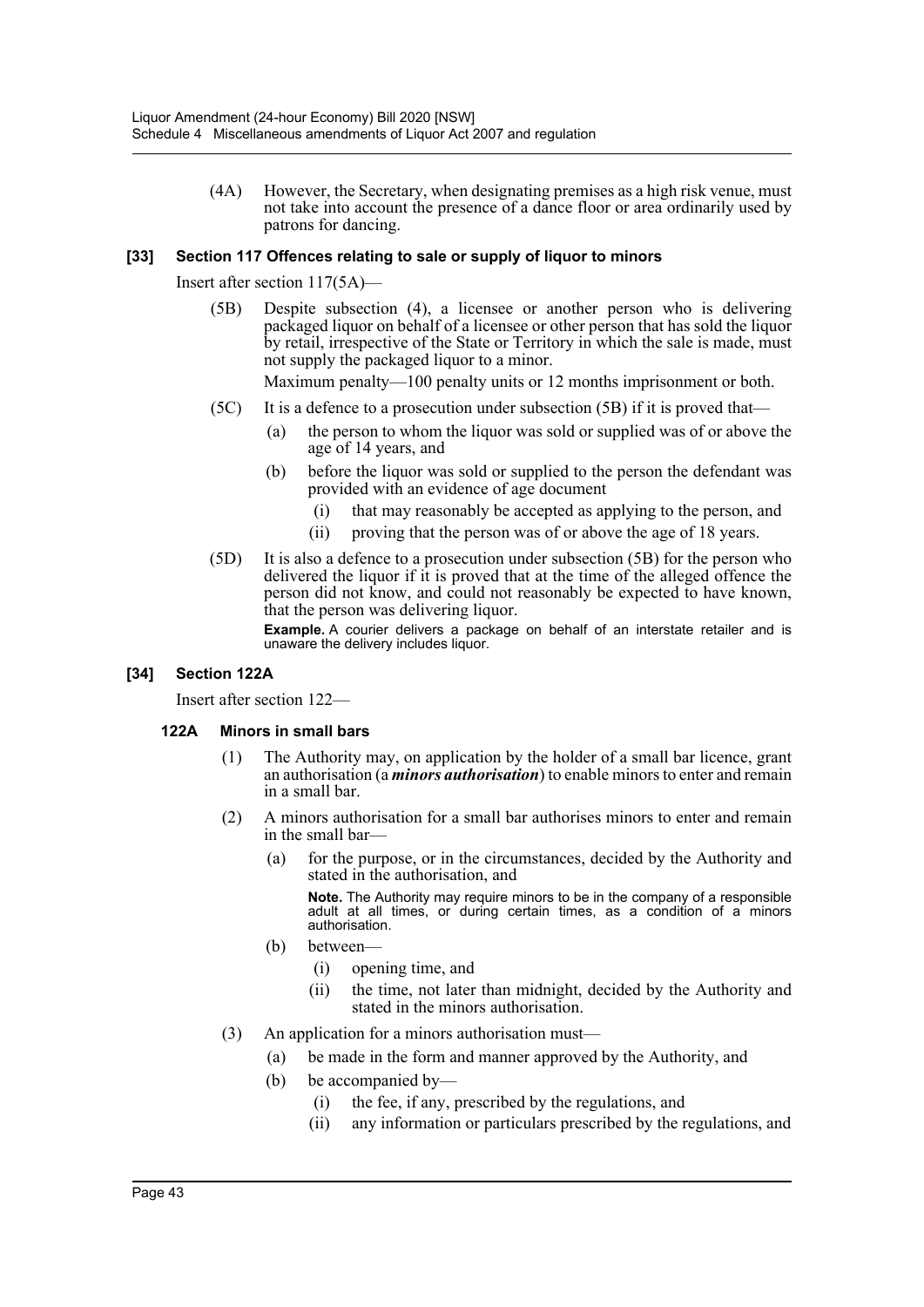- (c) comply with any other requirements prescribed by the regulations or imposed by the Authority.
- (4) In deciding the application, the Authority must—
	- (a) have regard to any relevant matters prescribed by the regulations, and
	- (b) refuse to grant the minors authorisation if a mandatory ground for refusing the application prescribed by the regulations applies to the application.

#### **[35] Section 123 Minor not to enter or remain in certain licensed premises**

Omit section 123(1)(b1). Insert instead—

- (b1) enter or remain in a small bar between 10 am and 10 pm—
	- (i) unless—
		- (A) the minor is in the company of a responsible adult, and
		- (B) meals are regularly provided on the licensed premises at times between opening time and 10 pm when liquor is sold or supplied, and
		- (C) any other requirements prescribed by the regulations are being complied with, or
	- $(ii)$  unless-
		- (A) there is a minors authorisation in force for the small bar, and
		- (B) the minor is in the small bar during the times, and for the purposes or in the circumstances, stated in the authorisation, or
- (b2) enter or remain in a small bar between 10 pm and midnight unless—
	- (i) there is a minors authorisation in force for the small bar, and
	- (ii) the minor is in the small bar during the times, and for the purposes or in the circumstances, stated in the authorisation, or
- (b3) enter or remain in a small bar—
	- (i) during any period of extended trading between midnight and 5 am on any day of the week, or
	- (ii) during any time that the Authority, by written order given to the licensee, has declared the small bar off-limits to minors, or

# **[36] Section 123(2)(c)**

Insert at the end of section  $123(2)(b)$ —

, or

(c) the minor has entered, or is on, the licensed premises for a purpose, or in circumstances, approved by the Authority and specified in the licence under section  $124(3)(c)$ .

# **[37] Section 123(5A)**

Insert after section 123(5)—

 $(5A)$  It is a defence to a prosecution for an offence under subsection  $(1)(b1)$  if it is proved that the defendant believed on reasonable grounds that a minors authorisation was in force at the relevant time to enable minors to enter or remain in the small bar without being in the company of a responsible adult.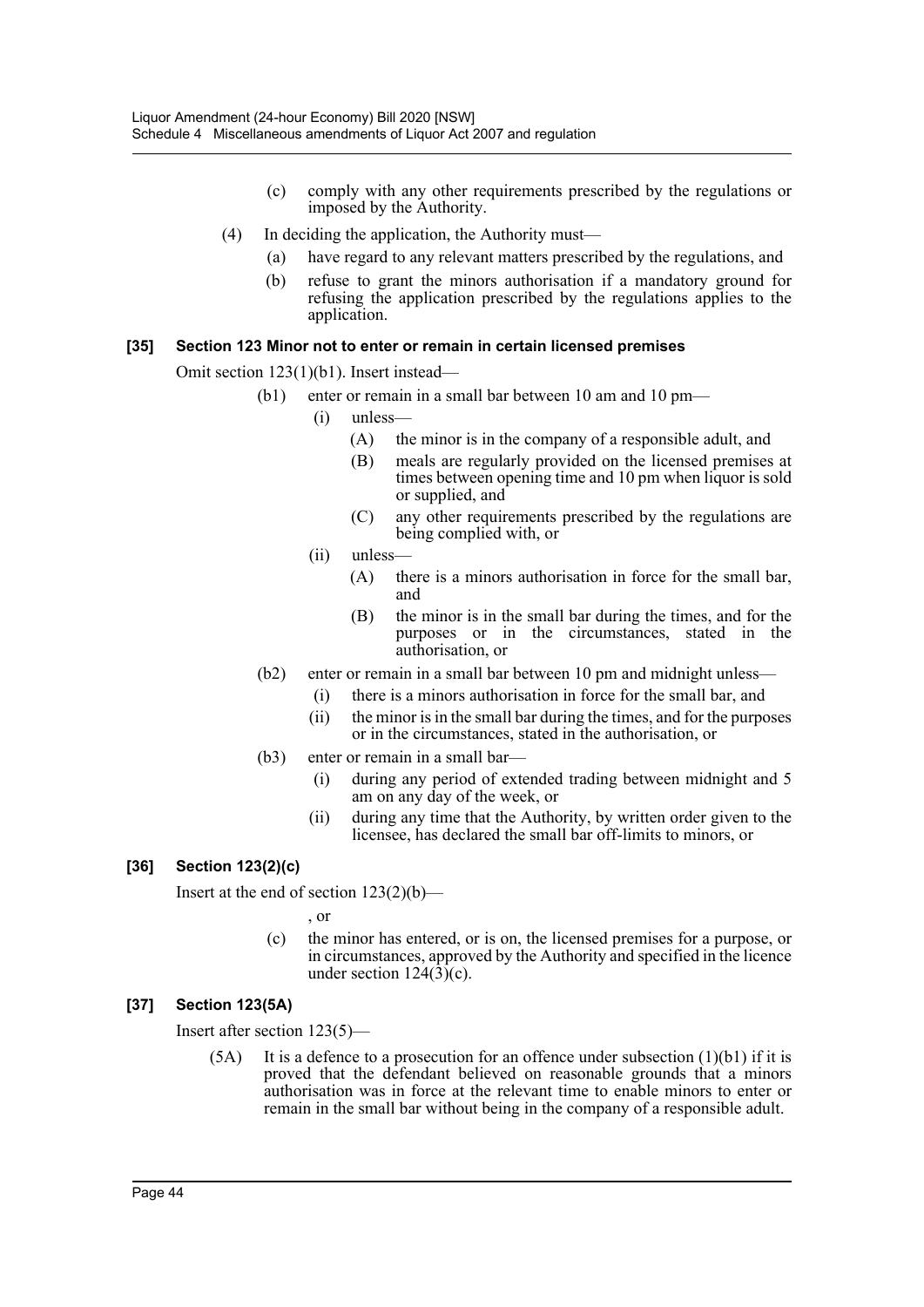#### **[38] Section 124 Licensee not to allow minors to enter or remain in certain licensed premises**

Omit section 124(1)(b1). Insert instead—

- (b1) enters a small bar between 10 am and 10 pm and—
	- (i) there is not a minors authorisation in force for the small bar and—
		- (A) the minor is not in the company of a responsible adult, or
			- (B) meals are not regularly provided on the licensed premises at times between opening time and 10 pm when liquor is sold or supplied, or
			- (C) any other requirements prescribed by the regulations are not complied with, or
	- (ii) there is a minors authorisation in force for the small bar but the minor is in the small bar other than during the times, and for the purposes or in the circumstances, stated in the authorisation, or
	- (b2) enters a small bar between 10 pm and midnight and—
		- (i) there is not a minors authorisation in force for the small bar, or
		- (ii) there is a minors authorisation in force for the small bar but the minor is in the small bar other than during the times, and for the purposes or in the circumstances, stated in the authorisation, or
	- (b3) enters a small bar—
		- (i) during any period of extended trading between midnight and 5 am on any day of the week, or
		- (ii) during any time that the Authority, by written order given to the licensee, has declared the small bar off-limits to minors, or

# **[39] Section 124(2)(b1)–(b3)**

Omit section 124(2)(b1). Insert instead—

- $(b1)$  is in a small bar between 10 am and 10 pm and—
	- (i) there is not a minors authorisation in force for the small bar and—
		- (A) the minor is not in the company of a responsible adult, or
			- (B) meals are not regularly provided on the licensed premises at times between opening time and 10 pm when liquor is sold or supplied, or
			- (C) any other requirements prescribed by the regulations are not complied with, or
	- (ii) there is a minors authorisation in force for the small bar but the minor is in the small bar other than during the times, and for the purposes or in the circumstances, stated in the authorisation, or
- (b2) is in a small bar between 10 pm and midnight and—
	- (i) there is not a minors authorisation in force for the small bar, or
	- (ii) there is a minors authorisation in force for the small bar but the minor is in the small bar other than during the times, and for the purposes or in the circumstances, stated in the authorisation, or
- (b3) is in a small bar—
	- (i) during any period of extended trading between midnight and 5 am on any day of the week, or
	- (ii) during any time that the Authority, by written order given to the licensee, has declared the small bar off-limits to minors, or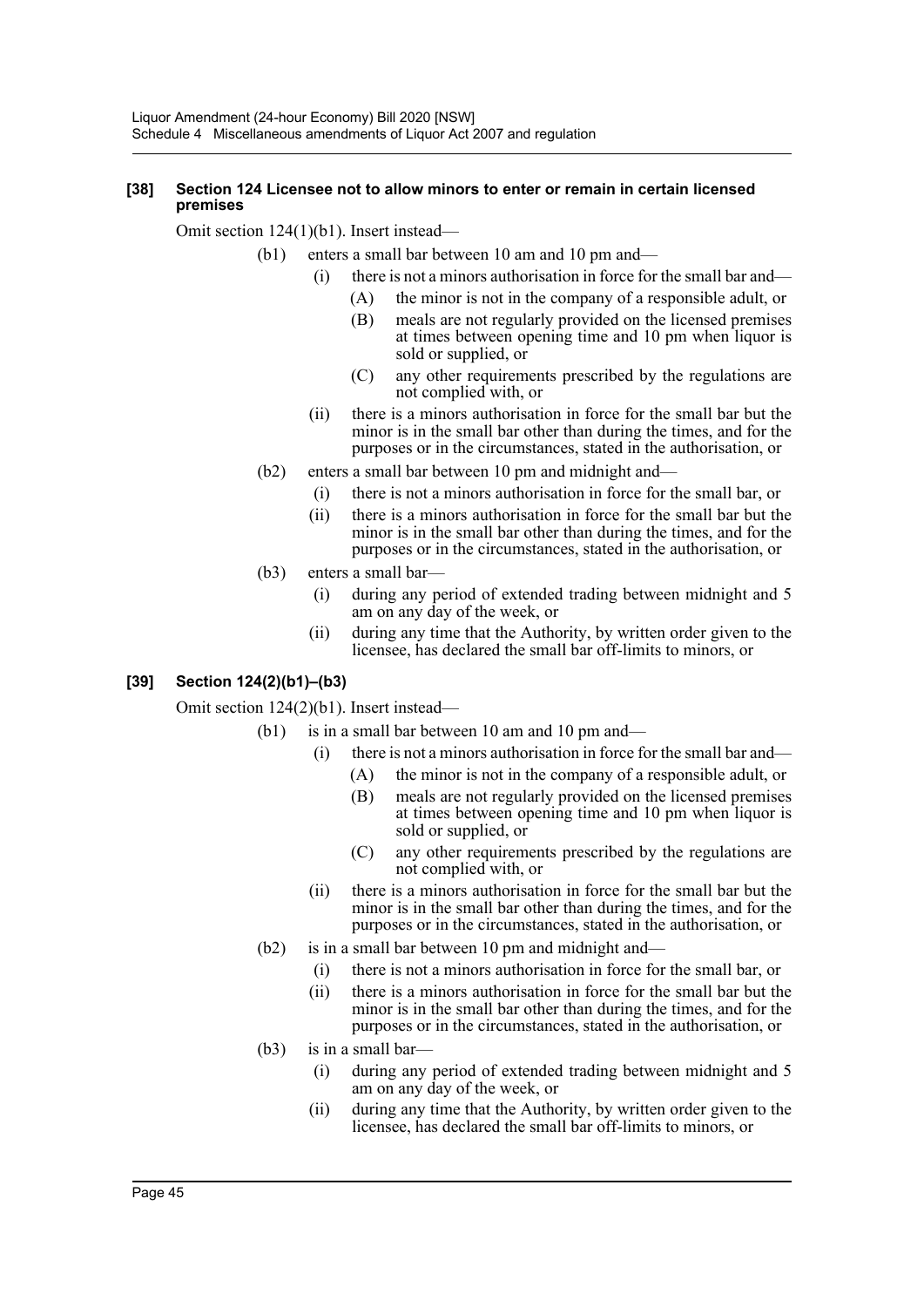## **[40] Section 124(3A)**

Insert after section 124(3)—

(3A) The regulations may prescribe purposes for which, or circumstances in which, the Authority must refuse to grant an approval under subsection  $(3)(c)$ .

#### **[41] Section 125 Responsible adult not to leave minor unaccompanied on licensed premises**

Insert ", small bar" after "while in a hotel" in section 125(1).

#### **[42] Section 159 Regulations**

Insert before section 159(2)(g)—

(f4) conditions of licences in relation to the entertainment that may be provided, or the way in which entertainment may be provided, on licensed premises or areas adjacent to licensed premises, including the revocation of the conditions,

#### **[43] Section 163**

Insert after section 162—

#### **163 Reporting on licensing and planning alignment**

- (1) The Parliament considers it a priority to—
	- (a) streamline the process for obtaining development consents under the *Environmental Planning and Assessment Act 1979* and licences under this Act for proposed licensed premises, including providing a single, integrated application process under the *Environmental Planning and Assessment Act 1979* and this Act for licensed premises, and
	- (b) develop further licensing incentives to encourage licensed premises to program live entertainment including—
		- (i) events at which one or more persons are engaged to play or perform live or pre-recorded music, and
		- (ii) performances at which the performers, or some of the performers, are present in person.
- (2) The Minister must, jointly with the Minister responsible for administering the *Environmental Planning and Assessment Act 1979*, establish a process to address Parliament's priority as set out in subsection (1)(a).
- (3) The Minister must also develop incentives, to address Parliament's priority as set out in subsection  $(1)(b)$ , including, for example, additional extended trading hours or reduced fees.
- (4) The Minister must, within 6 months after the commencement of this section, give a report to the Presiding Officer of each House of Parliament about the Minister's progress in addressing each of the priorities set out in subsection (1).
- (5) A copy of a report given to the Presiding Officer of a House of Parliament under subsection (4) must be laid before the House within 5 sitting days of the House after it is received by the Presiding Officer.

# **[44] Part 12**

Insert after Part 11—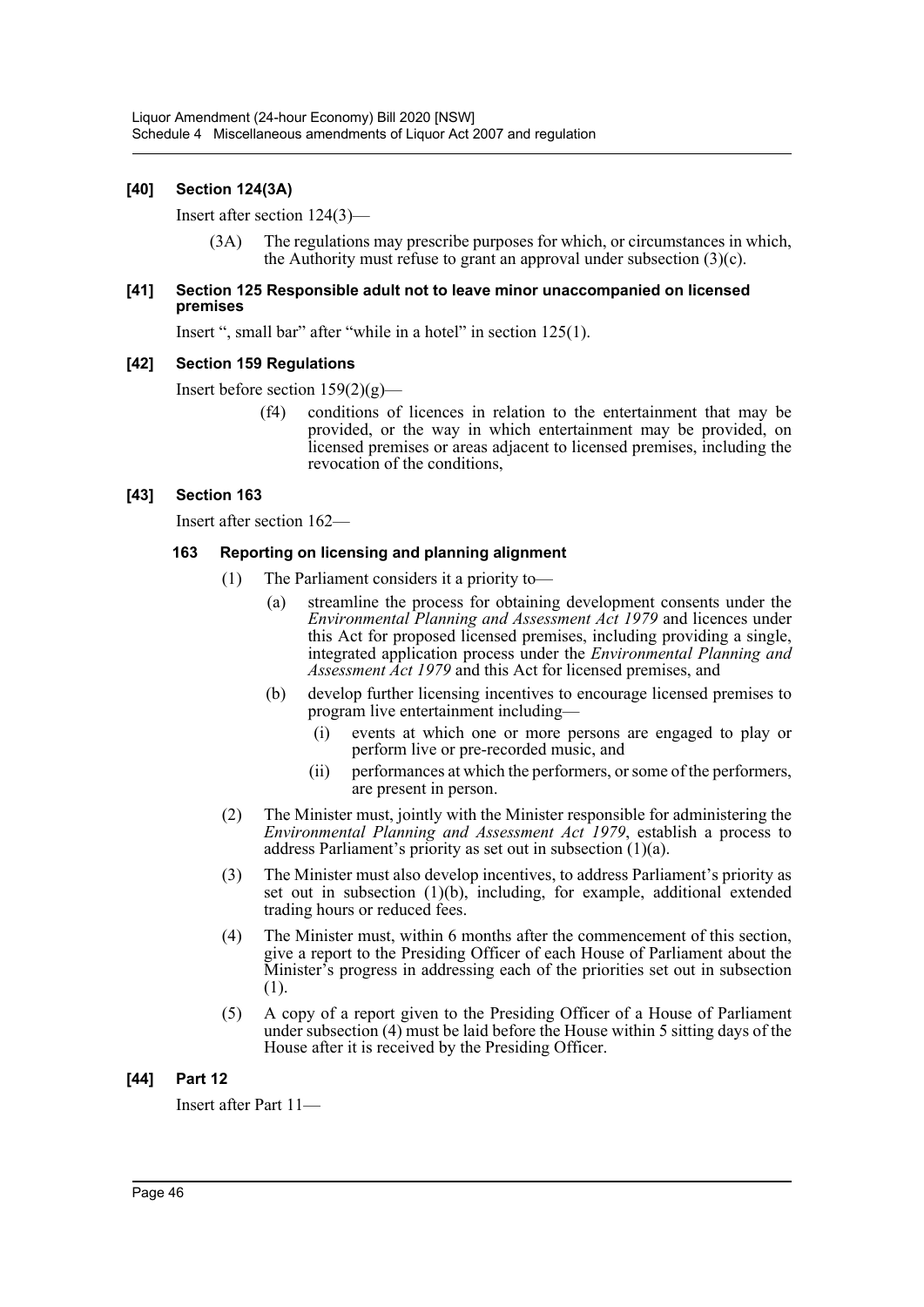# **Part 12 Special provisions relating to COVID-19 pandemic**

#### **164 Purpose**

- (1) The purpose of this Part is to introduce temporary measures during the period of the COVID-19 pandemic to allow local councils to encourage the use of outdoor space for outdoor dining and performance to assist with social distancing measures.
- (2) It is intended that this Part operate in addition to the *Roads Act 1993*, Part 9, Division 1, which also provides for the use of roads for food or drink premises.
- (3) However, to the extent of any inconsistency between this Part and the *Roads Act 1993*, Part 9, Division 1, this Part prevails during the period of the COVID-19 pandemic.

#### **165 Definitions**

In this Part—

*area*, for a local council, means the area for which the local council is constituted.

*classified road* has the same meaning as in the *Roads Act 1993*.

*footway* has the same meaning as in the *Roads Act 1993*.

*local council* means a council under the *Local Government Act 1993*.

*prescribed period* means the period—

- (a) starting on the commencement of this section, and
- (b) ending on the day that is 12 months after the commencement.
- *public open space* has the same meaning as in the *Roads Act 1993*.

*roads authority* has the same meaning as in the *Roads Act 1993*.

#### **166 Local councils to have temporary powers to encourage use of outdoor space**

- (1) During the prescribed period—
	- (a) a local council may decide, by notice published on its website—
		- (i) to temporarily allow the use of a footway or public open space associated with any of the following to be used as an outdoor dining area, extension of foyer space or a performance space-
			- (A) licensed premises or other lawful food and drink premises,
			- (B) entertainment, arts or cultural venue, or
		- (ii) to temporarily allow parking spaces within the local council's area to be used as an outdoor dining area, extension of foyer space or performance space, or
		- (iii) to temporarily close a road, for which it is the roads authority, for use as an outdoor dining area, extension of foyer space or performance space, or
		- (iv) to temporarily close a classified road, with the concurrence of Transport for NSW, for use as an outdoor dining area, extension of foyer space or performance space, or
		- (v) to temporarily vary a development consent or a development consent condition to allow outdoor performance, and
	- (b) if the council allows use of pathways, public open space, roads or other premises for a purpose mentioned in paragraph (a), the use is taken to be exempt development specified for the purposes of *State*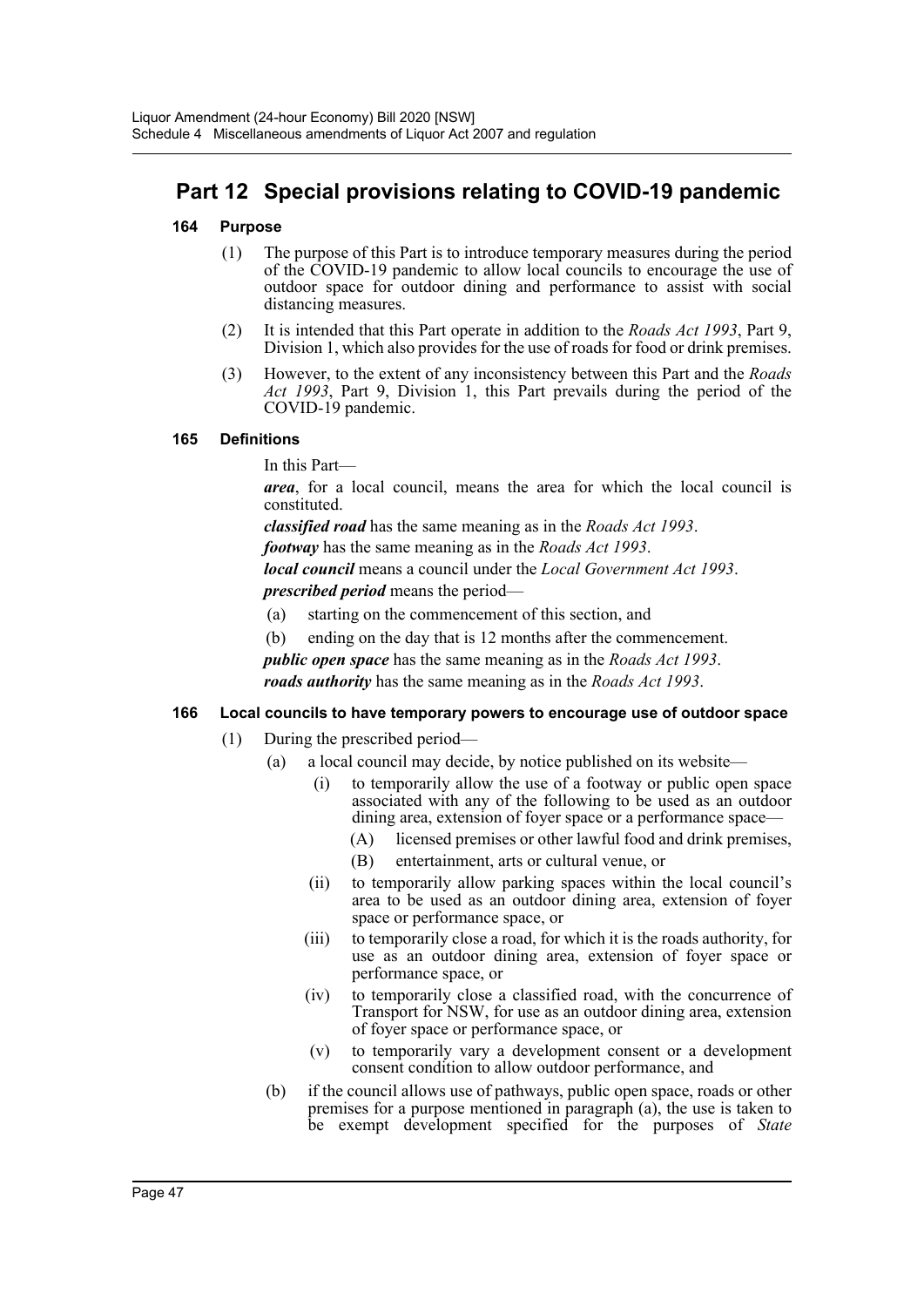*Environmental Planning Policy (Exempt and Complying Development Codes) 2008*.

- (2) A local council may make a decision referred to in subsection (1) only if the council has—
	- (a) given the Minister at least 7 days notice that the council wants to trial outdoor dining and performance to assist with social distancing measures and invited the Minister to respond to the proposal, and
	- (b) given 7 days notice of its intention to make the decision—
		- (i) by publishing a notice about the proposed decision on the council's website, and
		- (ii) to the following persons—
			- (A) if the proposed decision relates to licensed premises—the Authority and the Commissioner of Police,
			- (B) if the proposed decision relates to a road for which the council is the roads authority—the Commissioner of Police and Transport for NSW,
			- (C) if the proposed decision relates to a classified road—the Commissioner of Police and Transport for NSW, and Transport for NSW has agreed to the road closure.
- (3) A decision referred to in subsection  $(1)$ 
	- (a) has effect subject to a provision of an Act, regulation or other instrument that provides for noise attenuation for licensed premises or other premises, and
	- (b) has effect for the purposes of sections 126 and 127 of the *Roads Act 1993* as if it were an approval granted under section 125 of that Act, and
	- (c) has effect despite any provision of the *Roads Act 1993*, the *Transport Administration Act 1988* or another Act, or a regulation or instrument made under an Act, that requires local councils to submit traffic management plans or consult with local traffic committees.

#### **167 Repeal of Part**

This Part is repealed at the beginning of the day that is 12 months after the day it commences.

#### **[45] Schedule 1 Savings and transitional provisions**

Insert after clause 66—

#### **67 Trading hours for small bars**

- (1) This clause applies to a small bar licence if, immediately before the commencement—
	- (a) the licence was in force for a small bar in a prescribed precinct, and
	- (b) the licensed premises were authorised to trade until midnight.
- (2) From the commencement of this clause, an extended trading authorisation under section 49A is taken to be in force authorising the sale or supply of liquor for consumption on the licensed premises between midnight and 2 am on any day of the week.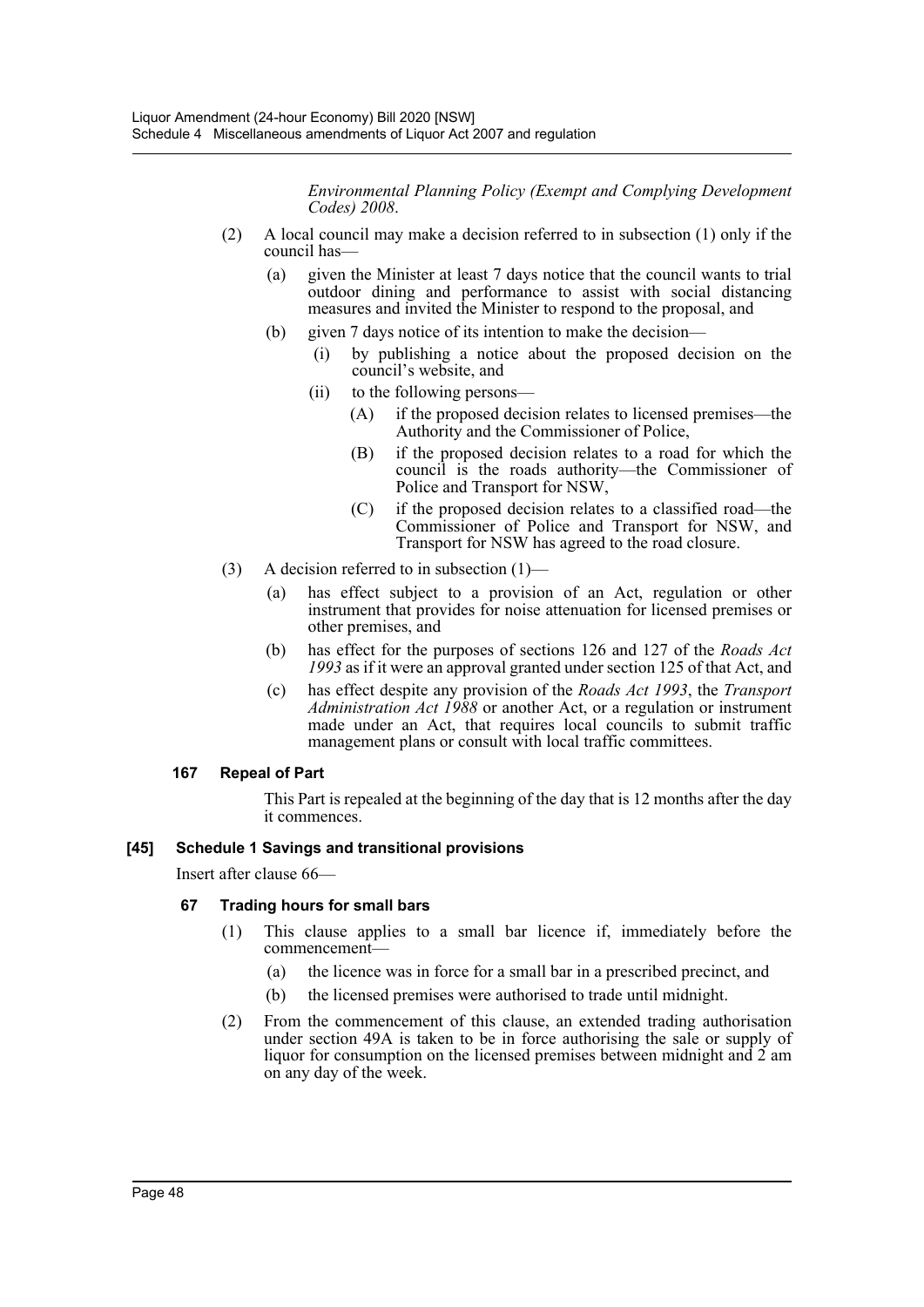#### **68 Extended trading authorisation for Sundays**

- (1) This clause applies to licensed premises or a part of licensed premises (*relevant premises*) that, immediately before the commencement—
	- (a) were premises to which section 12(1B) of this Act applied, and
	- (b) were authorised to trade until 10 pm.
- (2) However, this clause does not apply to relevant premises if the licence was, immediately before the commencement, subject to a condition—
	- (a) imposed before 24 February 2014, requiring the premises to cease trading at or before 10 pm on any day, other than a Sunday that does not fall on 24 or 31 December or a restricted trading day, or
	- (b) imposed on or after 24 February 2014, requiring the premises to cease trading before 10 pm on any day, other than a Sunday that does not fall on 24 or 31 December or a restricted trading day, or
	- (c) imposed before 14 January 2020, requiring the premises to cease trading before 10 pm on any Sunday, other than a Sunday that falls on 24 or 31 December or a restricted trading day.
- (3) From the commencement of this clause, an extended trading authorisation under section 49(4) is taken to be in force authorising the sale or supply of liquor on relevant premises for consumption away from the licensed premises between 10 pm and 11 pm on a Sunday that does not fall on 24 or 31 December or a restricted trading day.

#### **69 Standard trading hours**

- (1) This clause applies to licensed premises or a part of licensed premises (*relevant premises*) to which section 12(1B) of this Act applies if the licence for the relevant premises—
	- (a) was granted, or subject to a variation of trading hours, between the period starting on 16 December 2016 and ending immediately before the commencement of this clause, and
	- (b) was subject to a condition that required the relevant premises to cease the sale or supply of liquor for consumption away from the licensed premises at 10 pm on any day other than a Sunday.
- (2) From the commencement of this clause, the standard trading period as set out in section  $12(1)(a)$  and  $(1B)$ , as amended by the amending Act, applies to the licence as if the licence had been granted or varied after the commencement of this clause.

#### **70 Certain live entertainment conditions cease to have effect**

- (1) This clause applies to any of the following conditions (a *live entertainment condition*) of a licence that are in force immediately before the commencement—
	- (a) a condition that restricts the genre of music that may be played or performed on the licensed premises,
	- (b) a condition that restricts the number of musicians or live entertainment acts that may perform on the licensed premises,
	- (c) a condition that restricts what type of instruments may be played on the licensed premises,
	- (d) a condition that restricts the performance of original music,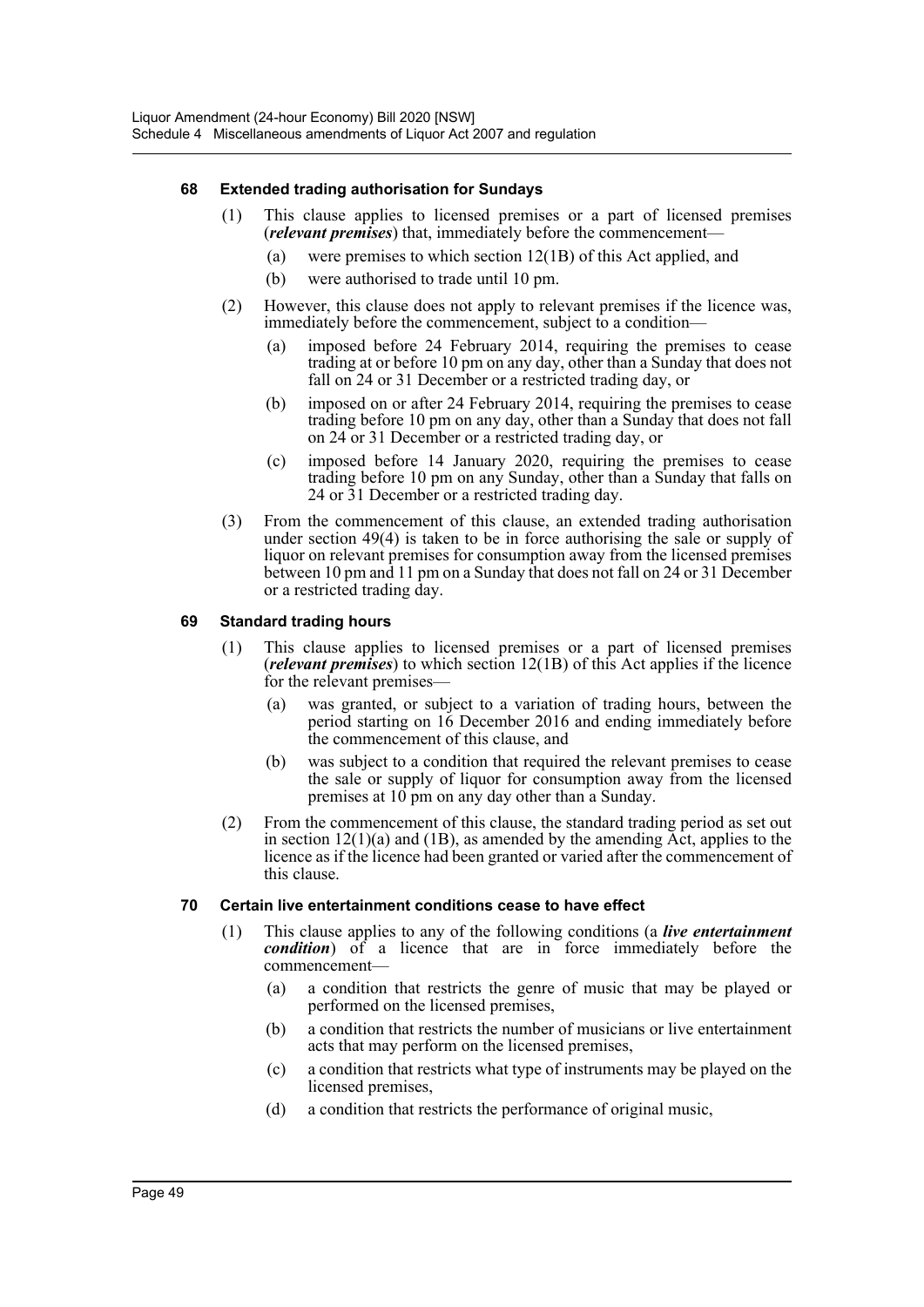- (e) a condition that restricts a stage for live performers from facing a particular direction,
- (f) a condition that restricts decorations, including, for example, mirror balls, or lighting used by musicians,
- (g) a condition that prohibits live music, live entertainment or the amplification of a musical instrument at all times or across the entire licensed premises,
- (h) a condition that prohibits or restricts the presence or use of a dance floor or another area ordinarily used for dancing.
- (2) From the commencement of this clause, the live entertainment condition ceases to have effect.
- (3) However, despite subclause (2), the Secretary may impose a condition relating to noise abatement on a licence if—
	- (a) the Secretary receives a written complaint from—
		- (i) an occupier of neighbouring premises of the licensed premises, or
		- (ii) the local consent authority for the licensed premises, or
		- (iii) the Commissioner of Police, and
	- (b) the Secretary is satisfied the quiet and good order of the neighbourhood of the licensed premises are being unduly disturbed as a result of the conditions mentioned in subclause (1) ceasing to have effect.
- (4) Section 80 does not apply to a complaint referred to in subclause (3)(a).
- (5) To remove any doubt, this clause does not affect another condition that may impact on entertainment that is provided on the licensed premises, or an area adjacent to the premises.

**Example.** A condition relating to noise abatement

(6) In this clause *neighbouring premises* has the meaning given by the regulations.

#### **71 Entertainment conditions not to be imposed**

- (1) From the commencement of this clause, an entertainment condition may not be imposed on a licence.
- (2) However, subclause (1) does not apply to—
	- (a) an entertainment condition imposed in response to a complaint made under section 79, or
	- (b) an entertainment condition relating to adult entertainment of a sexual nature.
- (3) From the commencement of this clause, a live entertainment condition may not be imposed on a licence.
- (4) However, subclause (3) does not apply to a live entertainment condition relating to adult entertainment of a sexual nature.
- (5) To remove any doubt, this clause does not prevent an entertainment condition in force immediately before the commencement of this clause being varied or revoked.
- (6) In this clause *entertainment condition* means a condition of a licence that has the effect of limiting—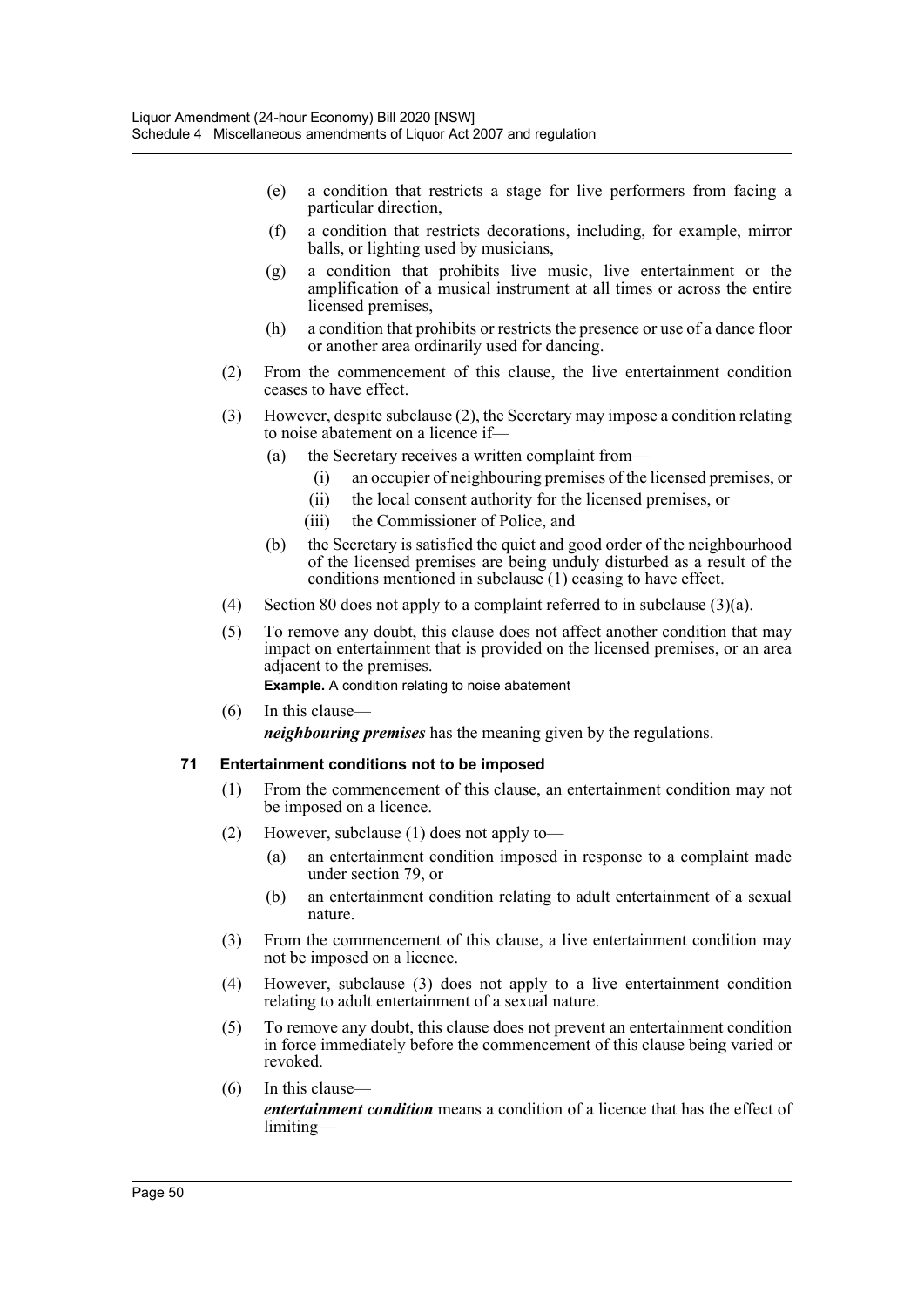- (a) the entertainment that may be provided on licensed premises or an area adjacent to licensed premises, or
- (b) the way in which entertainment may be provided on licensed premises or an area adjacent to licensed premises.

*live entertainment condition* means a condition referred to in clause 70(1).

# **4.2 Liquor Regulation 2018**

#### **[1] Clause 3 Definitions**

Insert after clause 3(1)—

(1A) For the purposes of this Regulation, references to *sound* and *noise* are taken to have the same meaning.

#### **[2] Clause 7B**

Insert after clause 7A—

#### **7B Exemption from particular fees**

- (1) A licensee is exempt from the requirement under section  $53(3)(b)$  or  $54(2A)(b)$ of the Act to pay a fee in relation to an application made under section  $53(2)(a)$ or 54(2) to vary or revoke a prescribed live music condition.
- (2) In this clause—

*prescribed live music condition*, for a licence, means a condition of the licence that—

- (a) prohibits or limits the playing of amplified music at licensed premises, or
- (b) prohibits or restricts the playing or performing of live music, live music entertainment or live entertainment—
	- (i) in all or part of the licensed premises, or
	- (ii) at all times of the day or particular times of the day.

#### **[3] Clause 27 Categories of CIS**

Insert "or by other electronic means" after "site" wherever occurring in clause 27(2)(a) and  $(3)(d)$ .

#### **[4] Part 3, Division 4, Subdivisions 1 and 2**

Insert before clause 36—

#### **Subdivision 1 Interim small bar authorisations**

#### **35A Issue of interim small bar authorisation to applicants for small bar licence**

- (1) A person who applies for a small bar licence is, when the application is made, to be issued with an interim small bar authorisation by the Secretary if—
	- (a) the application is made online, and
	- (b) the application is not required to be accompanied by a community impact statement under section 48 of the Act, and
	- (c) the application is, except to the extent provided by this clause, made in accordance with sections 40 and 41 of the Act, and
	- (d) any planning approval required to use the premises for the purposes of a small bar is in force, and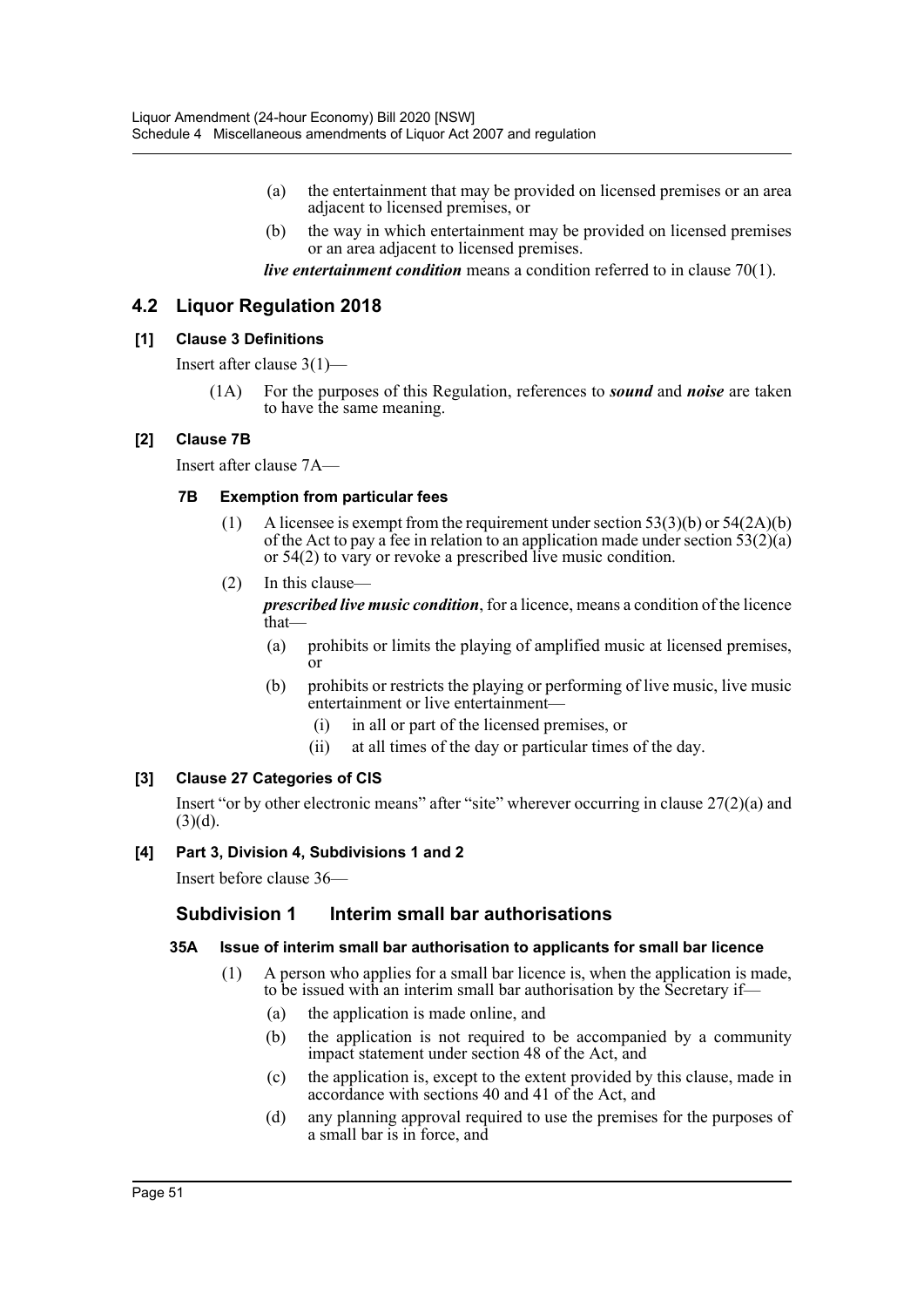- (e) the application for the planning approval was subject to a public consultation process under the *Environmental Planning and Assessment Act 1979* and indicated that the premises are intended to operate as a small bar.
- (2) However, the applicant is not to be issued with an interim small bar authorisation in respect of the premises to which the application relates if—
	- (a) any interim small bar authorisation issued under this clause in respect of the premises has been revoked during the period of 12 months before the date on which the licence application is made, or
	- (b) an application for a small bar licence in respect of the premises has been refused during that 12-month period.
- (3) The Secretary may, by notice in writing to the applicant, require the applicant to provide any information the Secretary requires in relation to the matters referred to in subclause (1).
- (4) If the applicant does not comply with a request by the Secretary under subclause  $(3)$  within 30 days from the giving of the notice, the Secretary may revoke the interim small bar authorisation issued to the applicant.
- (5) The Secretary may issue an applicant with an interim small bar authorisation if—
	- (a) the applicant's application for a small bar licence was made in accordance with the Act but not determined before the commencement of this clause, and
	- (b) any planning approval required to use the premises for the purposes of a small bar is in force, and
	- (c) the application for the planning approval was subject to a public consultation process under the *Environmental Planning and Assessment Act 1979* that indicated that the premises were intended to operate as a small bar.
- (6) An interim small bar authorisation is to be in the form approved by the Secretary.

# **35B Effect of interim small bar authorisation**

- (1) While an interim small bar authorisation is in force, the person to whom the authorisation is issued, and any employee or agent of that person, is exempt from section 7 of the Act to the extent that the section prohibits the person, employee or agent from selling liquor on the premises to which the authorisation relates.
- (2) Subclause (1) is subject to the following requirements—
	- (a) the sale of liquor on the premises to which the authorisation relates and the operation of those premises must comply with the licence conditions under the Act and this Regulation that would apply in relation to the premises if they were a small bar,
	- (b) any person selling liquor on the premises to which the authorisation relates must hold a recognised competency card with a current RSA endorsement under Part 5,
	- (c) for an interim small bar authorisation issued under clause  $35A(5)$ , liquor cannot be sold on the premises unless the local police and the local consent authority have been given at least the following period of notice before trading starts—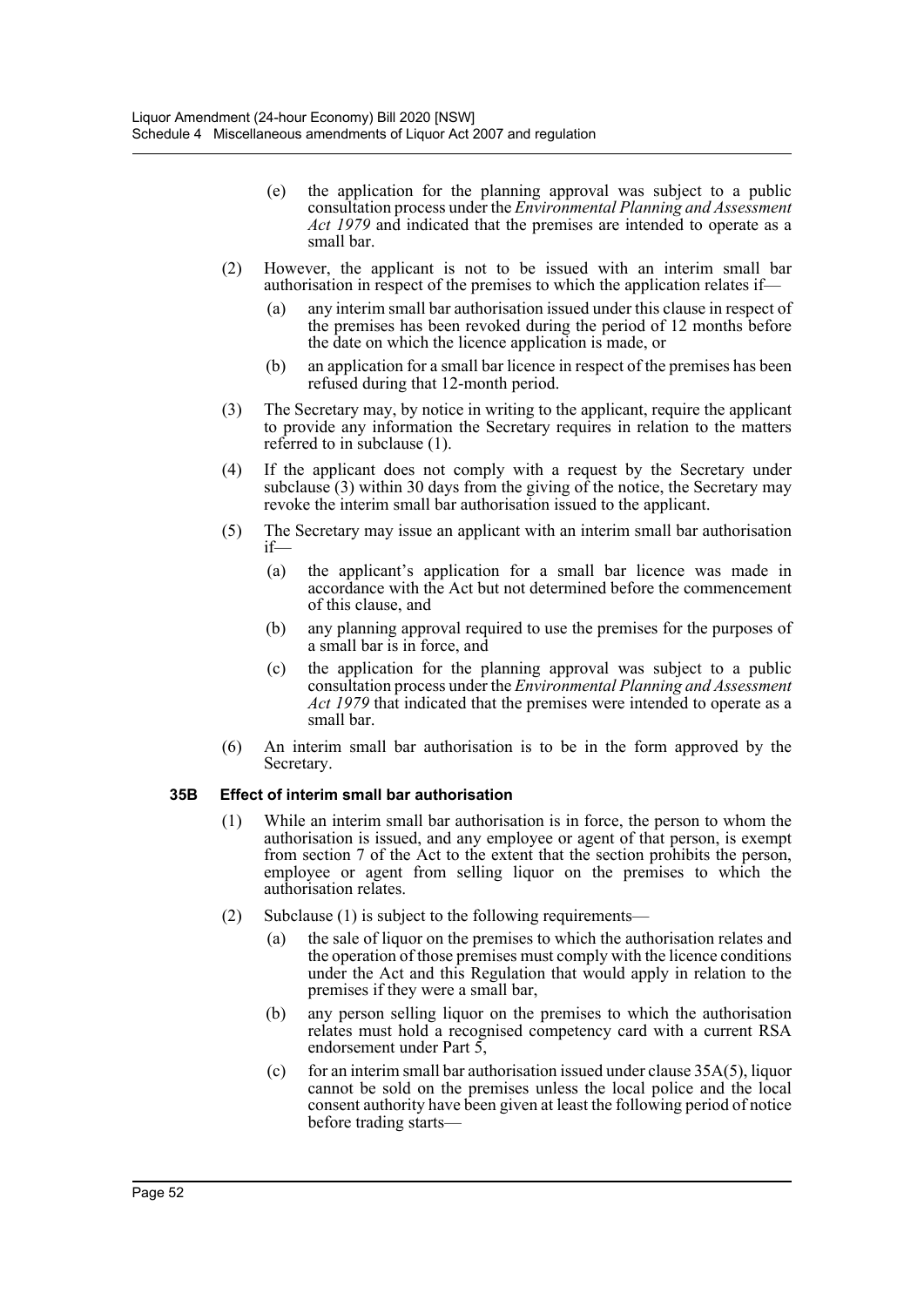- $(i)$  2 days,
- (ii) the longer period stated in the authorisation.
- (3) For the purposes of the Act and this Regulation, while an interim small bar authorisation is in force—
	- (a) the premises to which the authorisation relates are taken to be licensed premises, and
	- (b) the person to whom the authorisation is issued is taken to be the licensee of those premises.
- (4) Subclause (3) does not apply in relation to Division 3 of Part 4 of the Act or to any other provisions of the Act or this Regulation that the Secretary may determine by written order.
- (5) The 6-hour closure period under section 11A of the Act that, in accordance with subclause  $(2)(a)$ , applies to the premises to which an interim small bar authorisation relates is the period from 4 am to 10 am.

#### **35C Period of authorisation**

- (1) Unless the authorisation is revoked by the Secretary, an interim small bar authorisation continues to be in force until the licence application in relation to which the authorisation was issued is determined by the Authority in accordance with the Act.
- (2) The Secretary may revoke an interim small bar authorisation at any time if the Secretary is satisfied that—
	- (a) the requirements or other matters referred to in clause 35A(1) or (5) were not complied with, or were not applicable to the licence application, at the time the authorisation was issued, or
	- (b) any requirement referred to in clause 35B(2) has not been complied with in respect of the premises to which the authorisation relates.

# **Subdivision 2 Other miscellaneous matters**

#### **[5] Clause 36 Issue of interim restaurant authorisation to applicants for restaurant licence**

Omit "2 days notice before trading commences." from clause 36(7)(c).

Insert instead—

at least the following notice before trading starts—

- $(i)$  2 days,
- (ii) the longer period stated in the authorisation.

#### **[6] Clause 44A**

Insert after clause 44—

#### **44A Neighbouring premises for live entertainment—Schedule 1 to the Act**

For the purposes of the definition of *neighbouring premises* in clause 70(4) of Schedule 1 to the Act, neighbouring premises has the same meaning as in clause 20(1) of this Regulation.

#### **[7] Clause 50 Sale or supply of liquor to minors prohibited (licensed premises)**

Omit clause 50(1). Insert instead—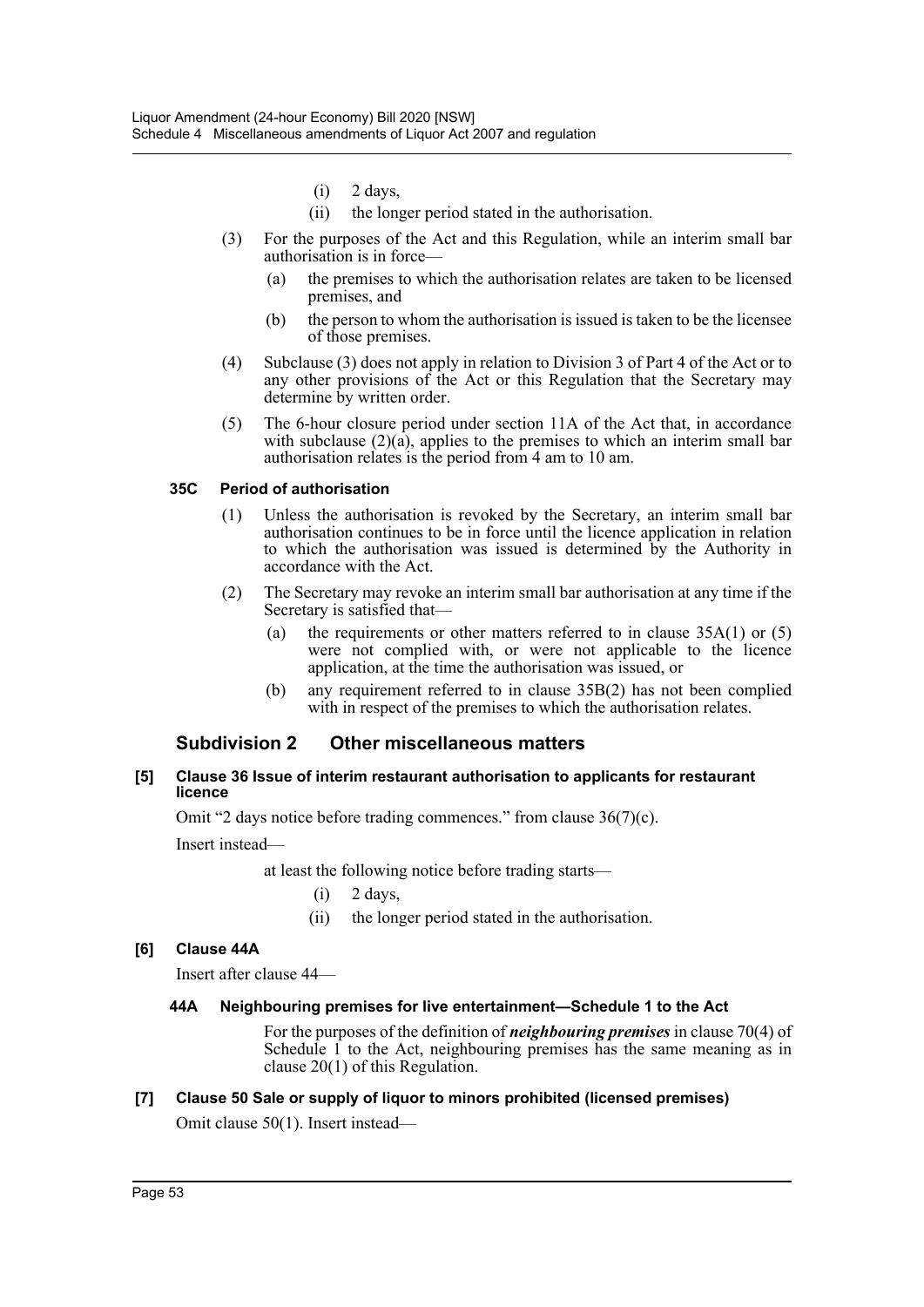(1) A licensee must, in accordance with this clause, display a notice on the licensed premises that informs a person on or at the premises that it is against the law to sell or supply alcohol to, or to obtain alcohol on behalf of, a person under the age of 18 years.

# Maximum penalty—20 penalty units.

#### **[8] Clauses 50(2), 52(3) and 54(4)**

Omit "Authority and be obtained from Liquor & Gaming NSW, Department of Industry" wherever occurring.

Insert instead "Secretary and published on a website maintained by Liquor & Gaming NSW, Department of Customer Service".

#### **[9] Clause 50(3)**

Omit the subclause. Insert instead—

- (3) The notice must—
	- (a) be clearly legible and in good condition, and
	- (b) be prominently displayed—
		- (i) in the case of premises where liquor is sold at a bar or counter at the bar or counter, in a manner and position so that a person standing at the bar or counter would reasonably be expected to be alerted to its contents, and
		- (ii) in the case of premises where liquor is not sold at a bar or counter but is otherwise sold—at or near every entrance by which members of the public may enter the premises, in a manner and position so that a person coming in by the entrance would reasonably be expected to be alerted to its contents.

# **[10] Clause 51**

Omit the clause. Insert instead—

#### **51 Sale or supply of liquor to minors prohibited (Internet site)**

(1) A licensee who offers liquor for sale through an Internet site or by other electronic means must, in accordance with this clause, display a notice on the site or other electronic means that informs a person accessing the site or electronic means that it is against the law to sell or supply alcohol to, or to obtain alcohol on behalf of, a person under the age of  $18$  years.

Maximum penalty—20 penalty units.

- (2) The notice must use the wording approved by the Secretary.
- (3) The notice must be prominently displayed on the site or other electronic means—
	- (a) at all times while the site or electronic means is accessible, and
	- (b) in lettering big enough, and in a sufficient position, to ensure that a person accessing the site or electronic means would reasonably be expected to be alerted to its contents.

#### **[11] Clause 52 Minors prohibited in bar areas of hotels and clubs**

Omit clause 52(2). Insert instead—

(2) A licensee must, in accordance with this clause, display a notice in the bar area of the hotel or club premises concerned which informs a person entering the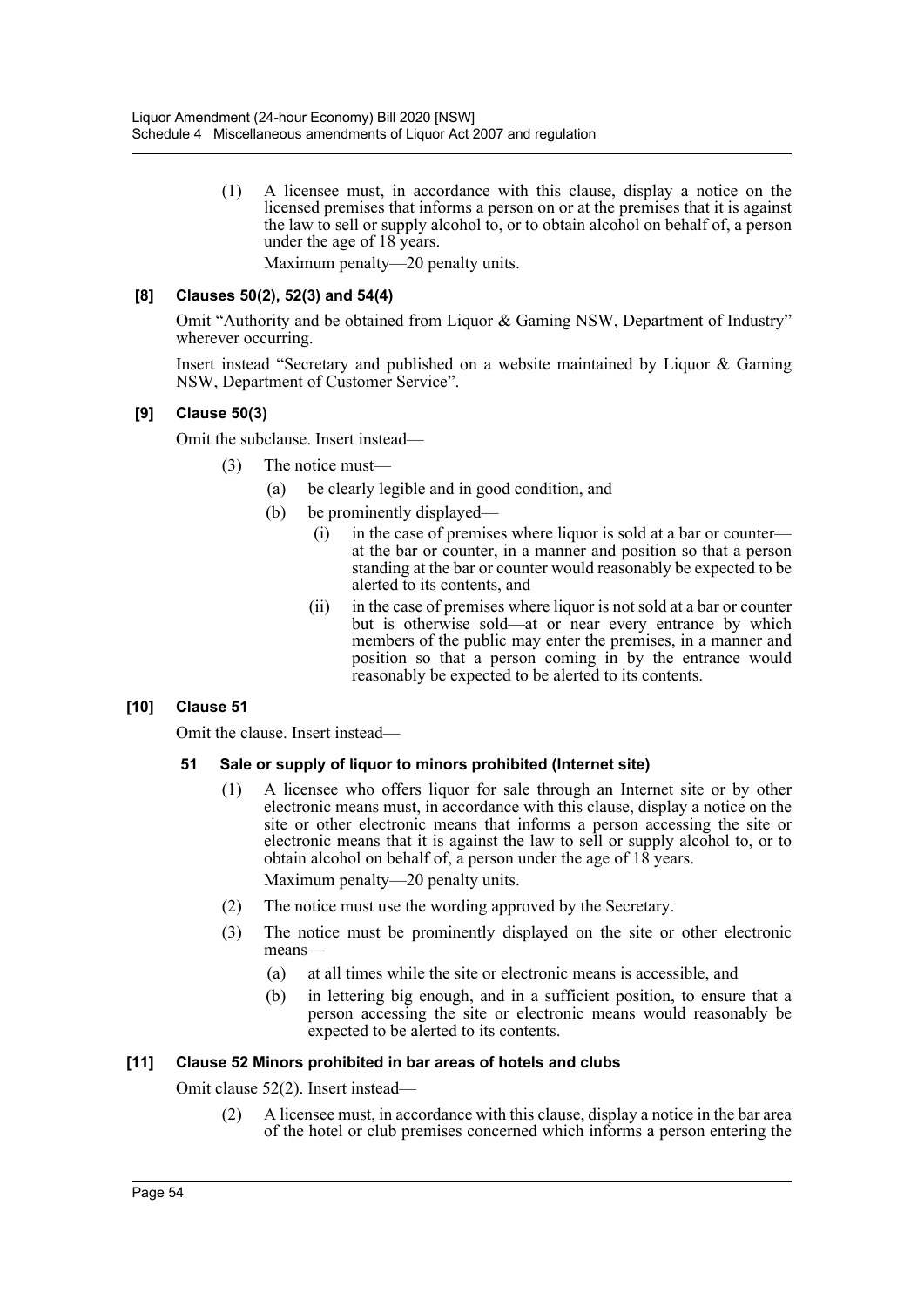area that persons under the age of 18 years are not permitted in the bar area by law.

Maximum penalty—20 penalty units.

# **[12] Clause 52(4)**

Omit the subclause. Insert instead—

- (4) The notice must—
	- (a) be clearly legible and in good condition, and
	- (b) be displayed in the manner and place that a person entering the part of the premises in which the notice is displayed would reasonably be expected to be alerted to its contents.

#### **[13] Clause 53**

Omit the clause. Insert instead—

#### **53 Minors prohibited in small bars during certain hours**

- (1) A licensee of a small bar who has been granted a minors authorisation must, in accordance with this clause, display a notice on the licensed premises that contains information about the times minors—
	- (a) are permitted on the premises in the company of a responsible adult, and
	- (b) are permitted on the premises without being in the company of a responsible adult, and
	- (c) are not permitted on the premises.

Maximum penalty—20 penalty units.

- (2) A licensee of a small bar that regularly provides meals and that has not been granted a minors authorisation must, in accordance with this clause, display a notice on the licensed premises which contains information about—
	- (a) the times minors are permitted on the premises in the company of a responsible adult, and
	- (b) the times minors are not permitted on the premises.

Maximum penalty—20 penalty units.

- (3) The licensee of any of the following small bars must, in accordance with this clause, display a notice on the licensed premises which informs persons at the premises that minors are not permitted on the premises during liquor trading hours—
	- (a) a small bar that the Authority has declared off-limits to minors,
	- (b) a small bar that does not regularly provide meals in accordance with the Act or does not have a minors authorisation,
	- (c) a small bar that does regularly provide meals in accordance with the Act but does not wish to allow minors in the company of a responsible adult on the premises.

Maximum penalty—20 penalty units.

- (4) The notice must be in the form approved by the Secretary and published on a website maintained by Liquor & Gaming NSW, Department of Customer Service.
- (5) The notice must—
	- (a) be clearly legible and in good condition, and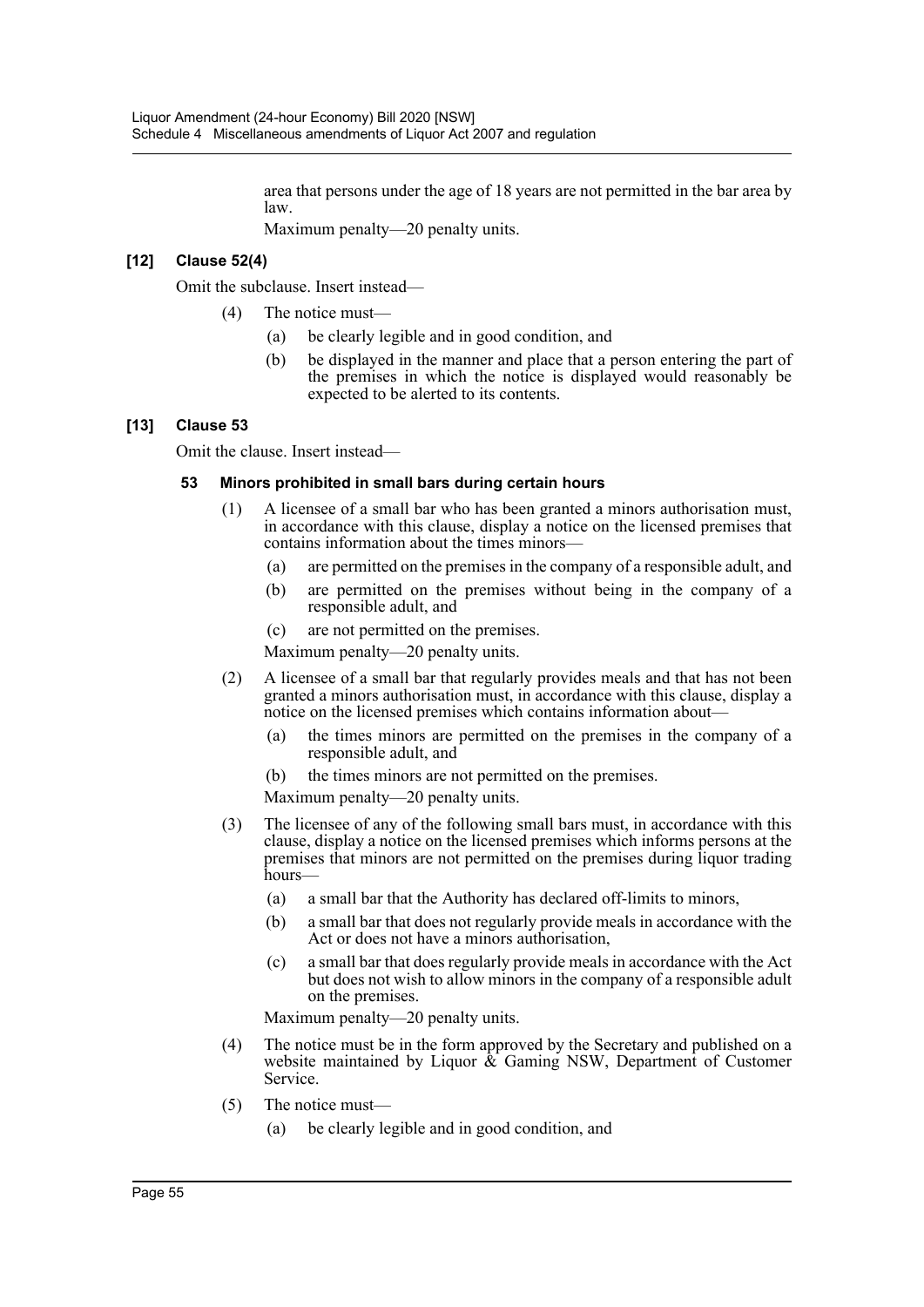(b) be displayed in a manner and in a place that a person entering the licensed premises would reasonably be expected to be alerted to its contents.

#### **[14] Clause 54 Minors to be accompanied by adult in certain areas of hotels and licensed public entertainment venues**

Omit "cause a notice containing the words specified in subclause (3) to be displayed" wherever occurring in clause  $54(1)$  and (2).

Insert instead "display a notice".

#### **[15] Clause 54(3)**

Omit the subclause. Insert instead—

(3) The notice must inform a person entering the part of the premises in which the notice is displayed that persons under the age of 18 years in the area must be in the company of a responsible adult by law.

#### **[16] Clause 54(5)**

Omit the subclause. Insert instead—

- (5) The notice must—
	- (a) be clearly legible and in good condition, and
	- (b) be displayed in the manner and place that a person entering the part of the premises in which the notice is displayed would reasonably be expected to be alerted to its contents.

#### **[17] Clause 55 Breath analysis instruments**

Omit clause 55(b). Insert instead—

- the sign must contain information about the following matters in print of a type size and character that will be clearly legible to a person using the equipment—
	- (i) that the sign contains important information about breath testing,
	- (ii) that readings given by breath analysis instruments are not accepted by Police or the Courts,
	- (iii) that a person's blood alcohol level can rise for 1 hour or more after a person's last drink,
- (c) the sign must be in the form approved by the Secretary and published on a website maintained by Liquor & Gaming NSW, Department of Customer Service.

#### **[18] Clause 103**

Omit the clause. Insert instead—

#### **103 Persons exempted from patron ID scanning requirements**

Section  $116E(1)(a)$  and (b) of the Act do not apply in relation to-

- (a) minors who are authorised to enter high risk venues, or
- (b) a person who—
	- (i) resides at premises situated at a high risk venue, and
	- (ii) must enter the high risk venue to access the person's residence.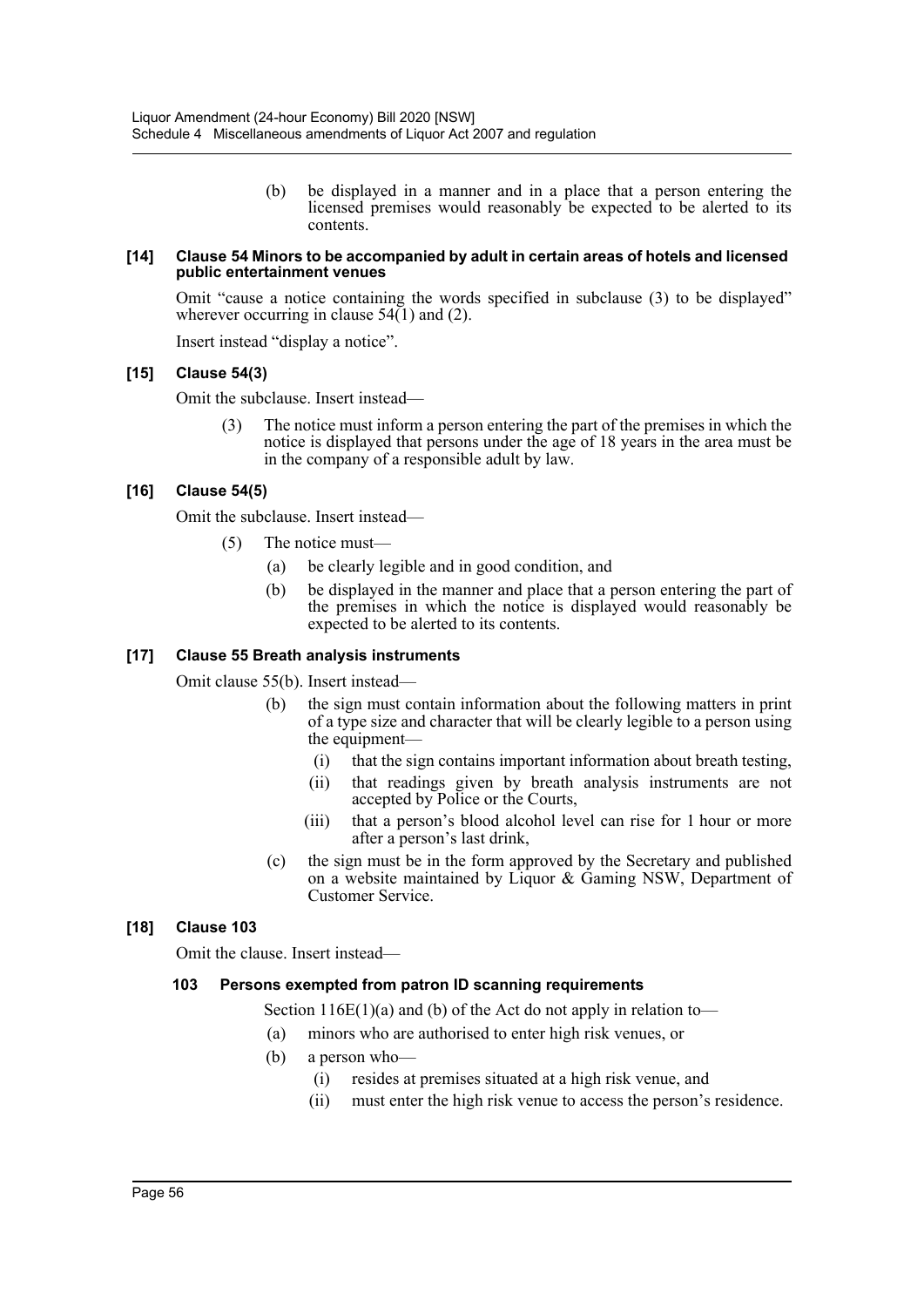#### **[19] Clause 108 "Evidence of age document"**

Insert after clause 108(b)—

(c) a digital proof of age product issued by Australia Post (known as "digitaliD") for the purpose of attesting to a person's identity and age.

#### **[20] Clauses 117 and 118**

Omit the clauses.

#### **[21] Clause 130AA**

Insert before clause 130—

#### **130AA Dedicated live music and performance venues**

- (1) For the purposes of section 3A of the Act, the Secretary may include licensed premises on the list of live music and performance venues if the licensed premises—
	- (a) are a music hall, concert hall, dance hall or other space used primarily for the purpose of live music, live performances or creative or other cultural uses and are licensed under an on-premises licence for a public entertainment venue, or
	- (b) were used to host live music as part of the Great Southern Nights music event.
- (2) The Secretary may decide not to include licensed premises mentioned in subclause (1) on the list of live music and performance venues if the premises—
	- (a) are premises for which the licensee—
		- (i) has been liable for compliance history risk loading under clause 11 within the last 2 assessment years, or
		- (ii) will be liable to pay compliance history risk loading in the next assessment year, or
	- (b) comprise a karaoke bar, or
	- (c) are premises that are used primarily to provide adult entertainment of a sexual nature.
- (3) The Secretary may, at any time, remove licensed premises from the list of live music and performance venues if the Secretary is satisfied—
	- (a) the premises are, or have become, premises mentioned in subclause  $(2)(a)$ –(c), or
	- (b) the premises do not, or no longer, have a market orientation towards live music, live performances or other creative or cultural uses.
- (4) Before publishing a list of live music and performance venues that omits licensed premises that were previously included in the list, the Secretary must give the licensee or manager of the premises written notice that the licensed premises are to be removed from the list.
- (5) In this clause—

*assessment year* has the meaning given by clause 8.

*Great Southern Nights music event* means the NSW Government initiative, delivered by Destination NSW in partnership with the Australian Recording Industry Association, to stimulate the revival of the live music and entertainment sectors in the recovery phase of COVID-19.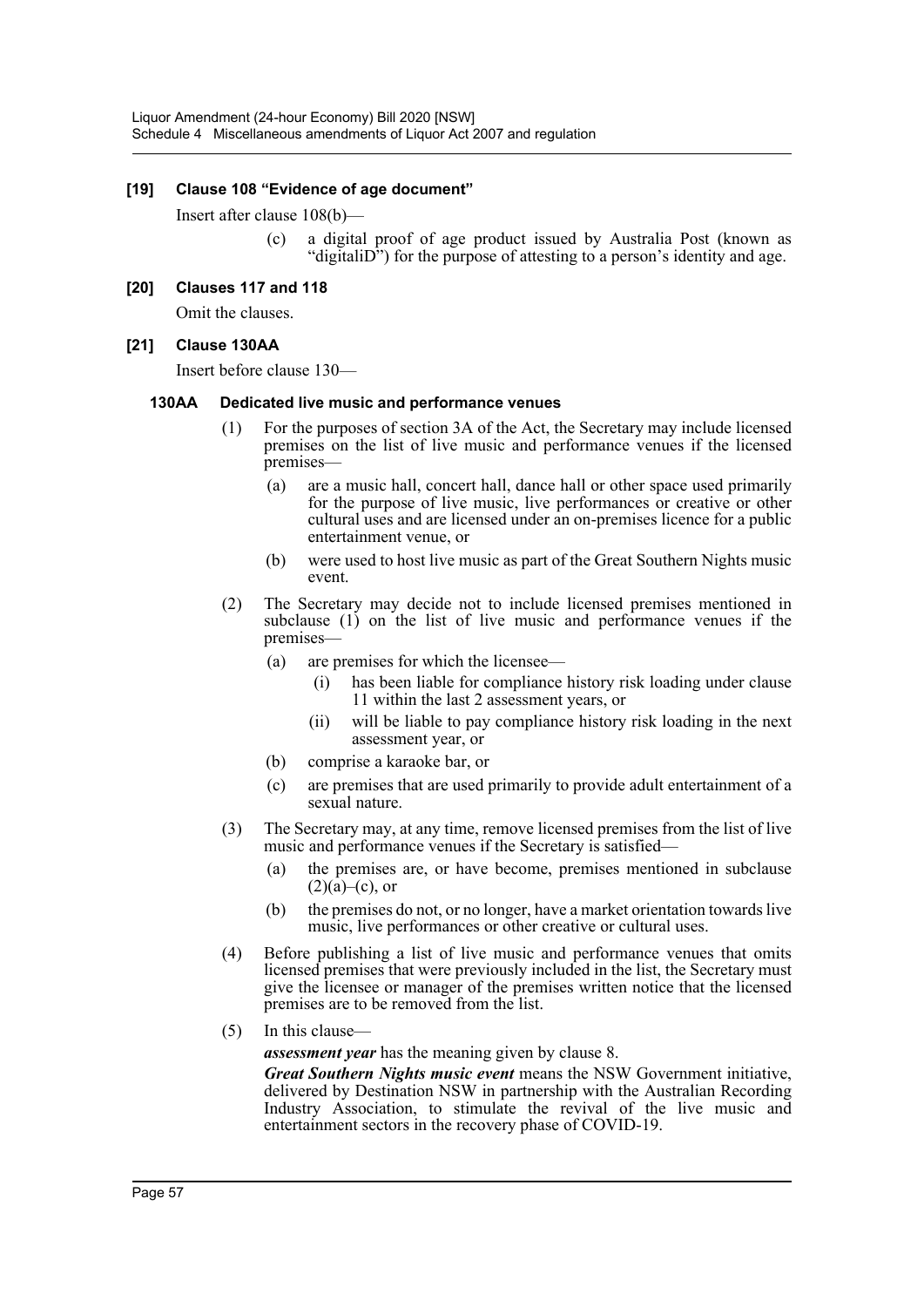**Note.** Information about the Great Southern Nights music event is available at www.greatsouthernnights.com.au.

*list of live music and performance venues* means the list published by the Secretary under section 3A(b) of the Act.

#### **[22] Clause 130A**

Insert after clause 130—

#### **130A Certain sound emissions not to be subject of disturbance complaint under Act**

For the purposes of section 79(6) of the Act, section 79 of the Act does not apply to a complaint in relation to sound that is emitted wholly from within licensed premises unless the complaint is made by a person referred to in section  $7\frac{9}{3}$ (b) or (c) of the Act.

#### **[23] Schedule 1 Fees**

Insert in appropriate order in Part 3—

| Application under section $122A(1)$ for 0 |  |  |
|-------------------------------------------|--|--|
| a minors authorisation for a small bar    |  |  |
| licence                                   |  |  |

#### **[24] Schedule 6 Penalty notice offences**

Insert after ",  $(2)$  or  $(3)$ " after "Clause 53 $(1)$ ".

#### **4.3 Environmental Planning and Assessment Act 1979 No 203**

#### **Section 1.4 Definitions**

Omit from "(a) such" to "regulations" from the definition of **Building Code of Australia**. Insert instead—

- (a) the amendments made by the Board and prescribed by the regulations, and
- (b) the variations approved by the Board in relation to New South Wales and prescribed by the regulations, and
- (c) the variations prescribed by the regulations.

# **4.4 Environmental Planning and Assessment Regulation 2000**

#### **Clause 7 Building Code of Australia**

Insert after clause 7(2)—

- (3) Also, the Code mentioned in subclause (1) is varied in relation to small live music or arts venues as follows—
	- (a) Volume One of the Code applies as if, in Schedule 3, paragraph (c)(iii) of the definition of Assembly building were omitted and replaced with—
		- (iii) a sports stadium, sporting or other club—but not including a small live music or arts venue; or
	- (b) Volume One of the Code applies as if, in Schedule 3, after the definition of Sitework, the following definition were inserted—

*small live music or arts venue* means the whole or part of a Class 6 building that has a rise in storeys of no more than 2—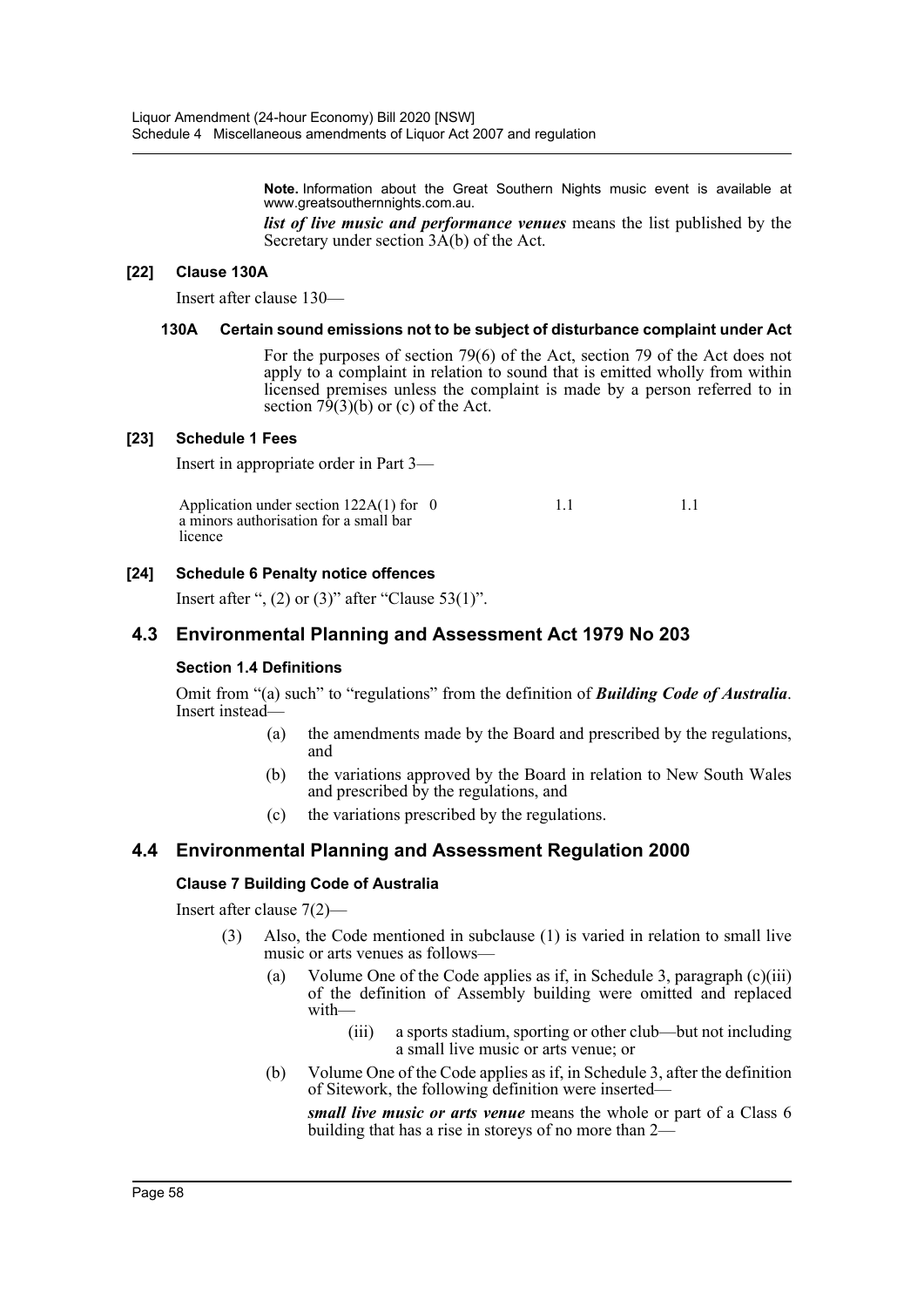- (a) in which live music or arts are provided to the public, and
- (b) that has a floor area of not more than 300 square metres.
- (c) Volume One of the Code applies as if, at the end of the definition of Class 6 in clause A6.6 the following were inserted—

A Class 6 building or part of a Class 6 building in which people assemble for entertainment remains a Class 6 building or part of a Class 6 building if it is a *small live music or arts venue*—see the definition of Assembly building in Volume One of the Code.

# **4.5 State Environmental Planning Policy (Exempt and Complying Development Codes) 2008**

#### **Part 2, Division 1 General Exempt Development Code**

Insert after Subdivision 15AA—

# **Subdivision 15AB Entertainment associated with food and drink premises**

#### **2.30AC Specified development**

Low impact performance of live music or arts is development specified for this code if it is not carried out in a residential zone.

#### **2.30AD Specified development**

- (1) The standards specified for this development are that the development—
	- (a) must be carried on inside a building, and
	- (b) must not contravene an existing relevant condition of the most recent development consent, other than a complying development certificate, that applies to the premises,
	- (c) must not contravene the *Protection of the Environment Operations Act 1997*, and
	- (d) must not be primarily used for adult entertainment, including, for example, a strip club, and
	- (e) must not be carried on in connection with a proposed change of use of premises.
- (2) In this clause—

*existing relevant condition* means a condition relating to any of the following—

- (a) the number of persons permitted in the building,
- (b) hours of operation,
- (c) noise, other than a condition mentioned in the *Liquor Act 2017*, Schedule 1, clause 70(1),
- (d) car parking, vehicular movement and traffic generation,
- (e) loading management of waste,
- (f) landscaping.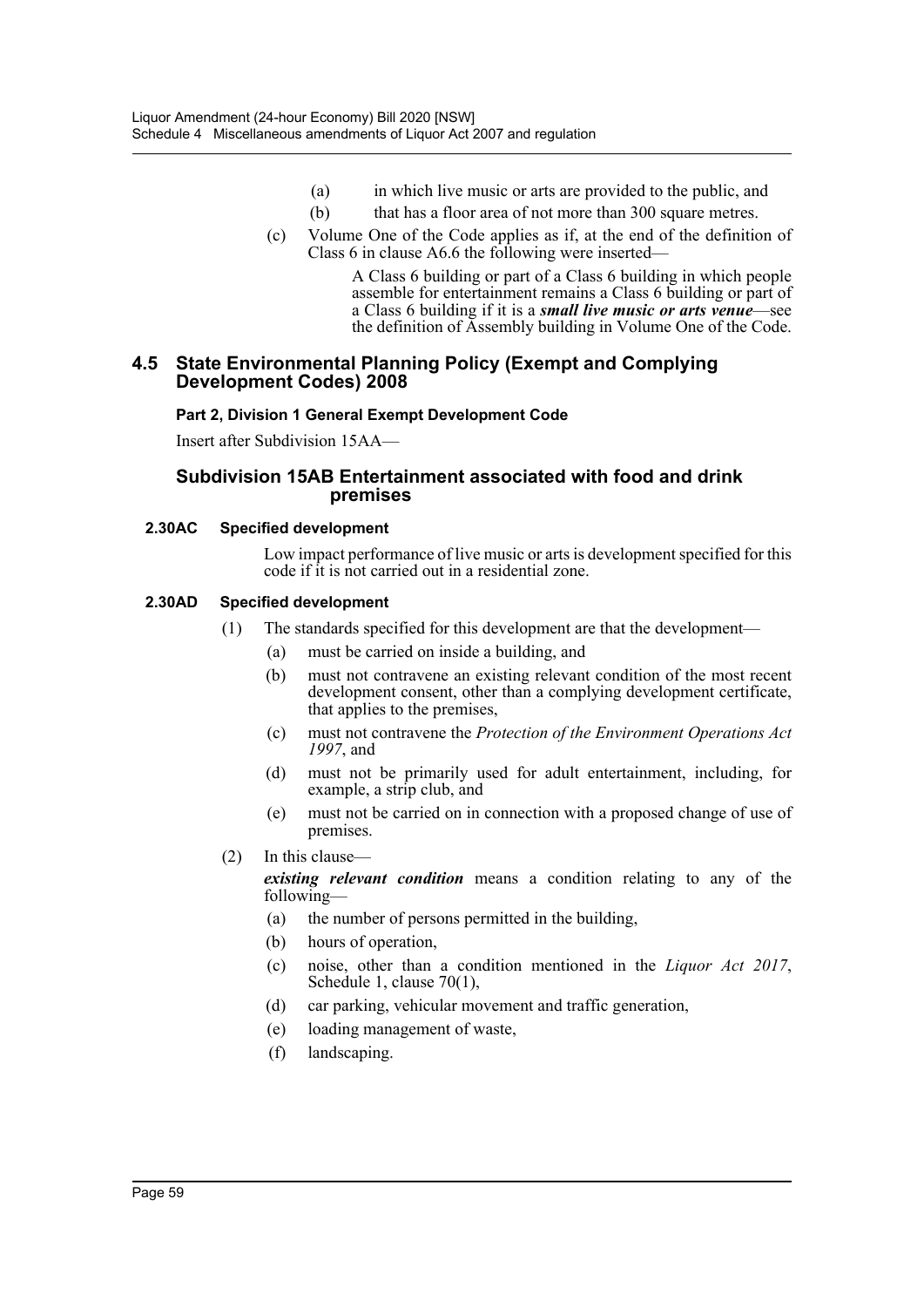# **4.6 Standard Instrument (Local Environmental Plans) Order 2006**

#### **Standard instrument, clause 1.2**

Insert before clause 1.2(2)(a)—

(aa) to protect and promote the use and development of land for arts and cultural activity, including music and other performance arts,

# **4.7 Local Government Act 1993 No 30**

#### **[1] Chapter 8, Part 3**

Insert after section 201—

# **Part 3 Special entertainment precincts**

#### **202 Special entertainment precinct**

- (1) This section is about establishing a special entertainment precinct.
- (2) A *special entertainment precinct* is an area in which—
	- (a) amplified music that is played in the area is regulated by or under a law other than the *Liquor Act 2007*, and
	- (b) requirements about noise attenuation apply to certain types of development in the area, and
	- (c) dedicated live music and performance venues are authorised to trade for an additional 30 minutes under the *Liquor Act 2007*, section 12A.
- (3) A council may establish a special entertainment precinct in its area by amending its local environmental plan to identify the special entertainment precinct.
- (4) A special entertainment precinct may consist of—
	- (a) a single premises, or
	- (b) a precinct, streetscape or otherwise defined locality in the council's area.
- (5) If a council establishes a special entertainment precinct, the council must—
	- (a) prepare a plan for regulating noise from amplified music from premises in the special entertainment precinct and publish it on the council's website, and
	- (b) notify the following persons about the special entertainment precinct including, for example, by notice published on its website or a notation on planning certificates for land in the precinct—
		- (i) residents living in the area,
		- (ii) persons moving into the area.
- (6) In this section—

*dedicated live music and performances venue* has the same meaning as in the *Liquor Act 2007*.

*planning certificate* means a certificate under section 10.7 of the *Environmental Planning and Assessment Act 1979*.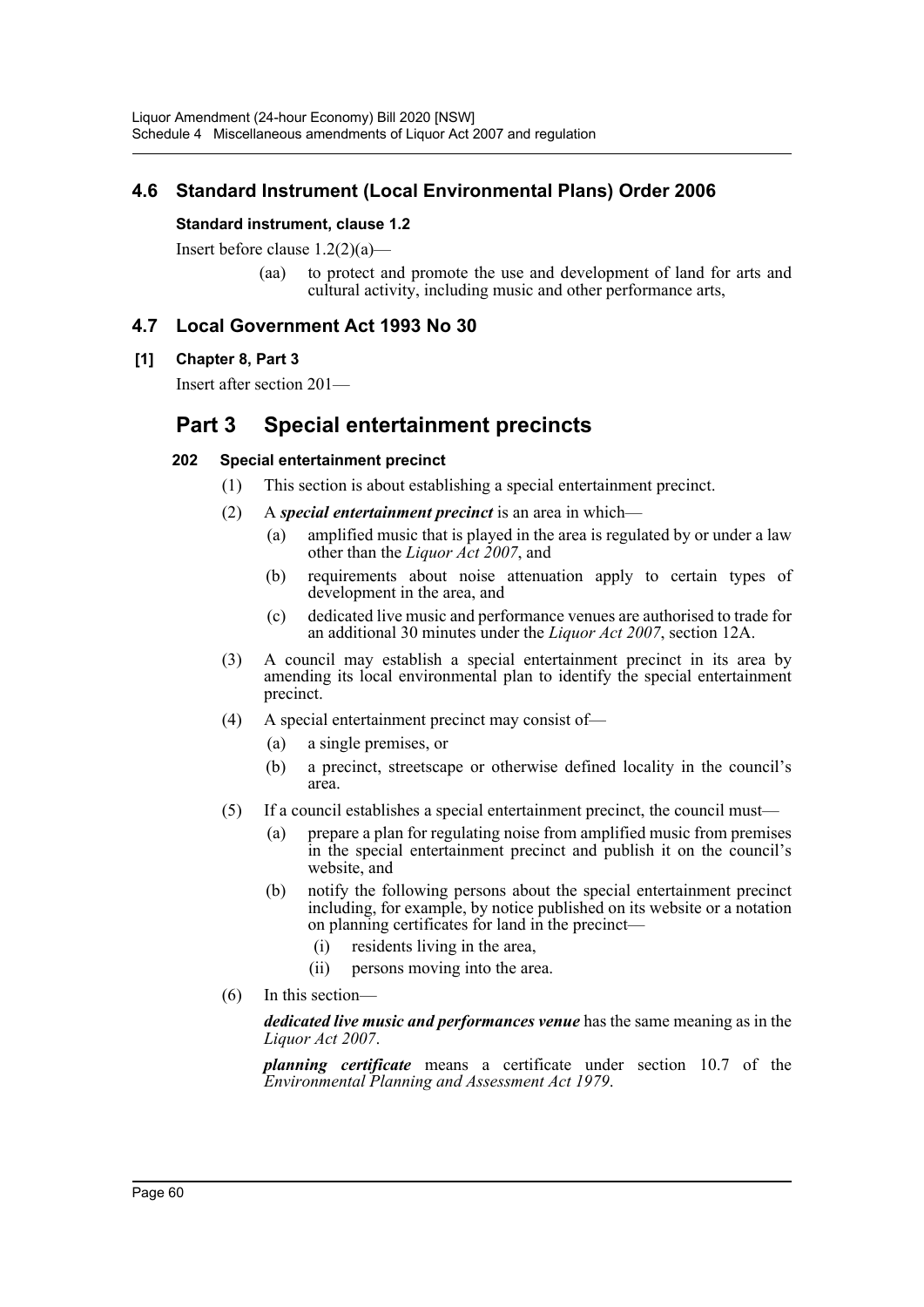#### **203 Minister's guidelines**

- (1) The Minister may, by notice published on the Department's website, issue, adopt or vary guidelines about—
	- (a) the establishment of special entertainment precincts, and
	- (b) the operation, revocation or suspension of special entertainment precincts.
- (2) A council must act in accordance with a guideline under subsection (1) in exercising its functions under this Part.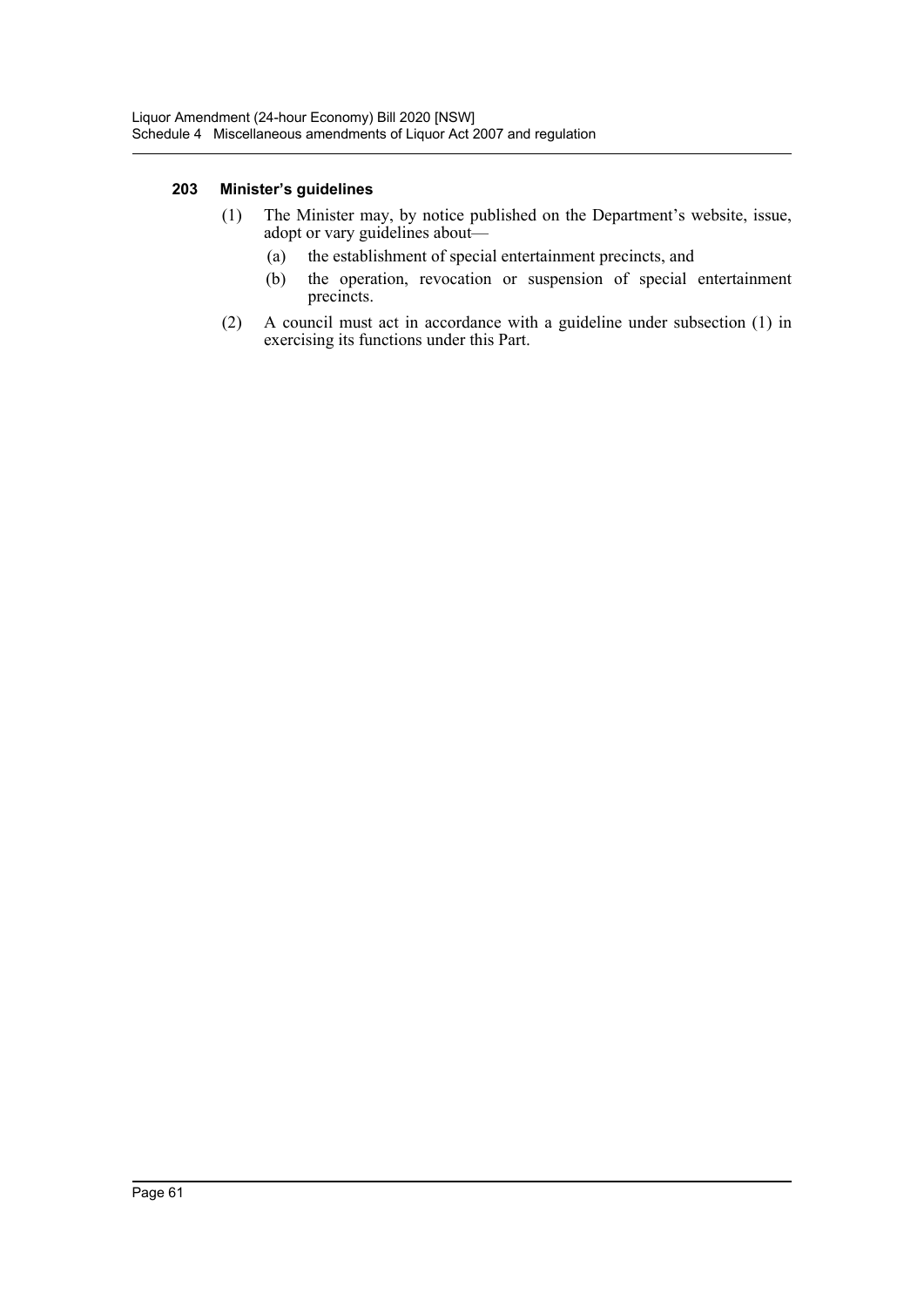# <span id="page-62-0"></span>**Schedule 5 Amendment of Gaming and Liquor Administration Act 2007 No 91**

# **[1] Section 3 Definitions**

Insert in alphabetical order in section 3(1) *controlled purchasing operation*—see section 33A.

# **[2] Section 20A**

Insert after section 20—

# **20A Appointment of persons to carry out controlled purchasing operations**

The Secretary may appoint a person who is under the age of 18 years to carry out controlled purchasing operations.

#### **[3] Part 4 Investigation and enforcement powers**

Insert after section 33—

# **Division 5A Functions of persons appointed to carry out controlled purchasing operations**

# **33A Additional functions**

- (1) Without limiting the functions of an inspector under this Part or other provisions of the gaming and liquor legislation, inspectors and persons appointed under section 20A have the function of carrying out operations (*controlled purchasing operations*) for the purpose of investigating whether a same day delivery provider, or an employee or agent of a provider, is contravening the following provisions of the *Liquor Act 2007*—
	- (a) Part 6, Division 1B,
	- (b) sections 114 and 117.
- (2) For the purposes of carrying out a controlled purchasing operation, a person appointed under section 20A who is under the age of 18 years—
	- (a) may, under the supervision of an inspector, purchase or attempt to purchase liquor as part of a same day delivery, and
	- (b) is not liable for an offence under the *Liquor Act 2007* or any other Act or law for a purchase, or attempted purchase, carried out in accordance with this section.
- (3) In this section—

*same day delivery provider* has the same meaning as in section 114G of the *Liquor Act 2007*.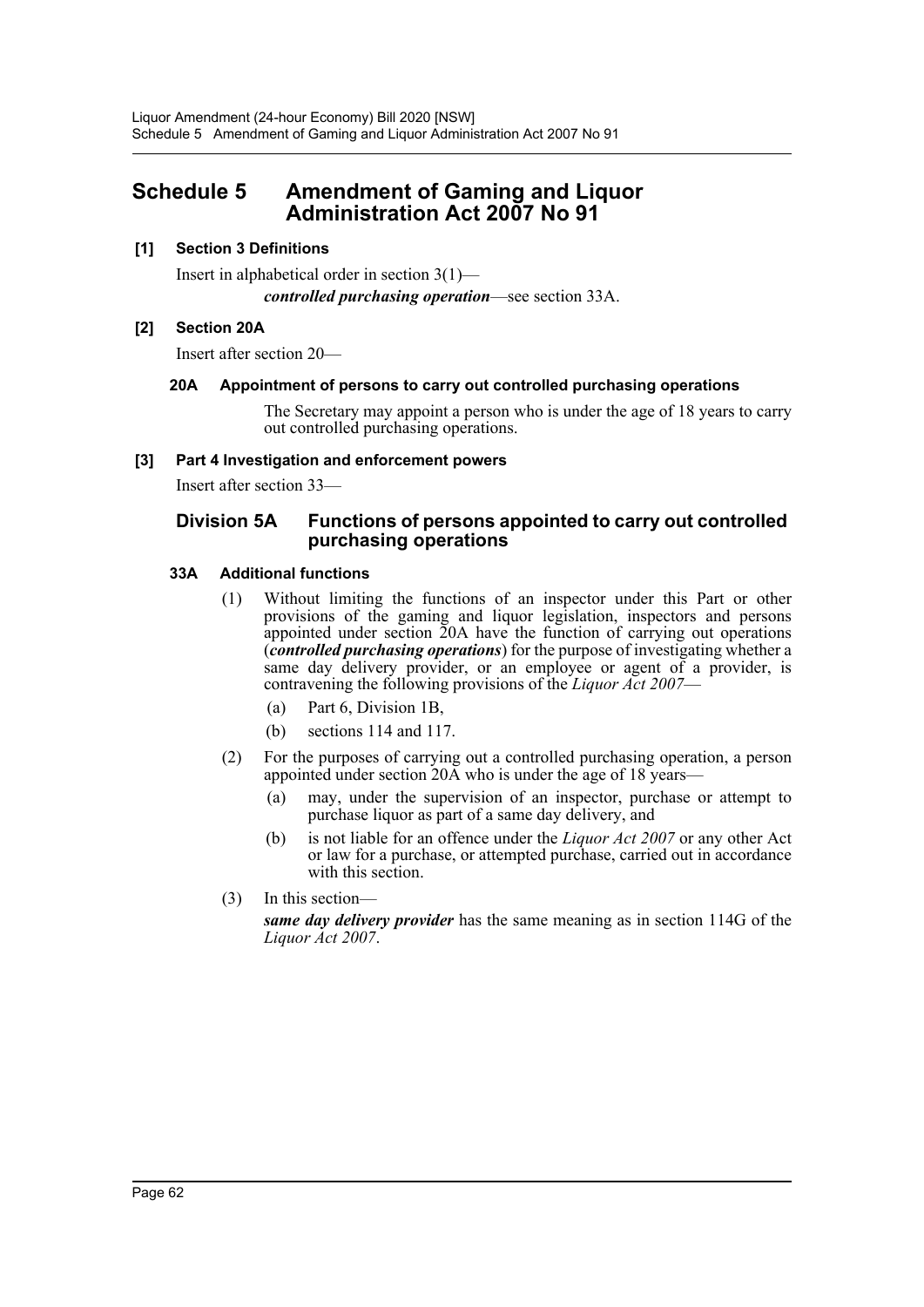# <span id="page-63-0"></span>**Schedule 6 Amendment of Environmental Planning and Assessment Act 1979 No 203**

## **Schedule 8 Special provisions**

Insert before Part 4—

# **Part 1 Playing and performing music**

# **1 Modifications involving playing and performing music**

- (1) A council for a local government area may, by notice published on the council's website, modify development consents for licensed premises by declaring that all conditions of the development consents that are live entertainment conditions do not apply—
	- (a) in the local government area, or
	- (b) in a suburb in the local government area, or
	- (c) to a specified use of land in the local government area or a suburb.
- (2) Before publishing a notice under subclause (1), the council must—
	- (a) publish on the council's website, and in other ways the council considers appropriate, a notice that—
		- (i) states the council proposes to modify the development consent, and
		- (ii) gives details of the conditions that will be affected by the modification, and
		- (iii) invites submissions from the community about the proposed modification within the period, not less than 14 days after the day the notice is published, stated in the notice, and
	- (b) consider any submissions received in accordance with the notice and the impact of the proposed modification on the community.
- (3) The notice is taken to have effect on the day the notice is published, or a later date specified by the notice.
- (4) A condition to which the notice relates ceases to have effect from the time the notice takes effect.
- (5) Section 4.55 does not apply to a modification under this clause.
- (6) In this clause—

# *live entertainment condition*—

- (a) means a condition mentioned in the *Liquor Act 2007*, Schedule 1, clause  $70(1)(a)–(h)$ , but
- (b) does not include a condition relating to noise.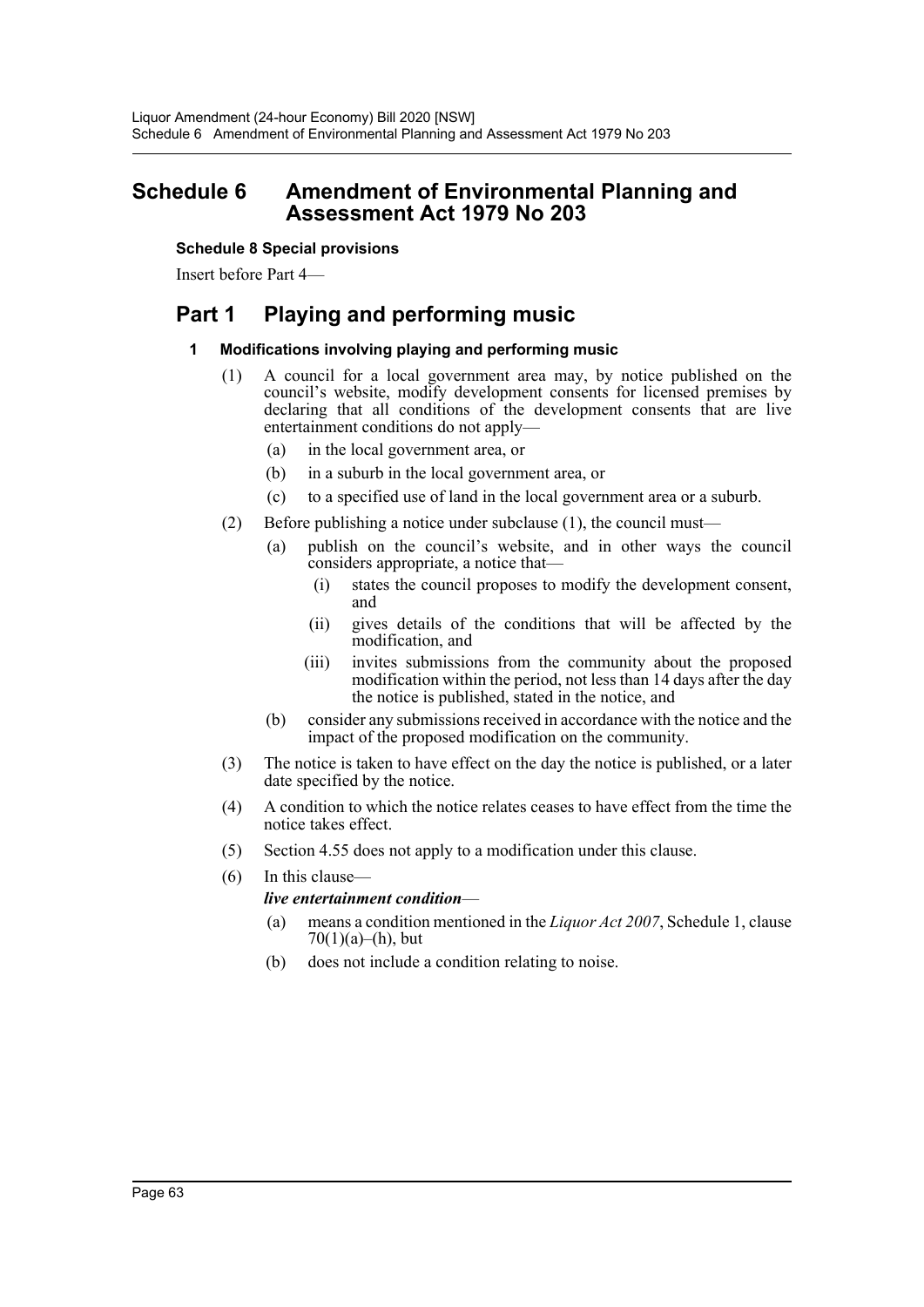# <span id="page-64-0"></span>**Schedule 7 Amendment of Standard Instrument (Local Environmental Plans) Order 2006**

#### **Standard instrument**

Insert after clause 5.19—

#### **5.20 Standards that cannot be used to refuse consent—playing and performing music [compulsory]**

- (1) The consent authority must not refuse consent to development in relation to licensed premises on the following grounds—
	- (a) the playing or performance of music, including the following—
		- (i) the genre of music played or performed, or
		- (ii) whether the music played or performed is live or amplified, or
		- (iii) whether the music played or performed is original music, or
		- (iv) the number of musicians or live entertainment acts playing or performing, or
		- (v) the type of instruments played,
	- (b) whether dancing occurs,
	- (c) the presence or use of a dance floor or another area ordinarily used for dancing,
	- (d) the direction in which a stage for players or performers faces,
	- (e) the decorations to be used, including, for example, mirror balls, or lighting used by players or performers.
- (2) The consent authority must not refuse consent to development in relation to licensed premises on the grounds of noise caused by the playing or performance of music, if the consent authority is satisfied the noise may be managed and minimised to an acceptable level.
- (3) In this clause—

*licensed premises* has the same meaning as in the *Liquor Act 2007*.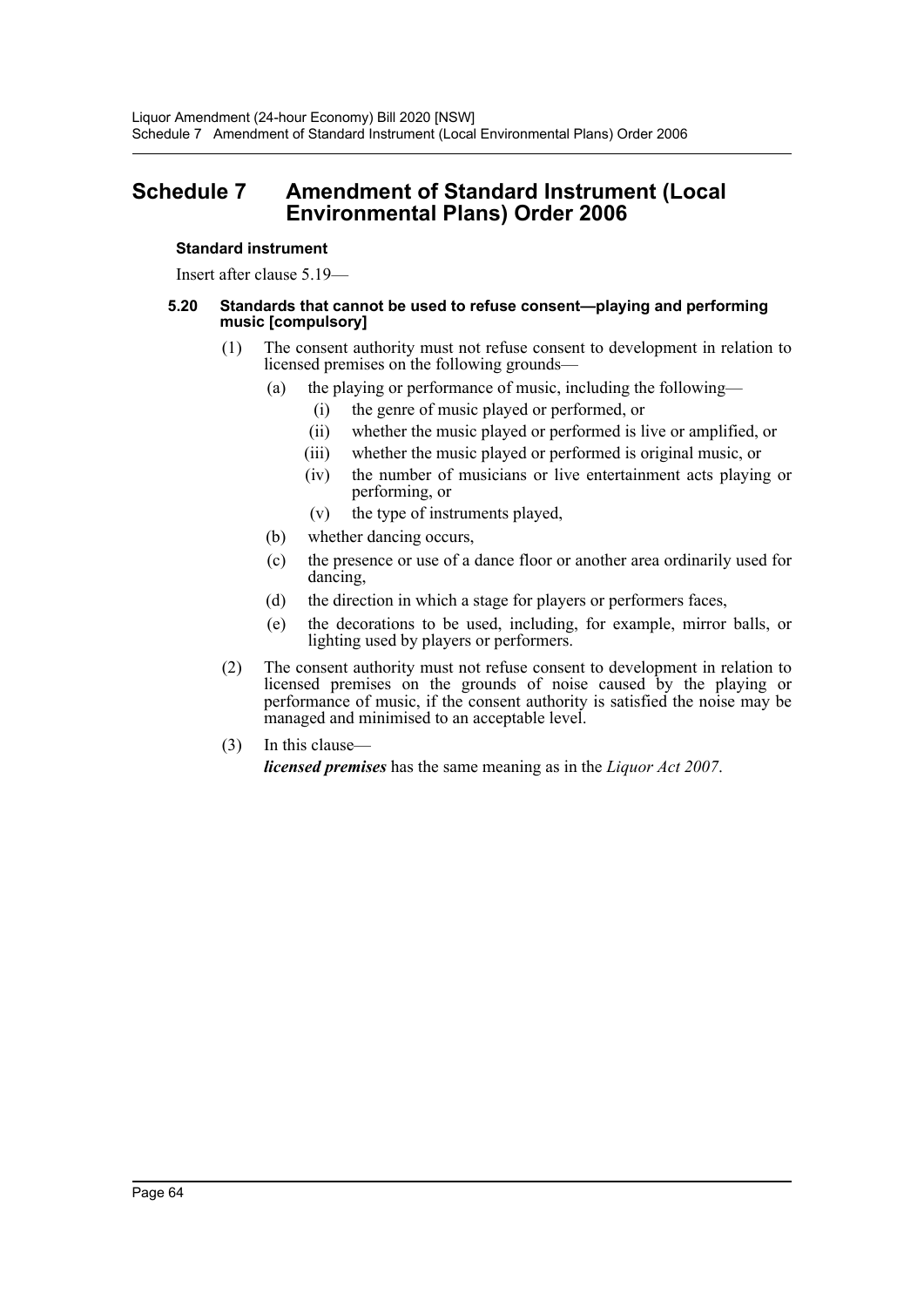# <span id="page-65-0"></span>**Schedule 8 Amendment of Roads Act 1993 No 33**

#### **[1] Part 9, Division 1**

Omit the heading. Insert instead—

# **Division 1 Use of roads for food or drink premises**

#### **[2] Section 125**

Omit the section. Insert instead—

#### **125 Approval to use road for food or drink premises**

- (1) A roads authority may grant an approval that allows a person who operates food or drink premises adjacent to a public road to use part of the public road for the purposes of the food or drink premises.
- (2) However, a roads authority may not grant an approval in relation to the use of a classified road without the agreement of Transport for NSW.
- (3) A roads authority may grant an approval on the conditions, including conditions about payments in the nature of rent, decided by the roads authority.
- (4) A roads authority may grant an approval for the term decided by the roads authority, but not more than—
	- (a) for an approval for the use of a footway of a public road—7 years, or
	- (b) for an approval for the use of any other part of a public road—12 months.
- (5) A roads authority may terminate, or temporarily suspend, an approval granted by the roads authority under this section—
	- (a) immediately, if in the roads authority's opinion, it is necessary for safety reasons, or
	- (b) otherwise—if the roads authority has given the holder of the approval at least 7 days written notice.
- (6) Unless sooner terminated, an approval lapses on the earlier of the following—
	- (a) the end of its term,
	- (b) if the part of the public road the subject of the approval ceases to be used for the purposes of food or drink premises, when the use for that purpose ceases.

# **[3] Section 126 Authority to erect structures**

Omit section 126(1). Insert instead—

- (1) A roads authority that grants an approval under section 125 may—
	- (a) authorise the holder of the approval to erect, place or maintain structures, furniture or other things in, on or over any part of the road the subject of the approval, or
	- (b) at the request and cost of the holder of the approval, erect, place or maintain structures, furniture or other things in, on or over any part of the road the subject of the approval.

# **[4] Section 126(2)**

Omit "council". Insert instead "roads authority".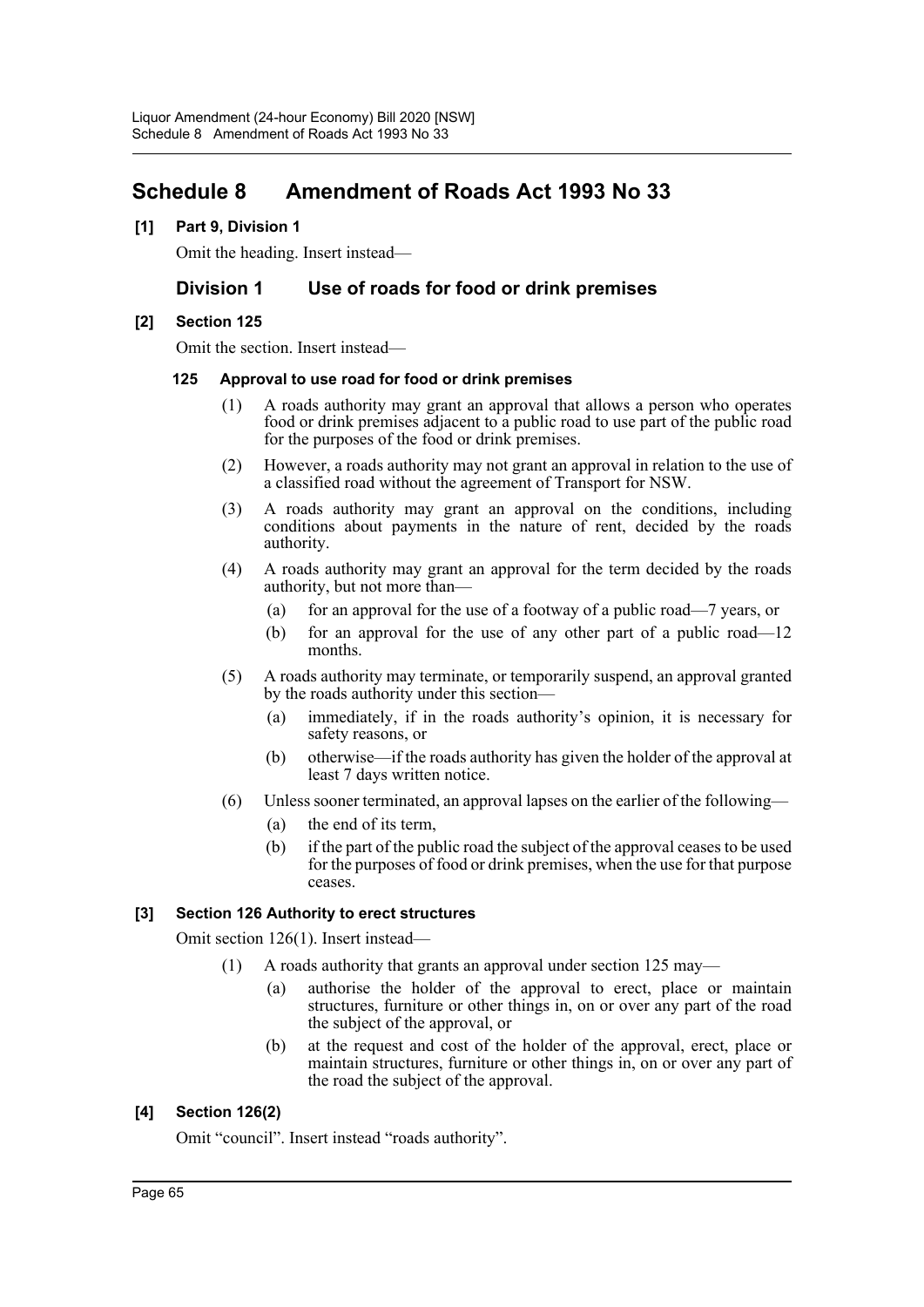# **[5] Section 126(2)**

Omit "footway". Insert instead "public road".

## **[6] Section 127 Effect of approval**

Omit "footway for the purposes of a restaurant" from section 127(a).

Insert instead "public road for the purposes of food or drink premises".

# **[7] Section 127(b)**

Omit the paragraph. Insert instead—

(b) the erection, placement or maintenance of structures, furniture or other things on the public road authorised by the roads authority under section  $126(1)$ ,

#### **[8] Section 248 Evidentiary certificates**

Omit "of a footway" from section 248(1)(e). Insert instead "of a public road".

#### **[9] Section 248(1)(e)**

Omit "for a footway restaurant".

Insert instead "for food or drink premises under section 125".

#### **[10] Schedule 2 Savings, transitional and other provisions**

Insert after clause 80—

# **Part 8 Provision consequent on enactment of Liquor Amendment (24-hour Economy) Act 2020**

#### **81 Approvals under section 125**

- (1) An approval under section 125 that was in force immediately before the commencement continues in force after the commencement, on the same conditions and for the same term, as if it had been granted after the commencement.
- (2) An application for an approval under section 125 made, but not decided, before the commencement is to be decided under section 125 as if the amendment Act had not commenced.
- (3) In this clause *amendment Act* means the *Liquor Amendment (24-hour Economy) Act 2020. commencement* means the commencement of this clause.

# **[11] Dictionary**

Omit the definitions of *footway restaurant* and *restaurant*.

Insert instead in alphabetical order—

*food or drink premises* has the same meaning as it has in the Standard Instrument set out in the *Standard Instrument (Local Environmental Plans) Order 2006*.

**Note.** Under the *Standard Instrument (Local Environmental Plans) Order 2006*, *food and drink premises* means premises that are used for the preparation and retail sale of food or drink (or both) for immediate consumption on or off the premises, and includes any of the following-

(a) a restaurant or cafe,